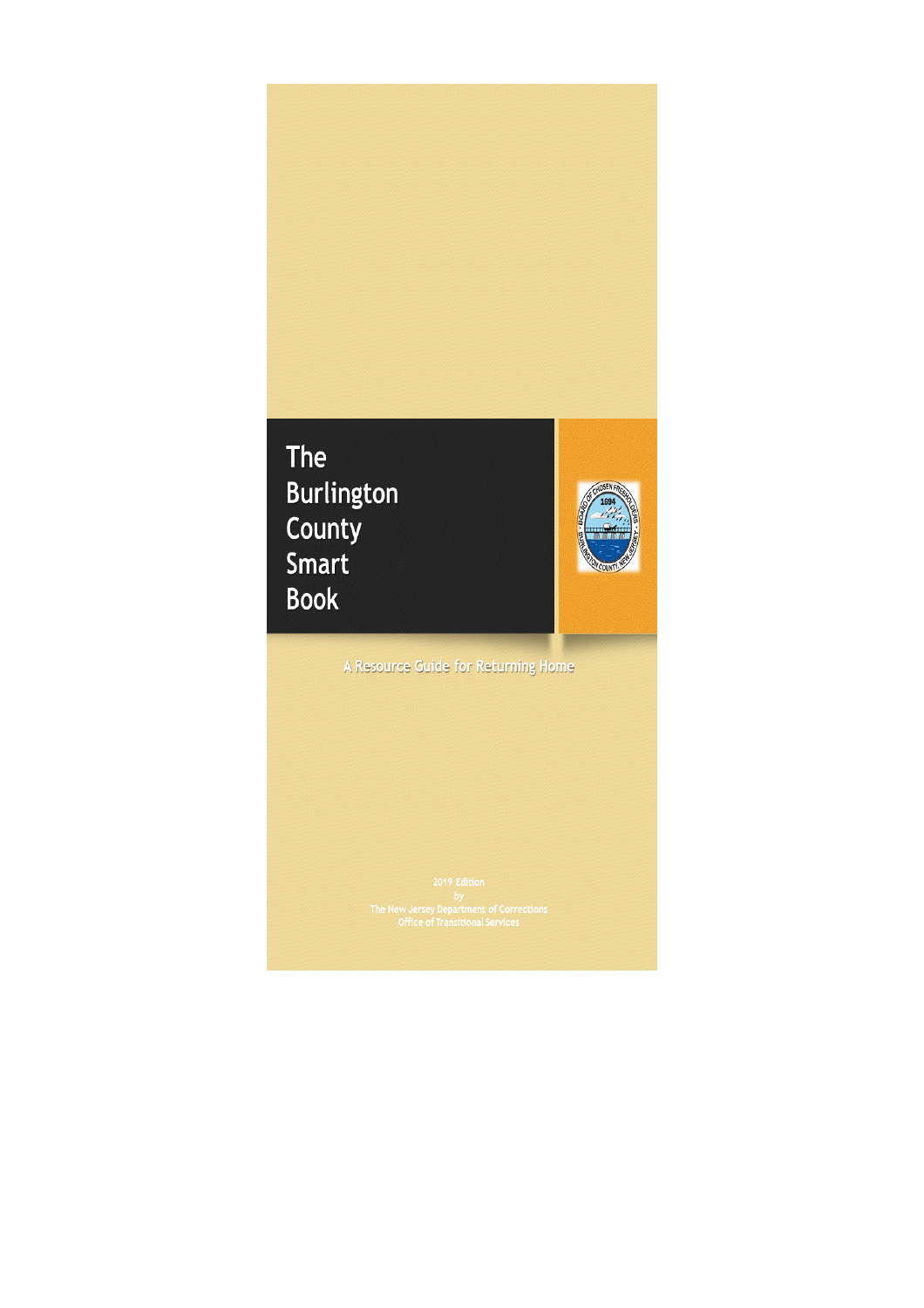## **Quick Reference: Useful Numbers and Hotlines**

| <b>American Friends Service Committee</b><br><b>Prisoner's Resource Center</b>                      | 1-973-643-2205                   |
|-----------------------------------------------------------------------------------------------------|----------------------------------|
| <b>CDC National STD and AIDS Hotlines</b><br>Spanish:<br>English:                                   | 1-800-344-7432<br>1-800-227-8922 |
| <b>Addictions Hotline of NJ</b>                                                                     | 1-800-238-2333                   |
| <b>Alcoholics Anonymous</b>                                                                         | 1-800-245-1377                   |
| <b>Division of Disability Services (DDS)</b>                                                        | 1-888-285-3036                   |
| Division of Youth & Family Services                                                                 | 1-800-792-8610                   |
| <b>Hyacinth AIDS Foundation</b>                                                                     | 1-800-433-0254                   |
| <b>Legal Services of New Jersey</b>                                                                 | 1-888-576-5529                   |
| <b>N.I Motor Vehicle Commission</b><br>Driver's License Suspension Hotline<br>Main Information      | 1-609-292-7500<br>1-888-486-3339 |
| <b>Narcotics Anonymous of NJ</b>                                                                    | 1-800-992-0401                   |
| <b>National Suicide Crisis Hotline</b>                                                              | 1-800-784-2433                   |
| <b>New Jersey AIDS</b><br><b>STD Hotline (Beth Israel)</b>                                          | 1-800-624-2377                   |
| 2-1-1 First Call For Help<br>Se habla español or toll free                                          | $2 - 1 - 1/$<br>1-800-331-7272   |
| <b>Burlington County One Stop</b><br>Westampton                                                     | 609-518-3900                     |
| <b>Social Security Office</b>                                                                       | 1-800-772-1213                   |
| <b>Statewide Domestic Violence Hotline</b><br>(Woman's Space, Inc.)<br>Bilingual and TTY accessible | 1-800-572-7233                   |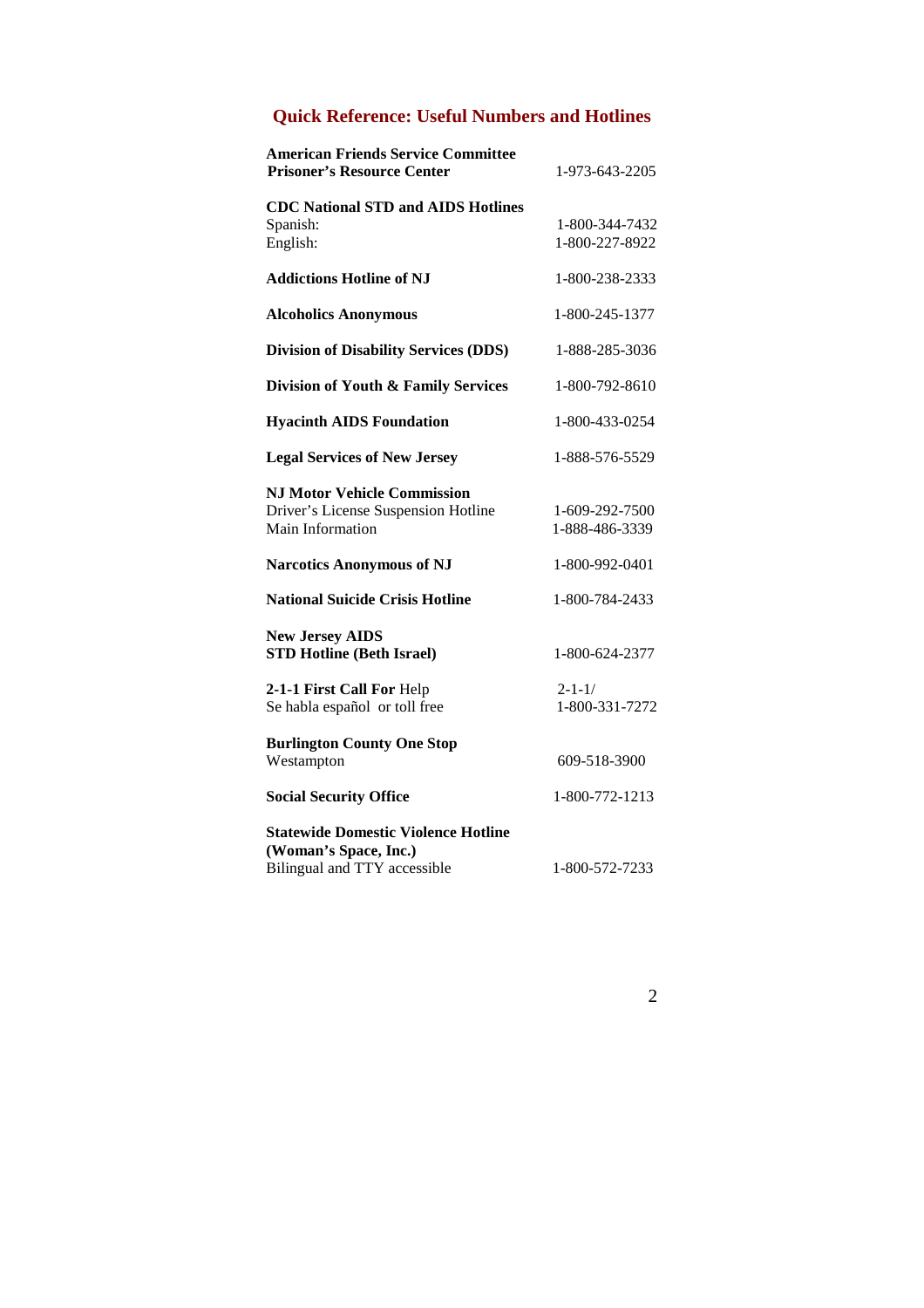## **The Burlington County Smart Book**

|                | <b>Table of Contents</b>                                     | Page # |
|----------------|--------------------------------------------------------------|--------|
|                | The Start of a New Beginning:<br><b>How to Use this Book</b> | 5      |
|                | <b>Getting Started:</b>                                      |        |
|                | <b>I.D. and Other Documents</b>                              | 6      |
| А.             | Social Security Card                                         | 6      |
| B <sub>1</sub> | <b>Birth Certificate</b>                                     | 7      |
|                | C. County I.D.                                               | 8      |
| D.             | Driver's License                                             | 8      |
| E.             | Non-driver's State I.D.                                      | 11     |
| F.             | Certificates of Naturalization or Citizenship                | 11     |
| G.             | Alien Registration Card ("Green Card")                       | 12     |
| Н.             | Military Discharge Papers                                    | 13     |
| I.             | Passport                                                     | 13     |
| J.             | NJDOC Release Papers and Temporary                           | 15     |
|                | <b>ID</b> Card                                               |        |
|                | <b>First Steps After Release:</b>                            |        |
|                | <b>Where Do I Go to Find</b>                                 | 15     |
| A.             | <b>First Stops</b>                                           | 16     |
|                | B. Shelter                                                   | 16     |
|                | C. Food/Clothing                                             | 17     |
|                | D. Transportation                                            | 21     |
|                | E. Money: FS/GA                                              | 22     |
| F.             | <b>Veterans Benefits</b>                                     | 23     |
|                | <b>Taking Care of Yourself:</b>                              | 25     |
|                | <b>Getting Support</b>                                       |        |
|                |                                                              |        |
|                | <b>Taking Care of Yourself:</b>                              |        |
|                | <b>Health Care Resources</b>                                 | 25     |
|                | A. Health Care Benefits: Am I Eligible?                      | 25     |
|                | B. General Health Care Providers                             | 26     |
|                | C. Services for People with HIV/AIDS                         | 28     |
| D.             | Services for People with Tuberculosis                        | 28     |
|                | or Hepatitis C                                               |        |

F. Substance Abuse Resources/Mental Health 29 G. Emergency Mental Health Services 31 H. Free/Low Cost Eyeglasses 32

E. Dental Care 29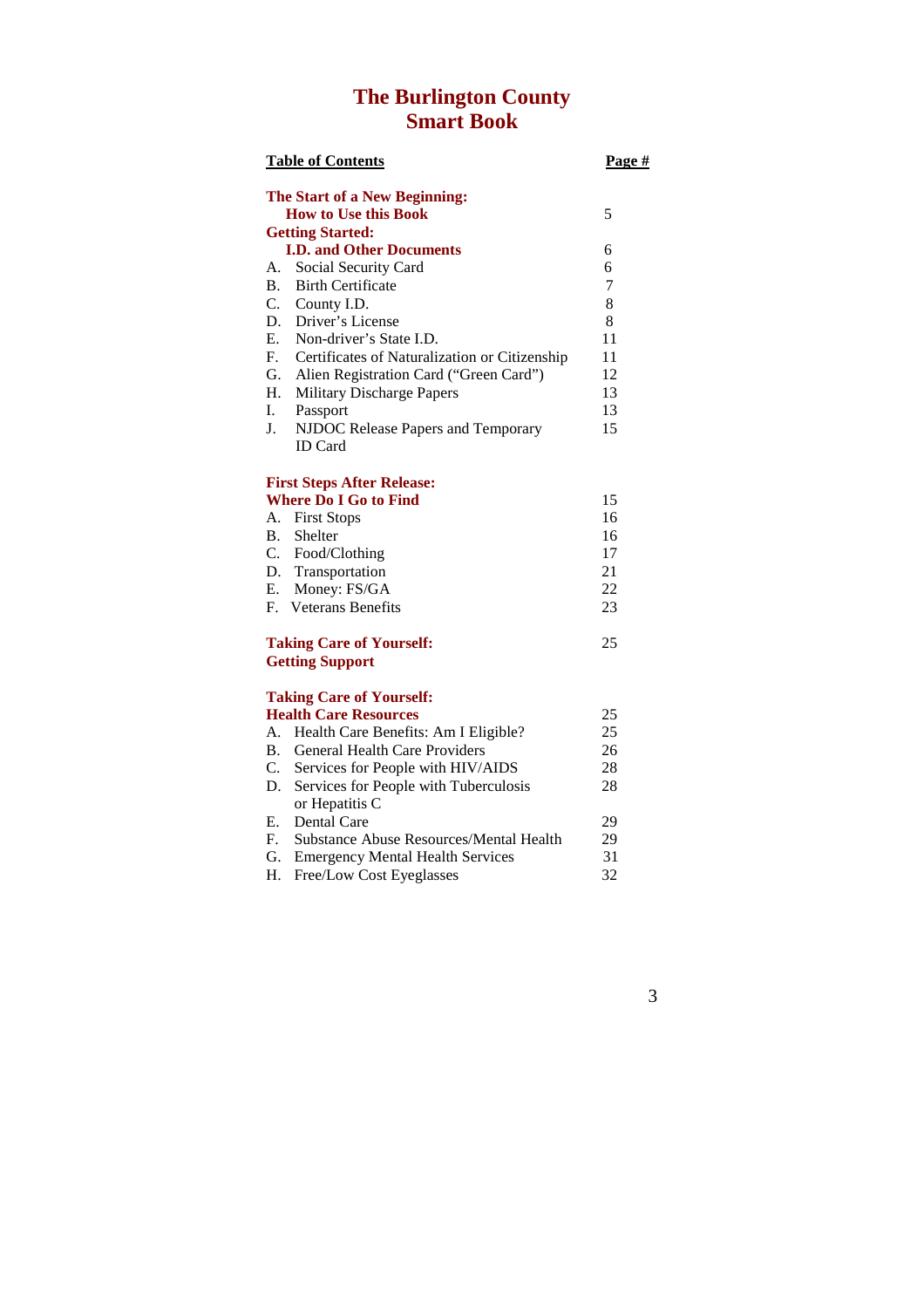|    | <b>Finding a Job: Employment</b>                  |    |
|----|---------------------------------------------------|----|
|    | <b>Assistance and Training Programs</b>           | 33 |
|    | A. Things to Know Before You Start Your           |    |
|    | <b>Job Search</b>                                 | 34 |
| B. | Help with Job Search                              |    |
|    | and Job Training Resources                        | 34 |
| C. | Legal Restrictions on Employment and              |    |
|    | Protection Against Discrimination                 | 36 |
| D. | Benefits for Employers Who                        |    |
|    | Hire People with Criminal Records                 | 37 |
| Е. | Opening a Checking or Savings Account             | 37 |
| F. | <b>Public Libraries</b>                           | 38 |
|    | <b>Reconnecting With Family</b>                   | 40 |
| A. | <b>Family Counseling Resources</b>                | 41 |
| B. | Child Custody and Visitation                      | 42 |
| C. | Getting and Paying Child Support                  | 43 |
| D. | <b>Domestic Violence Resources</b>                | 44 |
|    | <b>Getting More Education</b>                     | 45 |
|    | A. High School and GED                            | 45 |
|    | <b>B.</b> GED Classes                             | 46 |
|    | C. Higher Education                               | 46 |
|    | <b>Other Things You Need to Know</b>              | 47 |
| A. | <b>Getting Legal Assistance</b>                   | 47 |
| B. | Checking and Correcting                           |    |
|    | Your Criminal Record ("rap sheet")                | 47 |
| C. | Expungement: Cleaning Up Your                     |    |
|    | Criminal Record                                   | 48 |
| D. | Checking and Correcting Your Credit Record        | 48 |
| Е. | <b>Voting Rights</b>                              | 49 |
| F. | Registration of Sexual Offenders (Megan's Law) 50 |    |
|    | <b>The Game Plan:</b>                             | 50 |
|    | <b>ID Document Checklist</b>                      | 51 |
|    | <b>My Contacts and Phone Numbers</b>              | 52 |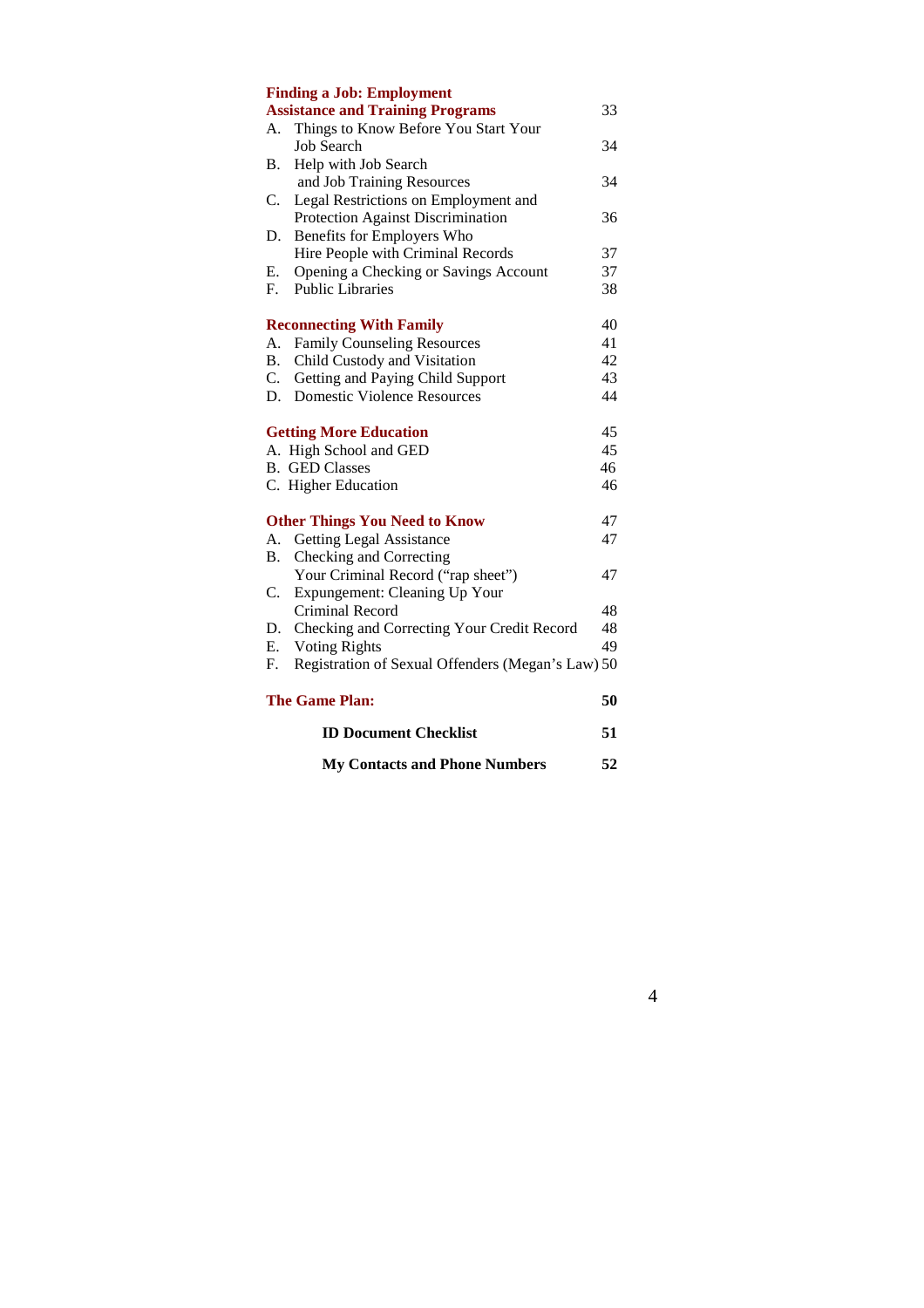## **The Start of a New Beginning:**

#### **How to use this book**

This book is intended to prepare you for your arrival home and reintegration back into society. In order to make the transition smoother for you a list of resources have been compiled along with a list of necessary items you will find that are essential to your success. This book focuses on the first few weeks and months of your arrival home and assisting you on managing the transition. Although not every resource available to you will be found in here, there are many that will help to guide your journey. **Unless a fee or charge is listed, most of the services and resources listed here are free.** 

Each section of this book is categorized by items that you will need in order to find employment, return to school, and to obtain identification. It will also provide addresses, websites, phone numbers, and general tips on how to acquire that particular service. You can use the table of contents to easily identify what service you require, and follow instructions as to how to contact providers.

**FYI:** \*\**Please feel free to utilize your social services department for assistance in contacting an agency or inquiring information about a service found in this book. There are some services that may be free to you that you can contact through your social services department before making an out-of-pocket expense.*

There are things that can be completed prior to release from prison. Two things specifically are requesting a duplicate Social Security card for **FREE** and applying for a birth certificate for a **fee**. Please contact your social worker six months prior to release to apply for these items. By doing this while still in custody, you are taking a large step towards making your transition back into the community easier for you. Provided both documents are processed successfully, you will have two necessary forms of identification made available to you the day you are released. This will speed up the process of finding employment.

You will not find every service or organization in **Burlington County** in this book however there will be many to help you begin. Also, the organizations that are listed may be able to offer additional resources to you. For current information as services change procedure and/or cost please visit www.njsuccess.org. **You can also** *visit your local library to get free internet access, (see page 36) and*  www.co.burlington.nj.us for more county information.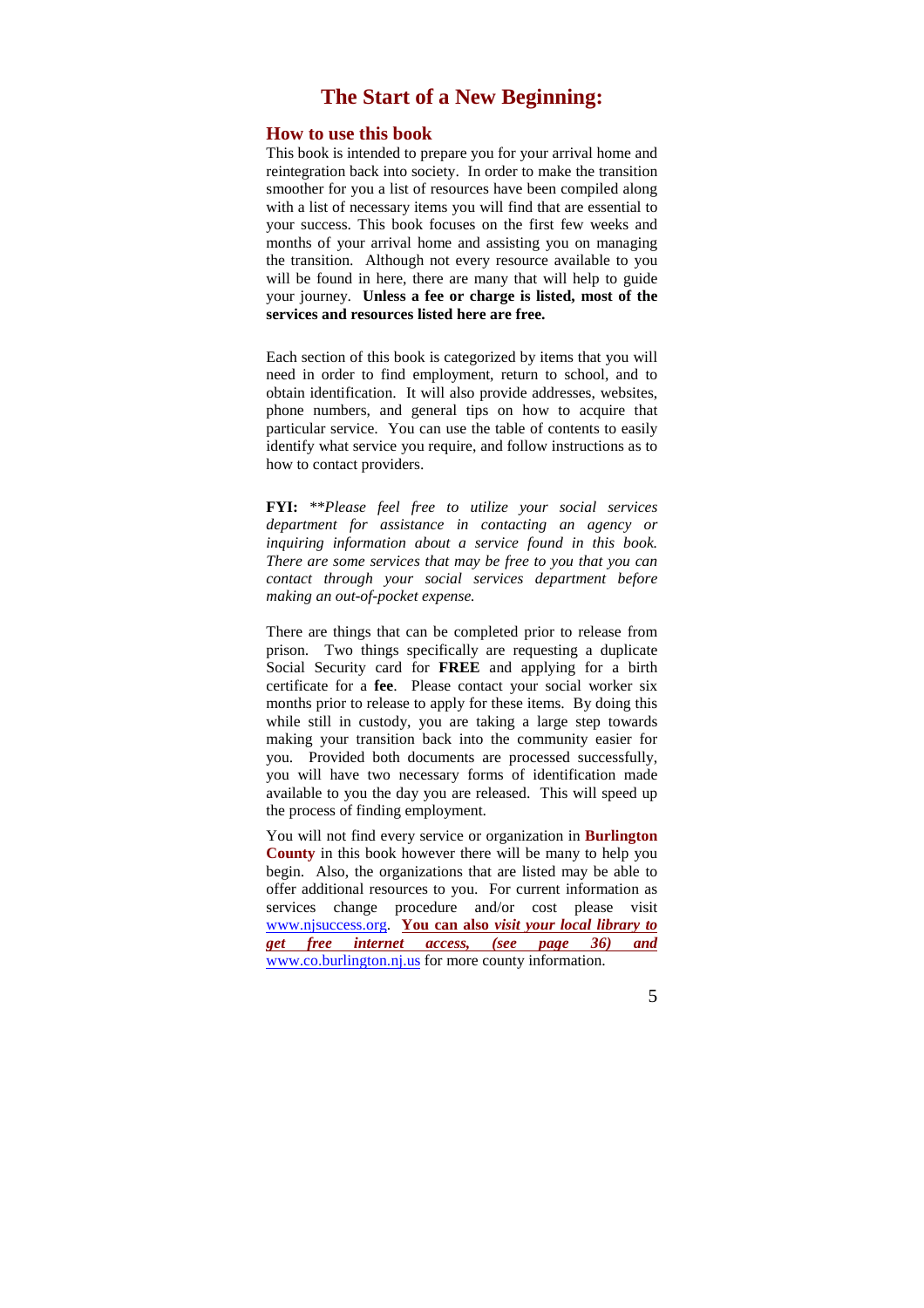## **Getting Started: Identification (I.D.) and Other Documents**

In order to apply for employment, rent an apartment, apply for general assistance, food stamps, or Medicaid, proper identification will be required. The more identification you have in your possession, the easier it will be for you to obtain these services. Certain items can be obtained while you are still incarcerated. Ask your social worker for assistance, and for the remainder, this book will point you in the right direction.

**FYI:** In order to obtain identification, various agencies will require proof of address. It is smart to keep bills in your name or official documents that have your name and address for further verification of your address.

ACIAL SECURITY

#### **A**. **Social Security Card**

Int If at all possible, apply for a duplicate social security card with your social worker six months prior to release. If for some reason this is not possible or your application has been denied, you will need to visit your closest Social Security Office to apply. The following offices are the local branches in or near Burlington County. Please find which office is closest to your residence.

#### **Social Security Administration**

Evergreen Plaza 1710 Route 38 Mt. Holly, NJ 08060

Suite 100 Five Executive Campus Cherry Hill, NJ 08002

Office hours: Mon/Tues/Thurs/Fri 9 a.m. - 3 p.m. Wednesday 9 a.m. - 12 p.m. Closed-Sat/Sun Phone numbers: Toll Free 1-800-772-1213 TTY- 1-800-325-0778

If you choose to visit your local office to apply you will need to fill out the application at the office. You will need to show proof of identification. Your NJDOC Temporary ID card you will receive upon your release serves as proof of identification.

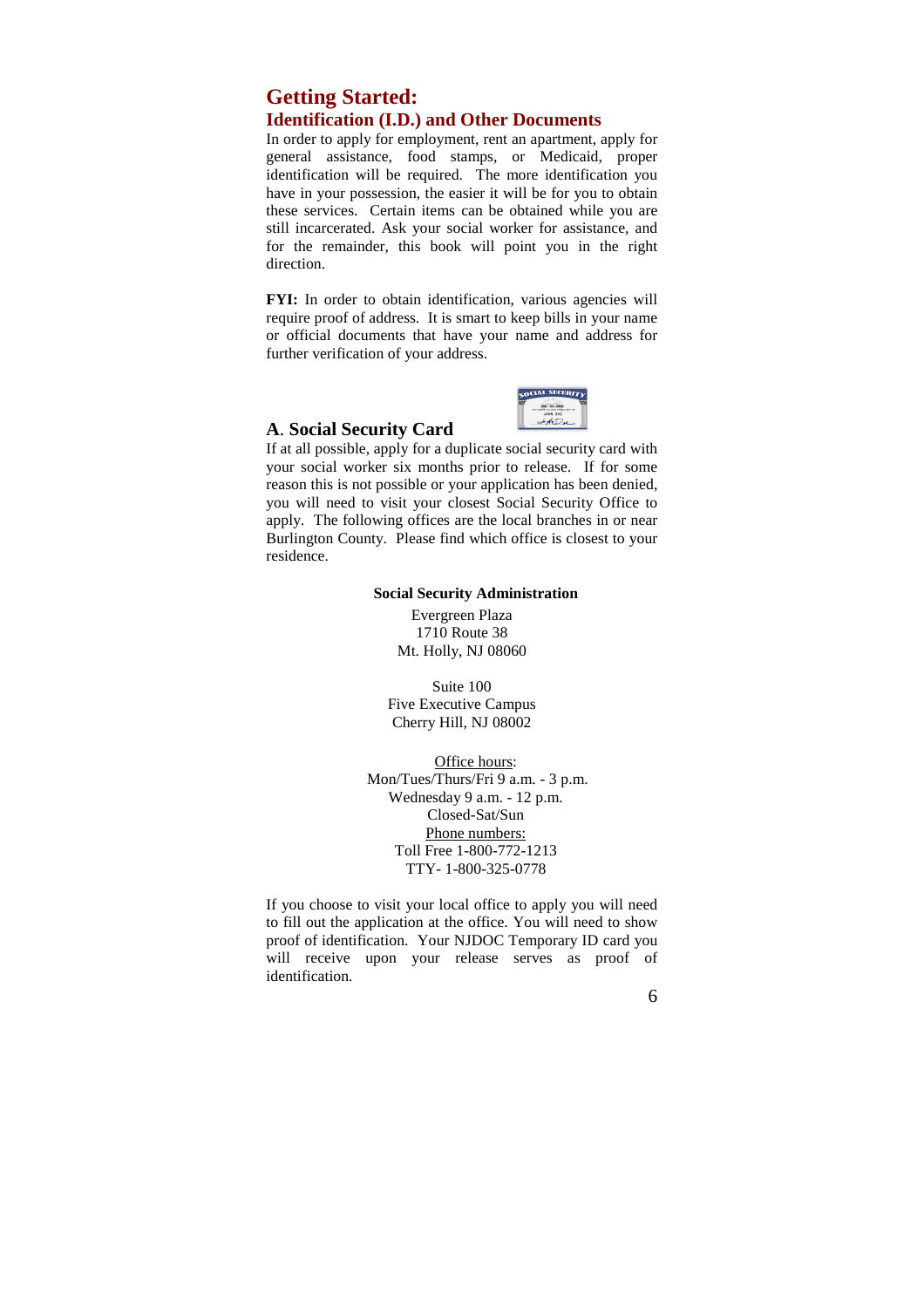To save time you can download the application online (www.ssa.gov/replace\_sscard.html).

#### **B**. **Birth Certificate**



The office of Vital Statistics in the New Jersey Department of Health and Senior Services has all the New Jersey birth, marriage, and death records. The fee is **\$25.00**. However, depending upon where you were born in Burlington County, you may be able to apply for a birth certificate for a lesser fee.

**New Jersey Department of Health and Senior Services** Bureau of Vital Statistics and Registration P.O. Box 370 Trenton, NJ 08625-0370

**Contact information for the NJ Bureau of Vital Statistics and Registration:** 1-609-292-4087 **and** 1-866-649-8726 (tollfree nationwide)

**FYI:** You are able to apply for a birth certificate while you are still in custody and have six months left prior to release. Please see your social worker to do so.

The following is a list of towns where area hospitals are in Burlington County that you may have been born in. You may go to your registrar's office in the town you live in and apply for a birth certificate however that office may utilize the Bureau of Vital Statistics in Trenton. Your registrar's office is usually located at the municipal building or city hall.

| <b>Town/Address</b>                                                                                        | <b>Phone</b>                 | Fee  |
|------------------------------------------------------------------------------------------------------------|------------------------------|------|
| Mount Holly Municipal<br>Building, Box 411<br>23 Washington Street<br>Mount Holly, NJ 08060                | $(609)$ 845-1101             | \$25 |
| Riverside Township<br>1W. Scott Street<br>P.O. Box 188<br>Riverside, NJ 08075                              | $(856)$ 461-1460<br>Ext 2    | \$25 |
| Willingboro Township<br><b>Municipal Complex</b><br>1 Martin Luther King Jr., Dr.<br>Willingboro, NJ 08046 | $(609)$ 877-2200<br>Ext 1011 | \$25 |
| **Residents born in Fort Dix<br>apply at NJ Bureau of Vital<br>Statistics in Trenton **                    |                              |      |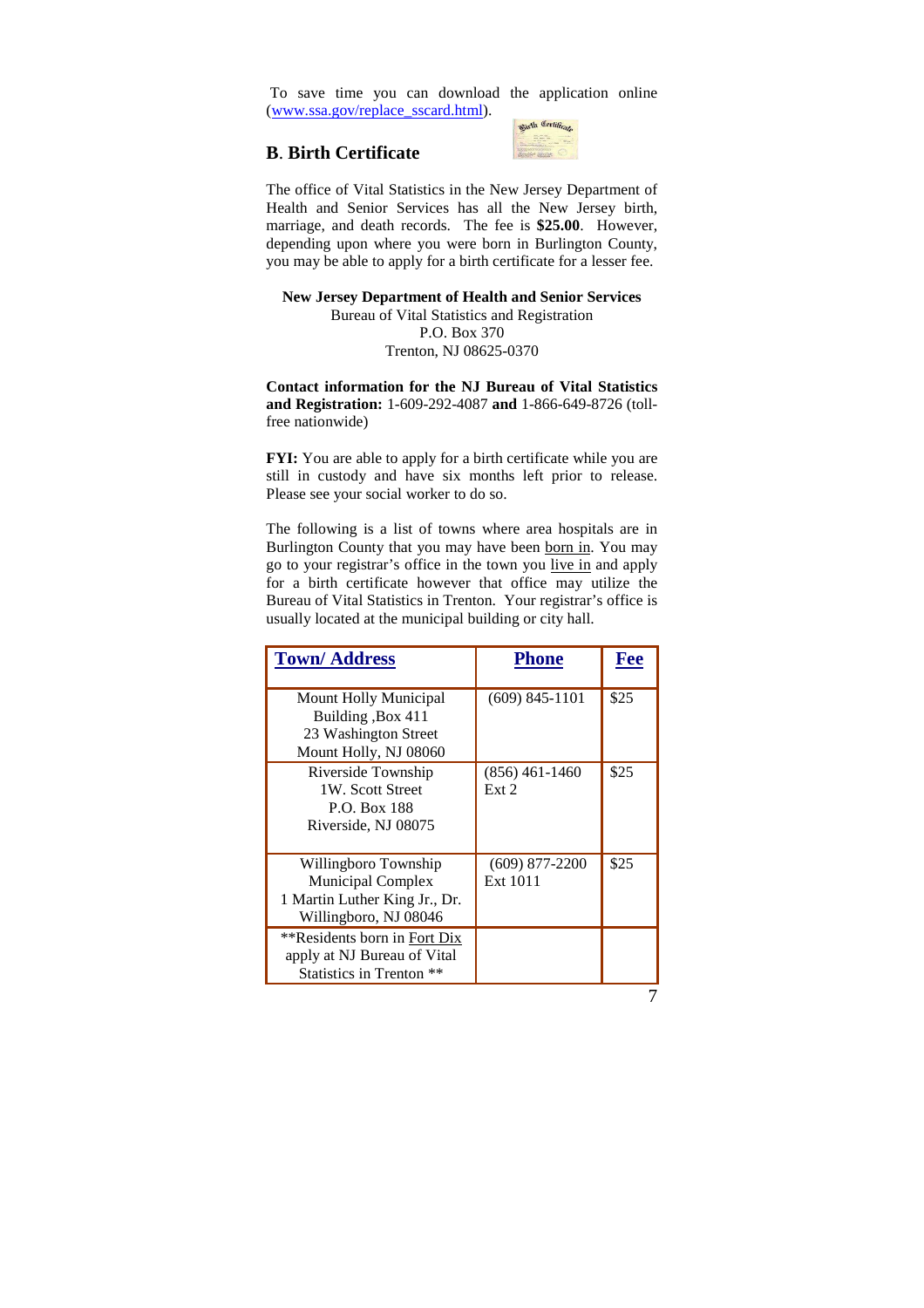#### **\* Fees as of September, 2018**

#### **Where do I request a birth certificate if I was born abroad, with US citizenship at birth?**

Contact the State Department in Washington DC at (202) 955- 0307.

## **C. County I.D.**

**FYI:** Burlington County does not issue County ID cards. You can apply for NJ MVC Non-Driver ID card at one of the Motor Vehicle agencies locations listed below. (See section E)

#### **D**. **Driver's License**



Prior to your release, you can get a copy of your driver's license record, which is called an "abstract." Please contact your social worker if you are interested in obtaining an abstract. **The fee for an abstract is \$15.00** 

To only request certified copies of supporting documents: Complete and sign a Driver History Abstract Request form (DO-21) Select document type(s) and fill in the date of each supporting document Explain in detail the reason for your request-Select the permitted use for your request and mark the number on the form-Submit a photocopy of your driver license-Submit a check or money order payable to NJMVC Mail to: NJ Motor Vehicle Commission Abstract Unit 225 East state St. P.O. Box 142 Trenton, New Jersey 08666-0142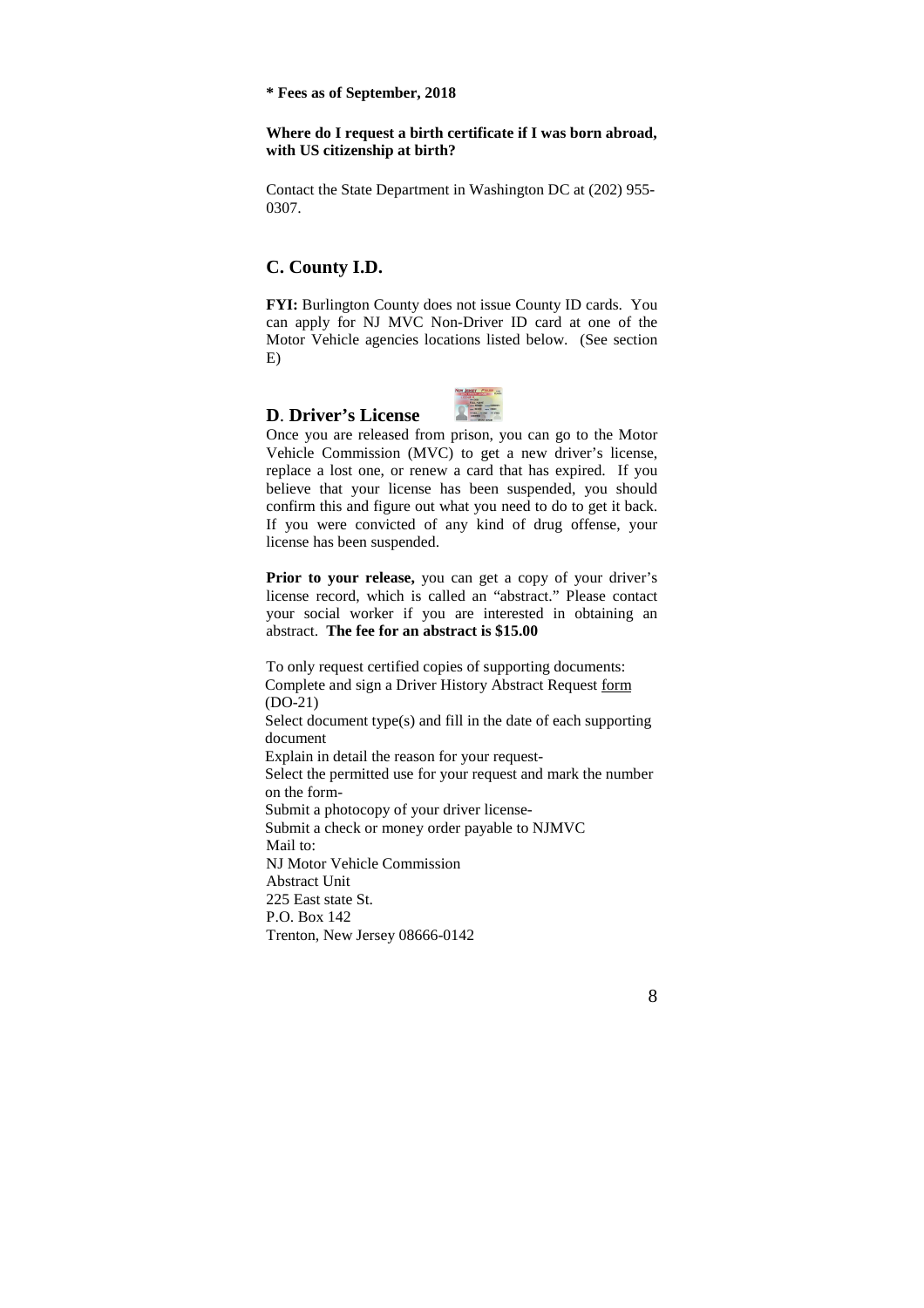**Upon your release**, you can go to the MVC offices in Burlington County (listed below) or a Regional Service Center to request a driver's abstract. If you have internet access, you can also request an abstract online at WWW.STATE.NJ.US/MVC. You will still have to pay \$15.00. If your license was suspended for six months or more because of a drug conviction, the period of the suspension will begin from the time of your release. Other kinds of suspension, such as failure to pay parking tickets, insurance surcharges, or child support, will last until you have paid the fine or worked out a payment plan. For questions about suspension, call the suspension hotline: **609-292-7500**.

**Restoration Fees, Tickets, and Surcharges:** If you found out that your license has been suspended, you will have to pay a restoration fee of **\$100.00** in order to have your license reinstated. This does not include any additional fines or surcharges you are required to pay. This fee can be paid at the Regional Service Center (see below).

If you have internet access, this fee can be paid online at WWW.STATE.NJ.US/MVC. You can pay your surcharges and parking tickets on this web site as well.

#### **MVC LOCATIONS IN BURLINGTON COUNTY**  For questions, please call 1 (888) 486-3339

## **Medford**

Sharp Run Plaza 175 Route 70, Suite 25 Medford, NJ 08055 Agency Hours Monday- 8 a.m. - 5:30 p.m. Tuesday- 8 a.m.-7:30 p.m. Wed/Thur./Fri- 8 a.m.- 5:30 p.m. Saturday- 8 a.m.-1 p.m.

#### **Delanco**

400 Creek Road Delanco, NJ 08075

#### Agency and Driver Testing Hours

Monday- 8 a.m.- 5:30 p.m. Tuesday- 8 a.m.-7:30 p.m. Wed/Thur/Fri- 8 a.m.-4:30 p.m.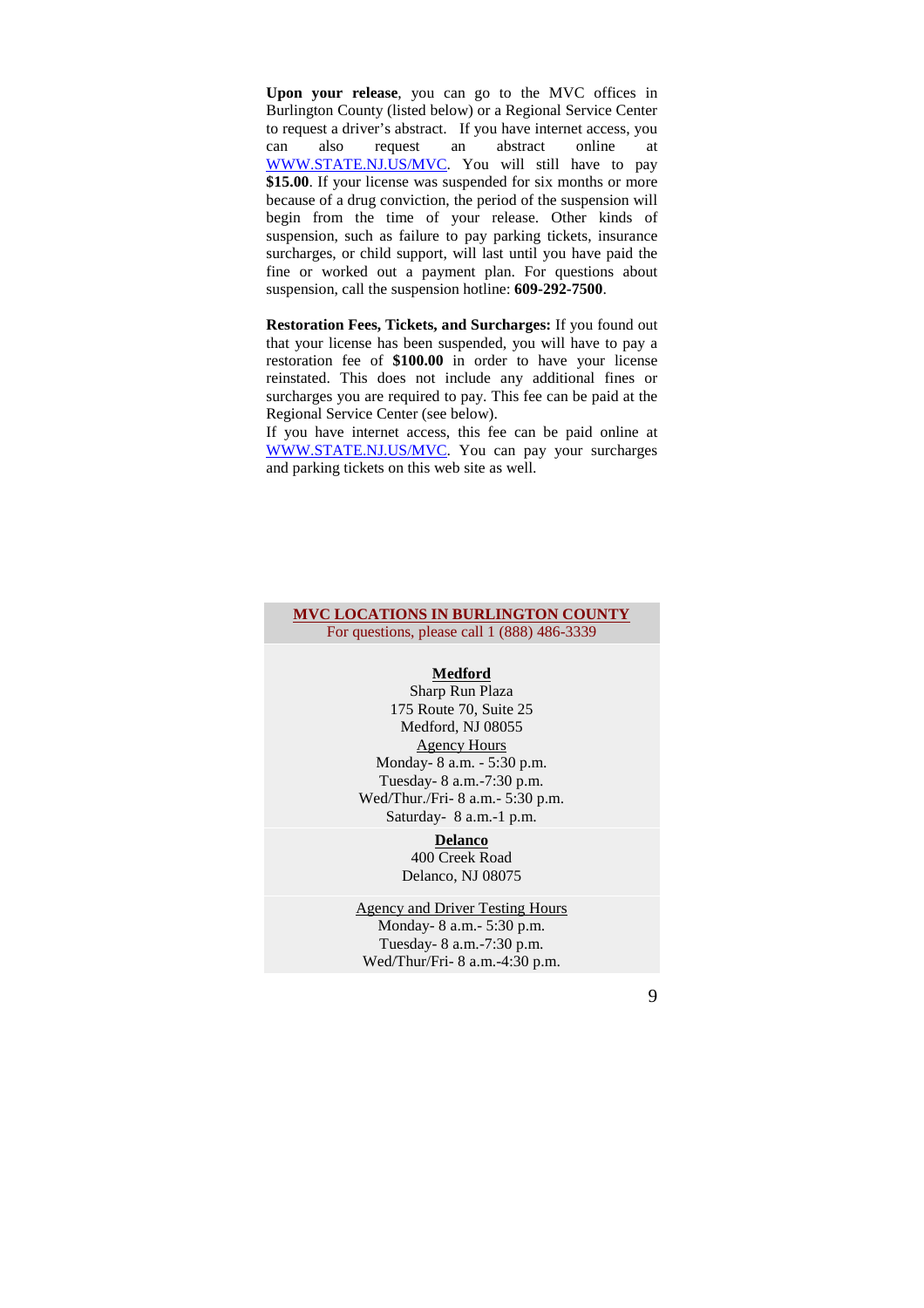Saturday- 8 a.m.-1 p.m.

#### **Southampton**

1875 Route 38 Southampton, NJ 08088 Inspection Hours Mon.-Fri.-8 a.m. - 4:30 p.m.

Saturday- 7 a.m. - 12 p.m.

#### **Regional Office Trenton**

120 S. Stockton & Front Street Trenton, NJ 08611 Monday- 8 a.m. – 5:30 p.m. Tuesday 8 a.m.-7:30 p.m. Wed/Thur/Fri- 8 a.m.-5:30 p.m. Saturday- 8 a..m. - 1 p.m. **Suspension/Restoration**  Mon.-Fri. 8 a.m. - 4:30 p.m. Saturday- No Service (Mon-Fri only)

To replace a lost or stolen license, you will have to bring identification to the MVC and pay an **\$11.00 fee.** The MVC now has very specific kinds of I.D. that are required under the new "Six Point" system:

*Please use this guide to prepare yourself for your trip to MVC. Make sure you have the six points of identification necessary to obtain your drivers license or non drivers I.D.* 

#### **SIX POINT SYSTEM OF IDENTIFICATION**

#### **Primary Documents:**

(4 Points)

- **Birth Certificate or Certified Copy from one of the 50** states.
- U.S. Dept. of State Birth Certificate
- US Passport-Current or Expired less than 3 years
- **Current US Passport card**
- **Current NJ Digital Drivers License**
- Valid Active Duty US Military Photo ID Card
- US Adoption papers
- **Certificate of Naturalization**
- Certificate of Citizenship

#### **Secondary Documents:**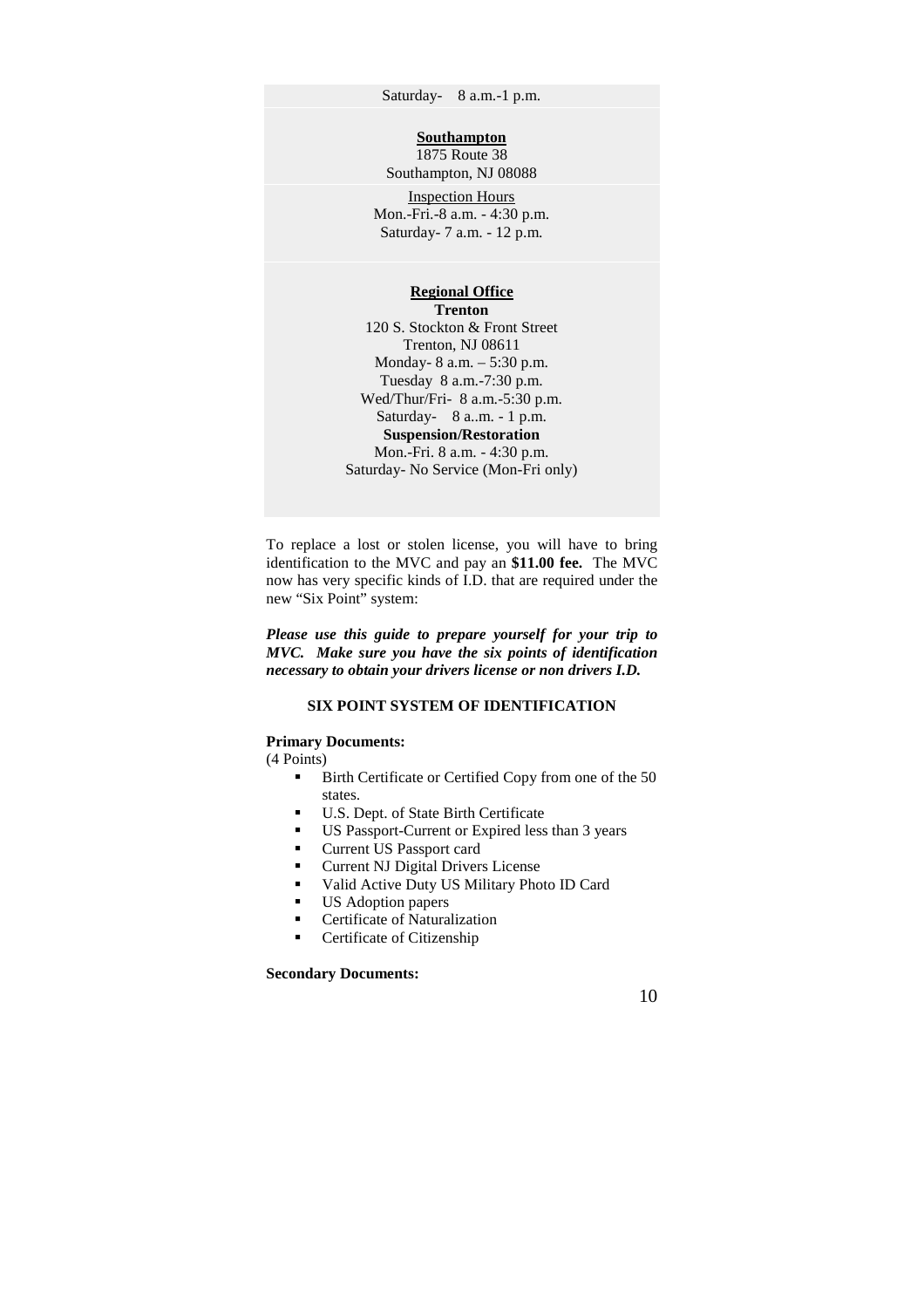- (3 Points)
	- Civil Marriage/Domestic partnership/ Civil Union Certificate: Issued by the Municipality or State
	- Order of Decree of Divorce
	- Court Order for Legal Name Change: Signed by a judge or county clerk
	- US Military Photo/Retiree Card

(2 Points)

U.S. Military Discharge Papers (DD214)

(1 Point)

- Current/ Expired (Less than 1 year) Non-Digital NJ Photo Drivers License
- Social Security Card
- Bank statement or record
- **ATM Card w/ pre-printed name and applicant** signature
- NJ Public Assistance Card w/ Photo
- High School Diploma/GED/ College Diploma
- Veterans Affairs-Universal Access Photo ID Card

You can get a brochure on this new "Six Point" system from the MVC offices listed above or from the Motor Vehicle Commission web site, www.state.nj.us/mvc. If your license has expired, you will have to go with your six points of I.D. to the MVC to fill out a renewal application. You may have to take the written test again. License renewal costs **\$24.00**.

#### **E. Non-driver's State I.D.**

New Jersey provides state photo identification for non-drivers. **You can get this official state I.D. even if your driver's license is currently suspended**. This may be a good option for you if it is going to be some time before you get your license back. You will still need to bring the same type of identification documents described previously, under the new "Six Point" system. You can request by visiting your local MVC Agency or call to request an application (BA-207 Form) at (609) 292-6500 or toll free at (888) 486-3339. \* Fee is \$24.

#### **F. Certificates of Naturalization or Citizenship**

This certificate is necessary for employment upon your release. In general, if you need to replace lost forms, you can contact the US Citizenship & Immigration Service or Application Support Centers to find out about identification and fingerprint verifications. There is a fee to process an application for replacement documents. The National Customer Service Hotline is 1 (800) 375-5283.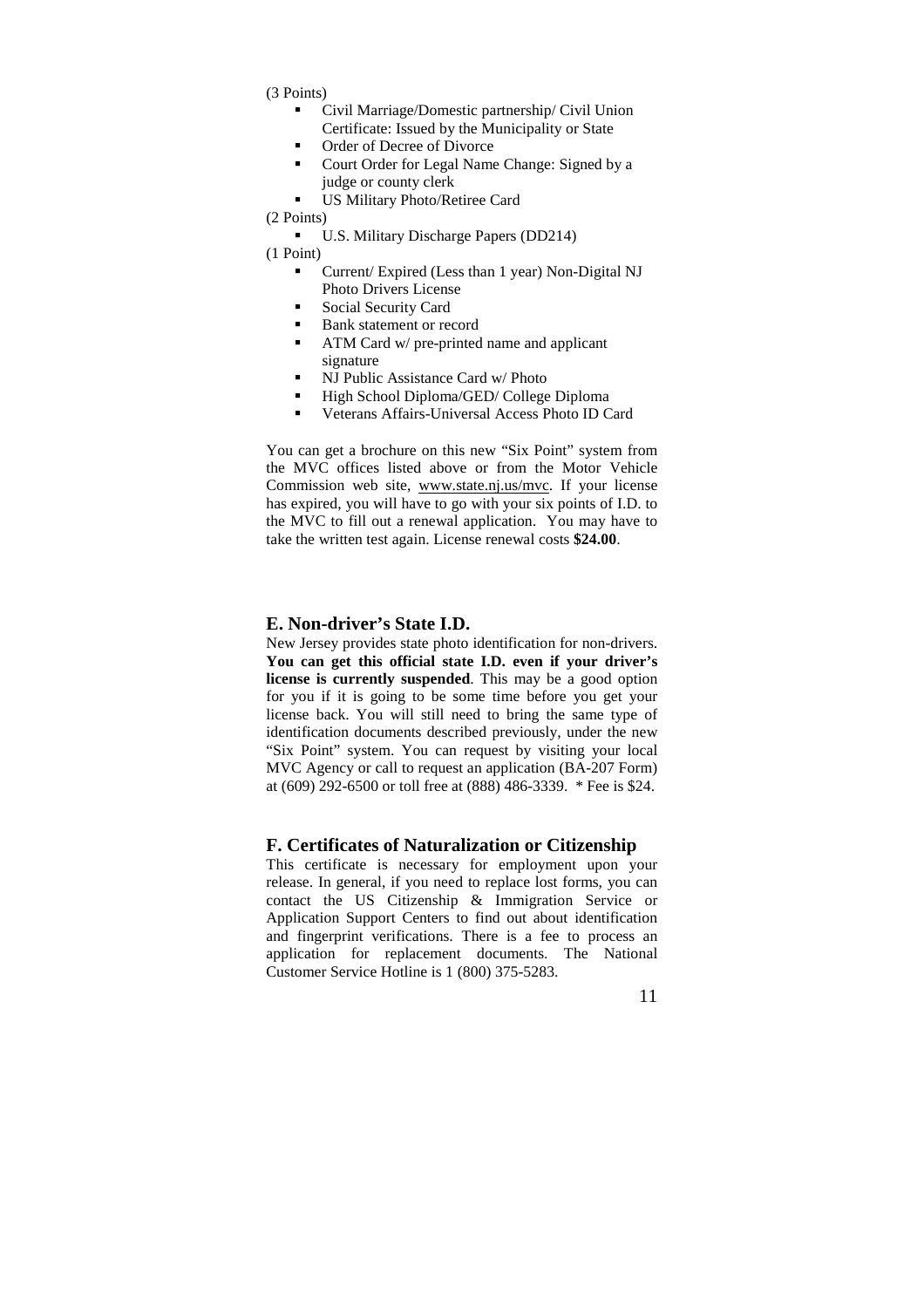#### **Citizenship Locations**

#### **US Citizenship & Immigration Service Offices:**

Mount Laurel Field Office 530 Fellowship Rd Mt. Laurel, NJ 08054

This office serves the following counties; Atlantic, Burlington, Camden, Cape May, Cumberland, Gloucester, Mercer, Monmouth, Ocean and Salem.

1 (800) 375-5283

Newark Field Office Peter Rodino Federal Building 970 Broad St. Newark, NJ 07102

This office serves the following counties; Bergen, Essex, Hunterdon, Hudson, Middlesex, Morris, Passaic, Somerset, Sussex, Union, and Warren.

1 (800) 375-5283

#### **G. Alien Registration Card "Green Card"**

To replace a missing Green Card, you must go to the US Citizenship & Immigration Service Office (see above) to fill out an I-90 form. Please make sure that you bring I.D. with you.

You can also visit the website and download the forms at www.uscis.gov. It costs **\$450** for processing. **If you have any questions or concerns about your status as a result of your criminal conviction, call Legal Services of New Jersey at 1-888-576-5529 before going to immigration.**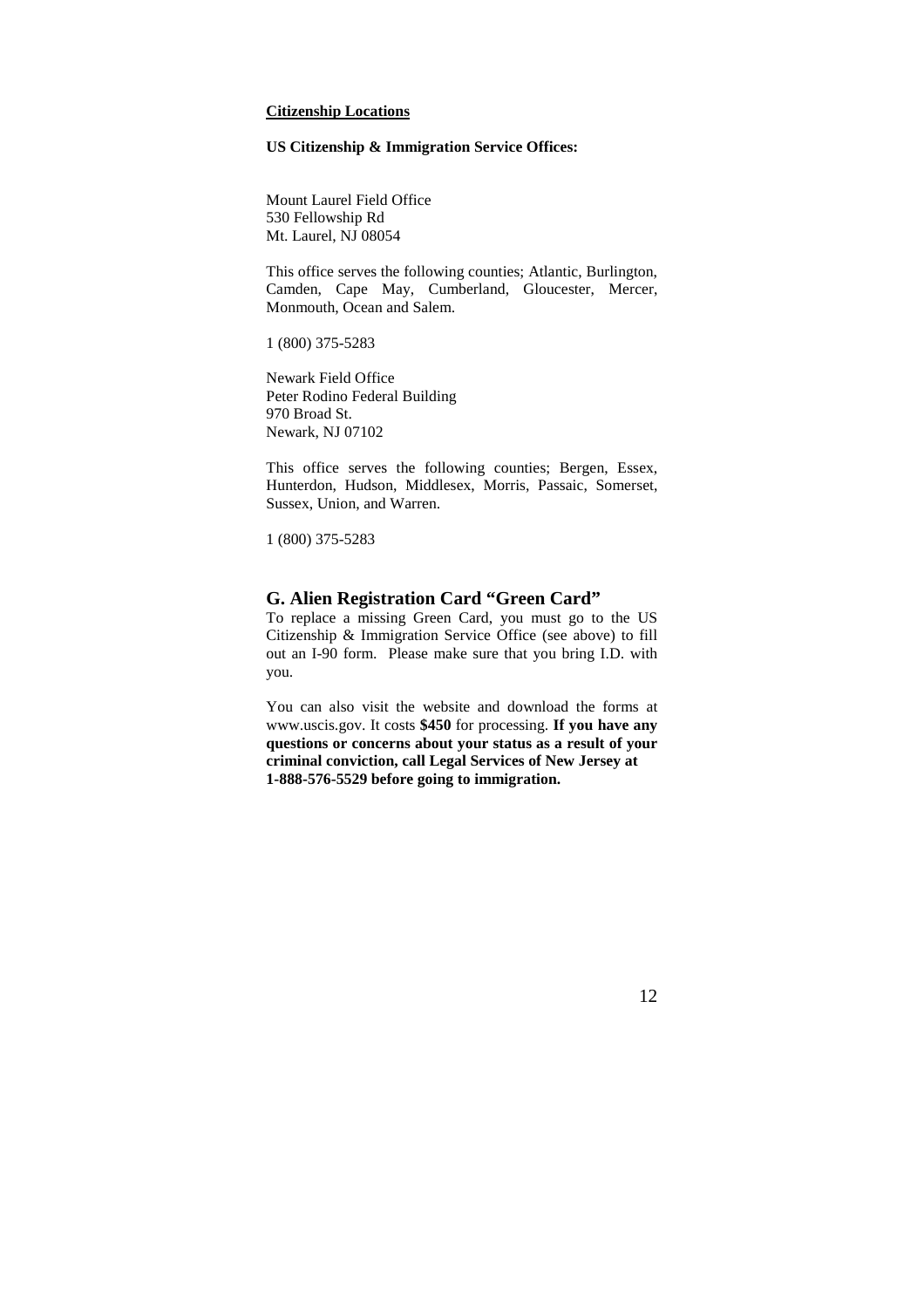#### **H. Military Discharge Papers**

**FYI:** You may have the opportunity to meet with the Veterans Administration (VA) liaison from the Veterans Administration during your incarceration. The VA liaison can assist you in requesting a copy of your DD214 (discharge papers) by completing the SF-180 form. Please notify your institution's P.R.E.P.A.R.E social worker for assistance with your requests and to obtain information on your veteran status. You can also obtain the SF-180 by writing the Veteran Benefit Administration in NJ or the NPRC, which is the main record depository.

> **Main records depository**  NPRC, 9700 Page Ave St. Louis, MO 63132-5100

Upon your release, you can also visit the following web site to request military records; www.vetrecs.archives.gov

Once on the www.vetrecs.archives.gov website, follow the on screen instructions for requesting personnel records. You will be asked to print out a signature page which can either be mailed or faxed. Upon receiving the form, the records will be mailed directly to you.



#### **I. Passport**

Although a passport may not seem like an important item to have at this point, it can serve as a major form of identification because it is widely accepted. There are fees involved in obtaining your passport. To obtain your passport, you may visit the Burlington County Clerks Office at:

> **Burlington County Clerk 49 Rancocas Road Mount Holly, NJ 08060 Phone**: **(609) 265-5122**

**Other Locations: County Corner-Moorestown Mall**  Rt. 38, Moorestown 10 am- 6:30 pm Monday -Friday 10 am -4:30 pm on Saturday. (856) 642-3833.

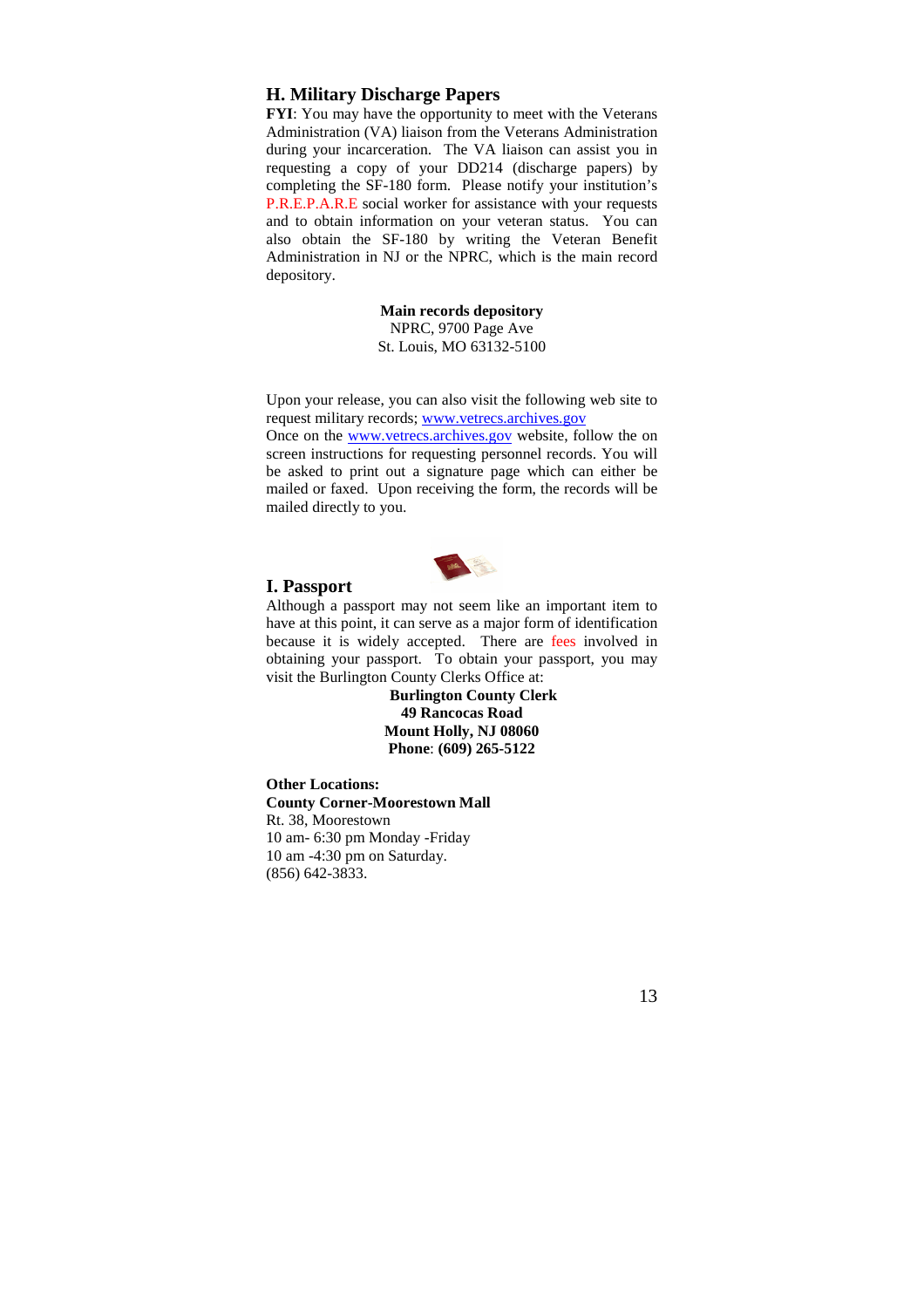#### **Burlington County Clerks Office**

Rancocas Road, Mount Holly 8 am -6:30 pm on Monday 8am - 4 pm Tuesday through Friday (609) 265-5122.

**Bordentown City Library** (by appointment only) Please call (609) 265-5122 to schedule an appointment. 18 East Union St., Bordentown (609) 298-0622

#### **Bordentown Post Office**

14 Walnut St. Bordentown, NJ 08505 (609) 298-0262

#### **Cherry Hill Post Office**

1175 Marlkress Rd. Cherry Hill, NJ 08034 (856) 424-4533

National Passport Information Center 1 (877) 487-2778.

#### **Willingboro Township Library**

220 Willingboro Parkway, Willingboro 1st and 3rd Tuesday of the month- 10 am -6 pm (no agent on duty from 3 to 4 pm) (609) 877-6668.

#### **Pemberton Library**

500 Pemberton-Browns Mills Road, Pemberton NJ 08068 1st and 3rd Thursday of the month- 10am - 6pm (no agent on duty from 3 to 4pm) (609) 894-8201.

#### **You will need to bring:**

- $\checkmark$  An original or certified copy of a birth certificate with a raised seal and file date issued by Vital **Statistics**
- $\checkmark$  A naturalization certificate
- Official military I.D.
- A previous US passport; photocopies are not accepted.
- Your Social Security card
- $\checkmark$  I.D., such as a valid driver's license, government identification or previous passport issued after your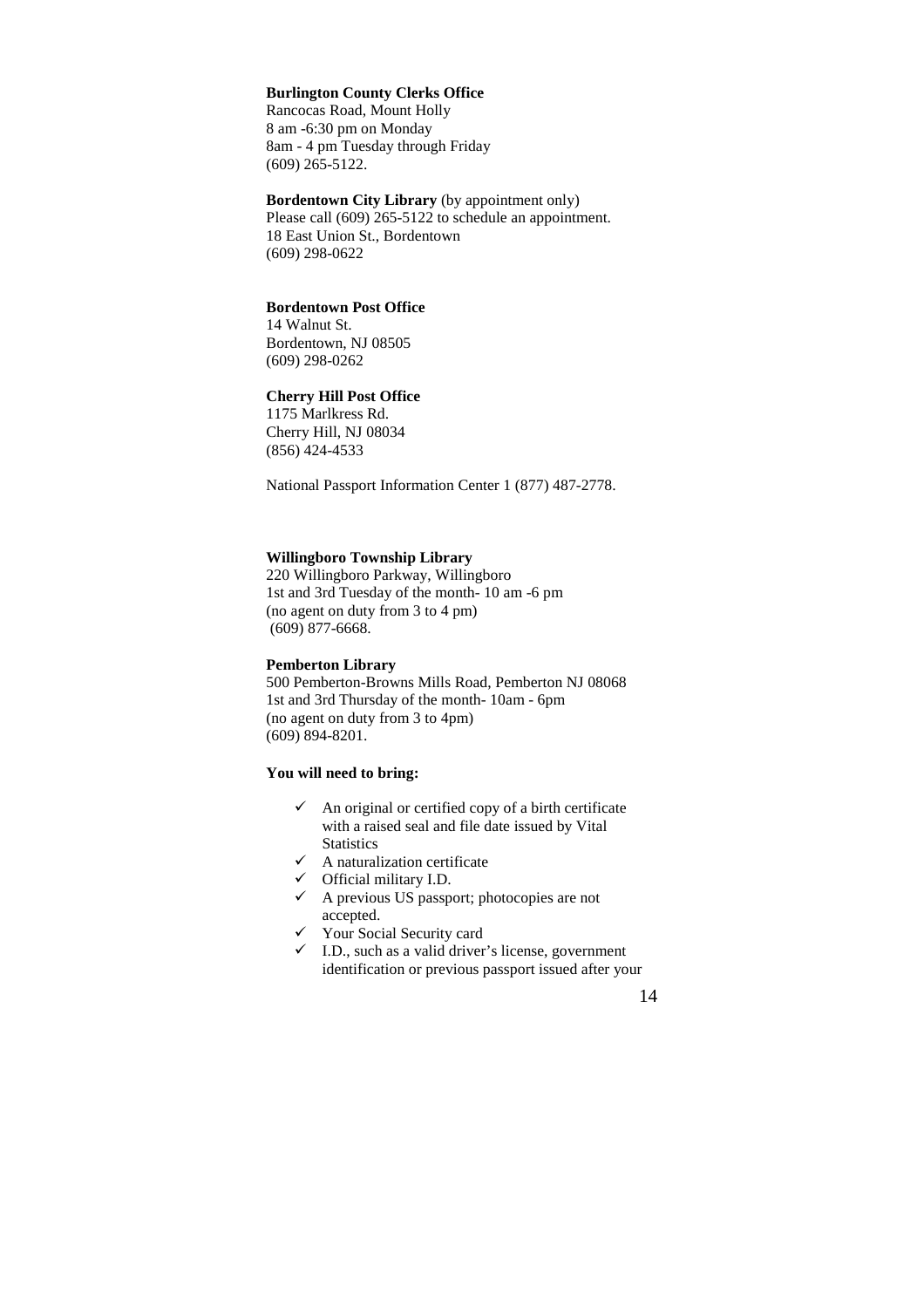16th birthday. The expired passport should not be more than 15 years old.

 $\checkmark$  2 identical copies of a 2x2 face front regulation passport photo. **(photos can be taken for a \$10 fee you will need an appointment)** 

**\$110** for regular service/passport total made payable to US Dept of State and **\$25** check/money order/cash made payable to Burlington County Clerk. A passport will be valid for 10 years.

**J. NJDOC Release Papers/Temporary I.D. Card** 

Make sure you keep your prison release papers and temporary I.D. card. Your release papers can serve as identification in some circumstances and your I.D. card is valid for 30 days.



## **First Steps after Release: Where Do I Go to Find…**

This section provides resources for food, shelter, clothing, money, and other emergency needs. We have provided some resource options in Burlington County that you can utilize upon release.

**FYI:** Important paperwork will be needed repeatedly throughout your life. Make sure to invest in a folder or safe to keep important documents. **Never** carry your birth certificate or Social Security card with you. You will only need to produce these items upon request. It is smarter to keep them in a safe place.

Also, make sure to keep a notebook and a pen with you to write down the names and phone numbers of the people you come in contact with at various agencies. Remember, nobody is going to care about your success as much as you do.

Provided for you are agencies and services that can assist you in finding your basic needs.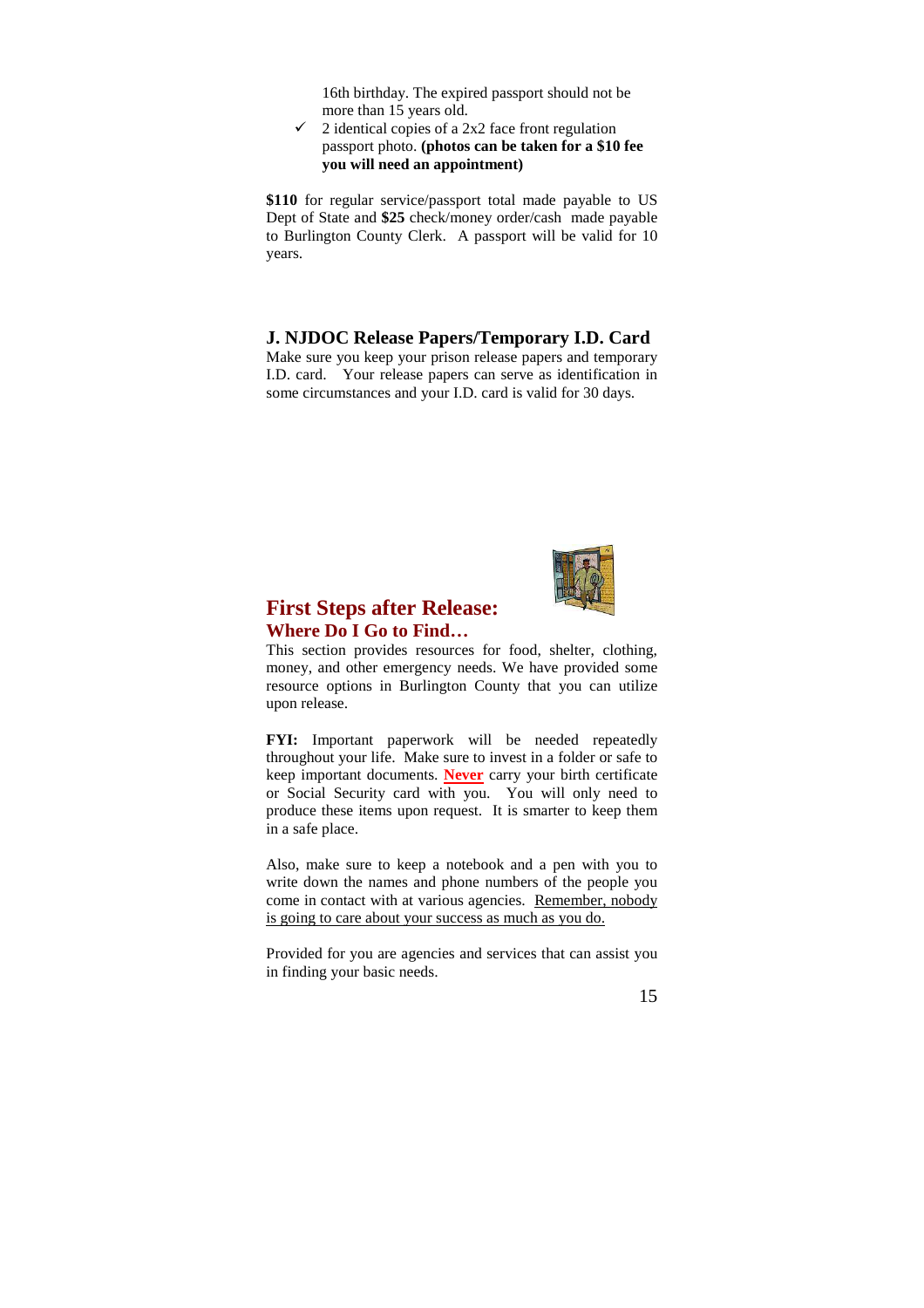**FYI:** It is a good idea to call first to check that the hours of operation haven't changed. Please try to be patient with those that are attempting to assist you.

See the following pages for list of resources.

#### **A. First Stops**

The agencies below provide a range of services and/or, depending on what you need, can refer you to other places.

#### **FIRST-STOP AGENCIES**

**2-1-1/First Call for Help –** is a resource for Burlington County residents, which offers comprehensive information and referrals for human services, health care, government and community resource assistance. Dial 211, which can be accessed from the internet, cell phone or landline, 24 hours a day, 7 days a week. Dial 800-331-7272 for the Homeless Hotline, which addresses emergencies and homeless calls. 211is multi-lingual and accepts TTY callers.



Access to most of these shelters can be obtained through the Burlington County Board of Social Services or through a general walk in.

#### **Burlington County Action Program**

718 Route 130 South Burlington, NJ 08016 (609) 386-5800

**B. Shelter** 

#### **Delaware House-Catholic Charities**

25 Ikea Drive West Hampton, NJ 08060 (609) 267-9339

#### **Salt and Light Company Mt. Holly**

1841 Burlington- Mt. Holly rd. West Hampton, NJ 08060 (609) 261-4571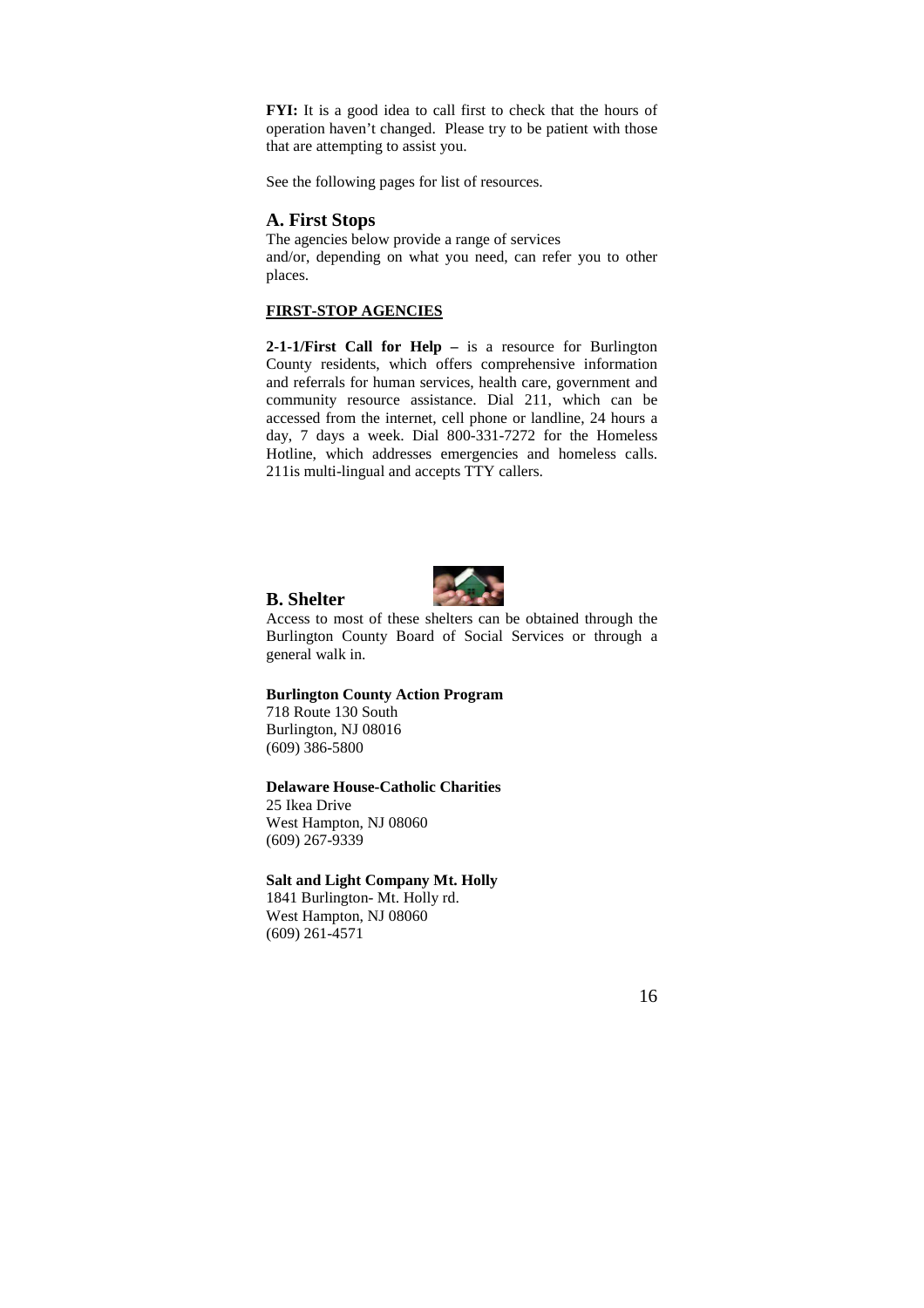#### **Catholic Charities-Emergency Services of Delanco**

801 Burlington Ave Delanco, NJ 08075 (856) 764-6940

#### **The Extended Hand Ministries Inc.**

275 Holeman St. Mt. Holly, NJ 08060 609-914-4270

## **Providence House Domestic Violence Shelter**

P.O. Box 496 Willingboro, NJ 08046 (609) 871-7551

#### **INTERFAITH HOSPITALITY NETWORK OF BURLINGTON COUNTY**

**Site:** 16 E main St, Moorestown NJ 08057 **Phone:** 856-638-0110 **Website:** www.familypromise.org **Hours:** *Office* - 7am-5pm 365 days

\*Shelter for families only.

#### **C. Food/Clothing**

Here are the food pantries and soup kitchens in Burlington County. Although each agency has been verified, please call to check for most current hours of operation.

#### **Food Pantries/Soup Kitchens**

*FYI: Please note that any food pantry that also sells or provides clothing will be indicated next to the address by the designated symbol:* 

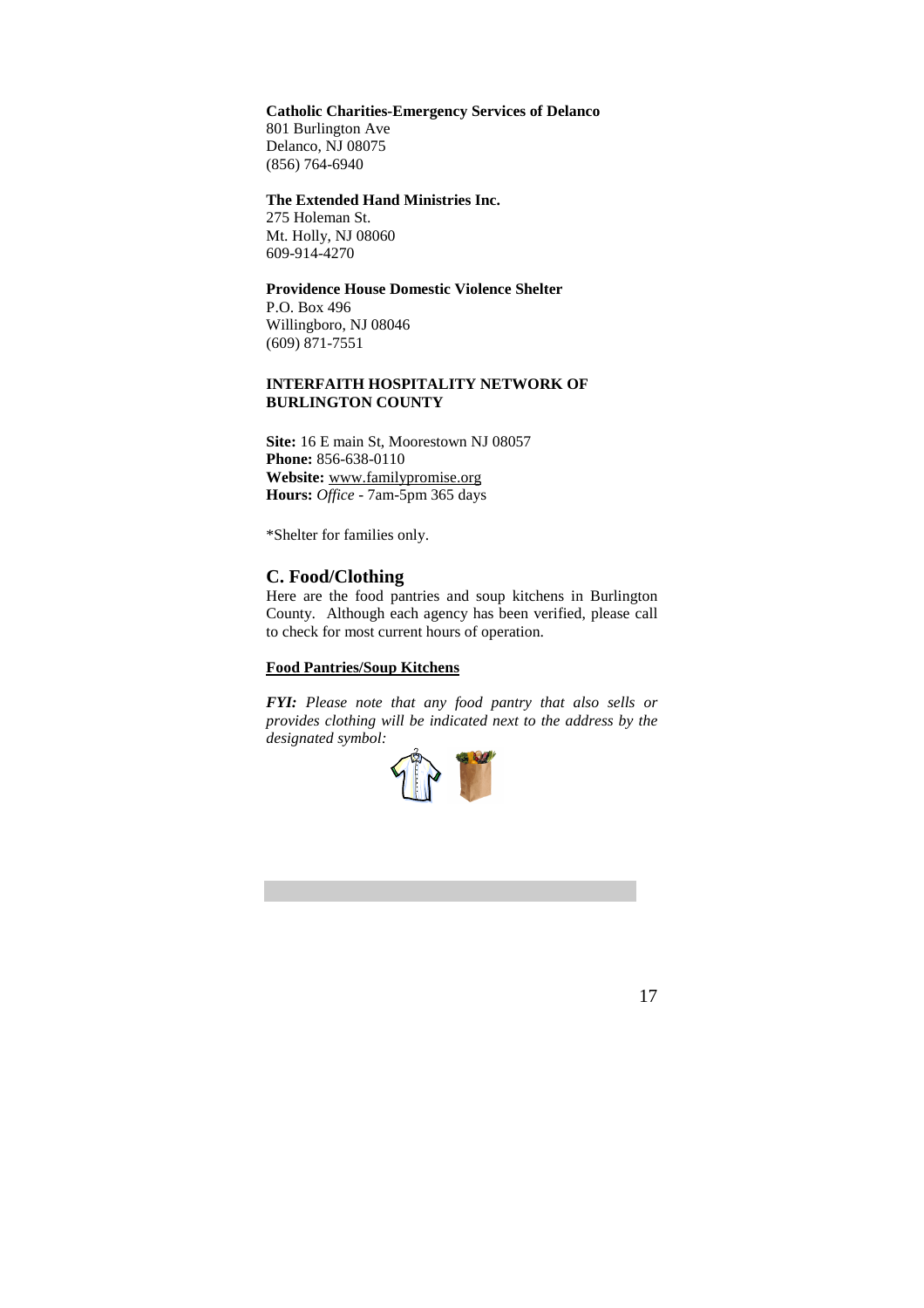#### **Browns Mills**



**Site:** 378 Lakehurst Road, Browns Mills, NJ 08015 **Mail:** PO Box 385, Pemberton, NJ 08068 **Phone:** 609-893-0700 **Hours:** Mon-Sat: 10am-3:30pm 2:15 latest for Pantry **Contact:** Cathy Goodson *This site provides a food pantry, a community lunch program and a thrift store.*

## **ST. ANN'S CHURCH FOOD PANTRY**

**Site:** 22 Trenton Road, Browns Mills, NJ 08015 **Phone:** 609-893-3246 x29 **Website:** www.stannschurch.org **Hours:** 2nd & 4th Thurs of each month: 11am-12:30pm & 1:30-3pm **Contact:** Bud Cooper

#### **Burlington**

## **BURLINGTON SDA FOOD PROGRAM**

**Site:** 356 Conover St. Burlington, NJ 08016 **Phone:** 609-386-6133 **Hours:** every 3rd Tues of the month **Contact:** Donna Powell *This site provides a pantry*.

## **HOLY LIGHT CHURCH OF JESUS CHRIST**

**Site:** 133 East Union Street, Burlington, NJ 08016 **Phone:** 609-387-3183 **Hours:** Food Distribution - Thurs: 7-8:30pm **Contact:** Leila Bright

#### **SAINT MARY STREET UNITED METHODIST CHURCH**

**Site:** 483 St. Mary Street, Burlington, NJ 08016 **Phone:** 609-387-1518 **Hours:** Tues: 11:30am-12:30pm **Contact:** Caretha Holmes: *This site provides a pantry; clients may pick up food once a month.*

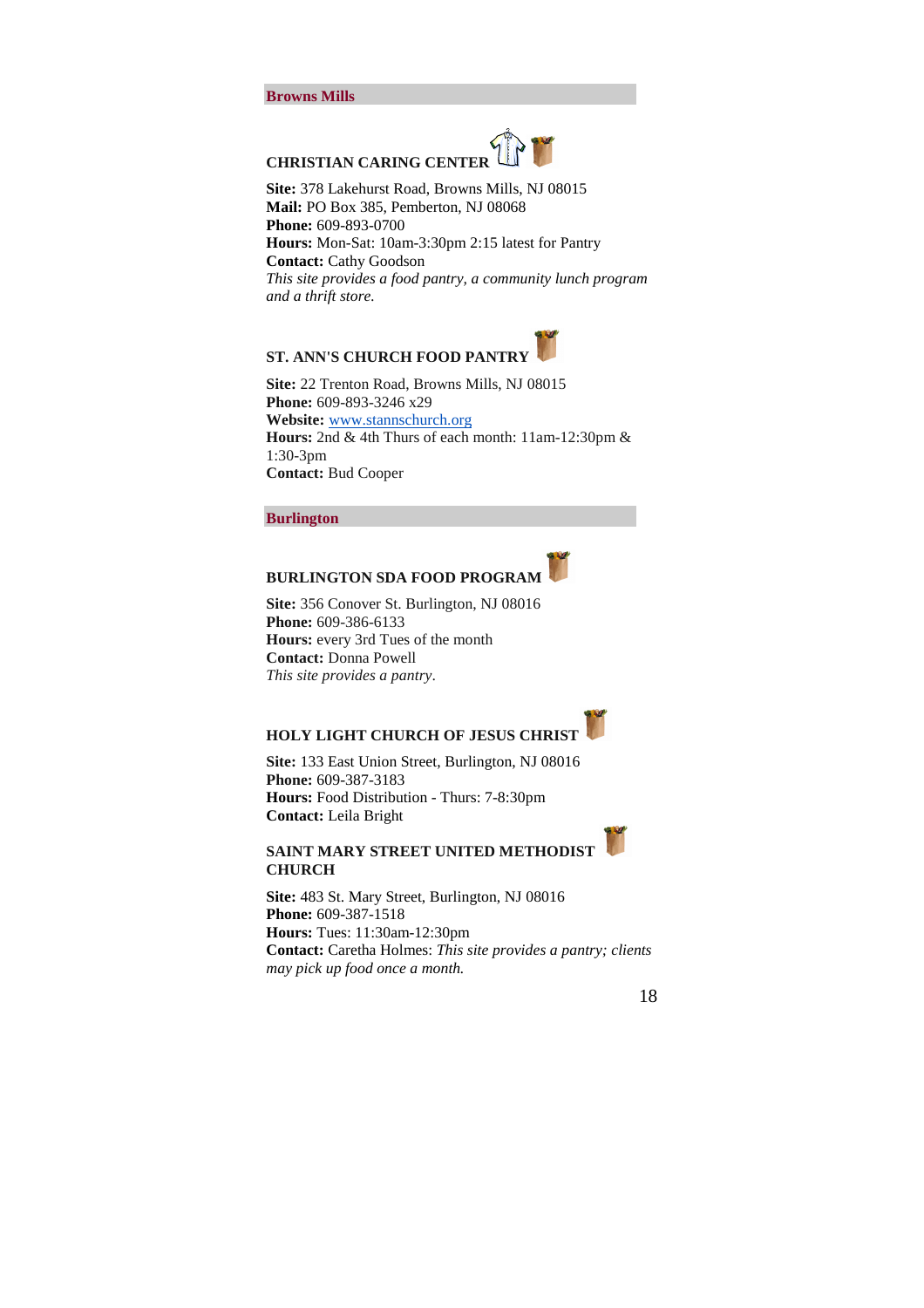

**Site:** 132-136 East Broad Street, Burlington, NJ 08016 **Phone:** 609-747-9333 **Hours:** Mon: 9am-5pm **Contact:** Rev. Hilda J. Covington *This site provides a pantry, clothing, social services, and counseling*.

## **TABERNACLE BAPTIST CHURCH SOUP KITCHEN**



**Site:** 150 East 2nd Street, Burlington, NJ 08016 **Phone:** 609-386-4785 **Fax:** 609-386-2314 **Website:** www.tabernacle-burlington.org **Hours:** *Pantry* - Mon: 10am-1 pm; Thurs: 2:00pm-3:00 pm *Soup Kitchen* - Mon: 12pm **Contact:** Donald Price

*This site provides a pantry, a soup kitchen, and clothing.*

#### **Delanco**

#### **CATHOLIC CHARITIES EMERGENCY AND**

## **COMMUNITY SERVICES**

**Site:** 801 Burlington Avenue, Delanco, NJ 08075 **Mail:** Catholic Charities, 383 W. State Street, Trenton, NJ 08618 **Phone:** 856-764-6940 or 6945 x 128 **Website:** catholiccharitiestrenton.org **Hours:** *Office* - Mon-Fri: 9am-5pm *Pantry* - Mon-Fri: 9:30am-11am; Mon, Wed, Thurs, Fri: 1pm-4pm; Tues: 1pm-6pm **Contact:** Bonnie Jordan, Program Director *This site provides a pantry and emergency shelter.*

## 97 **PRINCE OF PEACE LUTHERAN CHURCH**

**Site:** 61 Route 70 East, Marlton, NJ 08053 **Phone:** 856-983-0607 **Hours:** *Office* - Mon-Fri: 9am-4pm *Pantry* - Tues 1:30-3:30pm; Thurs: 9:30am-11:30pm & by appointment for emergency food

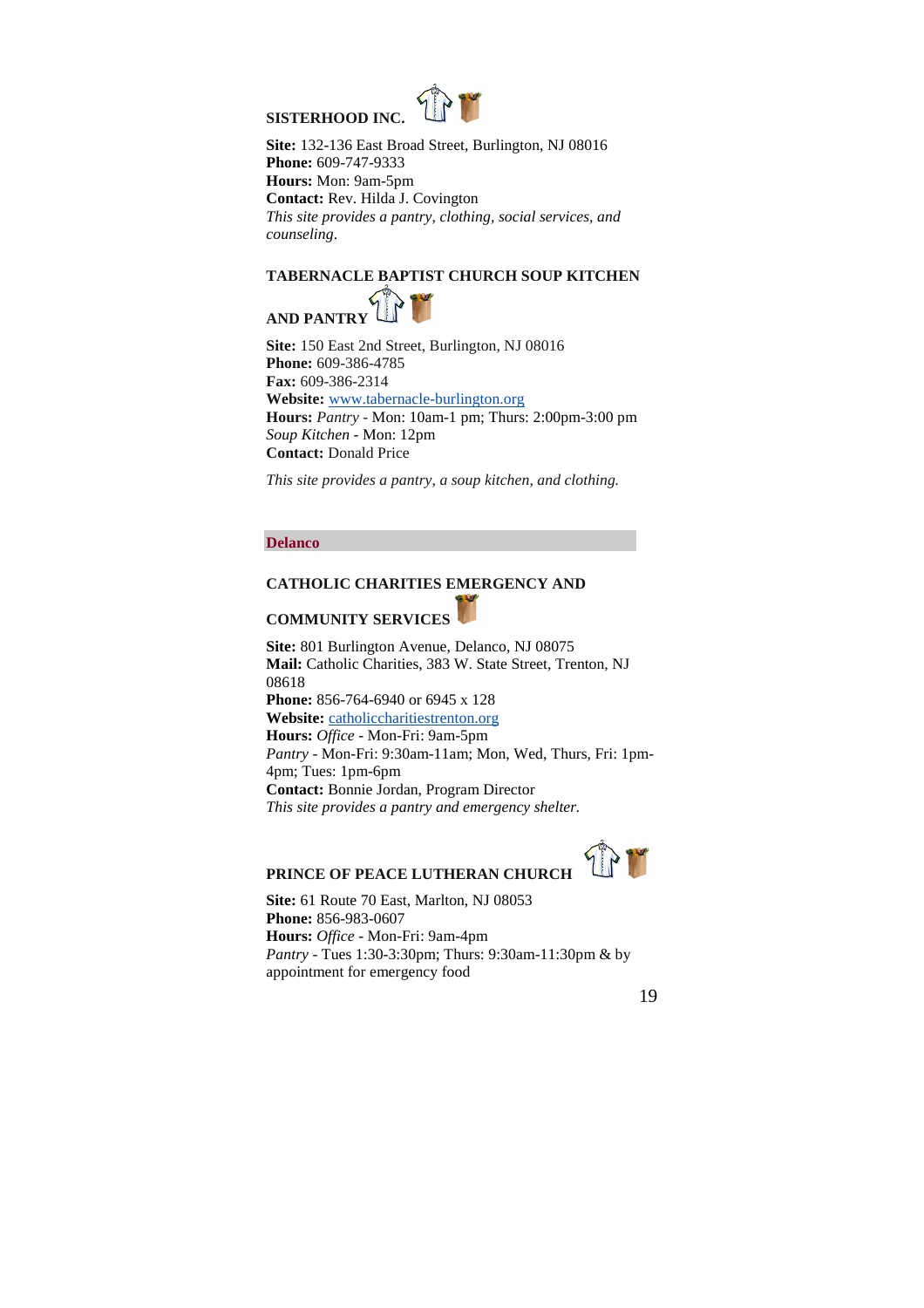#### **Contact:** Janet Ruoff

*This site provides a pantry, clothing on request and referral, and a single woman and child program.* 

#### **Marlton**

**Prince of Peace Lutheran Church Site:** 61 Rt. 70 East Marlton, NJ 08053 **Phone:** (856) 983-0607 **Hours:** Tues: 1:30 pm- 3:30 pm, Thurs: 9:30 am -11:30 am

**Mount Holly** 

## **SOCIETY OF SAINT VINCENT DE PAUL**

**Site:** 260 High Street, Mt. Holly, NJ 08060 **Phone:** 609-267-9600 **Fax:** 609-267-3580 **Hours:** Mon, Tues, Wed, Fri: 11am-1pm; Mon: 6-8pm; Thurs: 6:30-8:30pm **Contact:** Merry Marcellino *This site provides disbursement of food and funds for utilities and rent, advocacy, referrals, and prayers.*

#### **Moorestown**

#### **INTERFAITH HOSPITALITY NETWORK OF BURLINGTON COUNTY**

**Site:** 16 E main St, Moorestown NJ 08057 **Phone:** 856-638-0110 **Website:** www.familypromise.org **Hours:** *Office* - 7am-5pm 365 days **Contact:** Pat Lasusky, Director *This site provides a shelter at participating churches and a day program for the homeless.*

**Tabernacle Township** 

**SAINT VINCENT DE PAUL SOCIETY OF HOLY EUCHARIST CHURCH**

**Site:** 520 Medford Lakes Road, Tabernacle Township, NJ 08088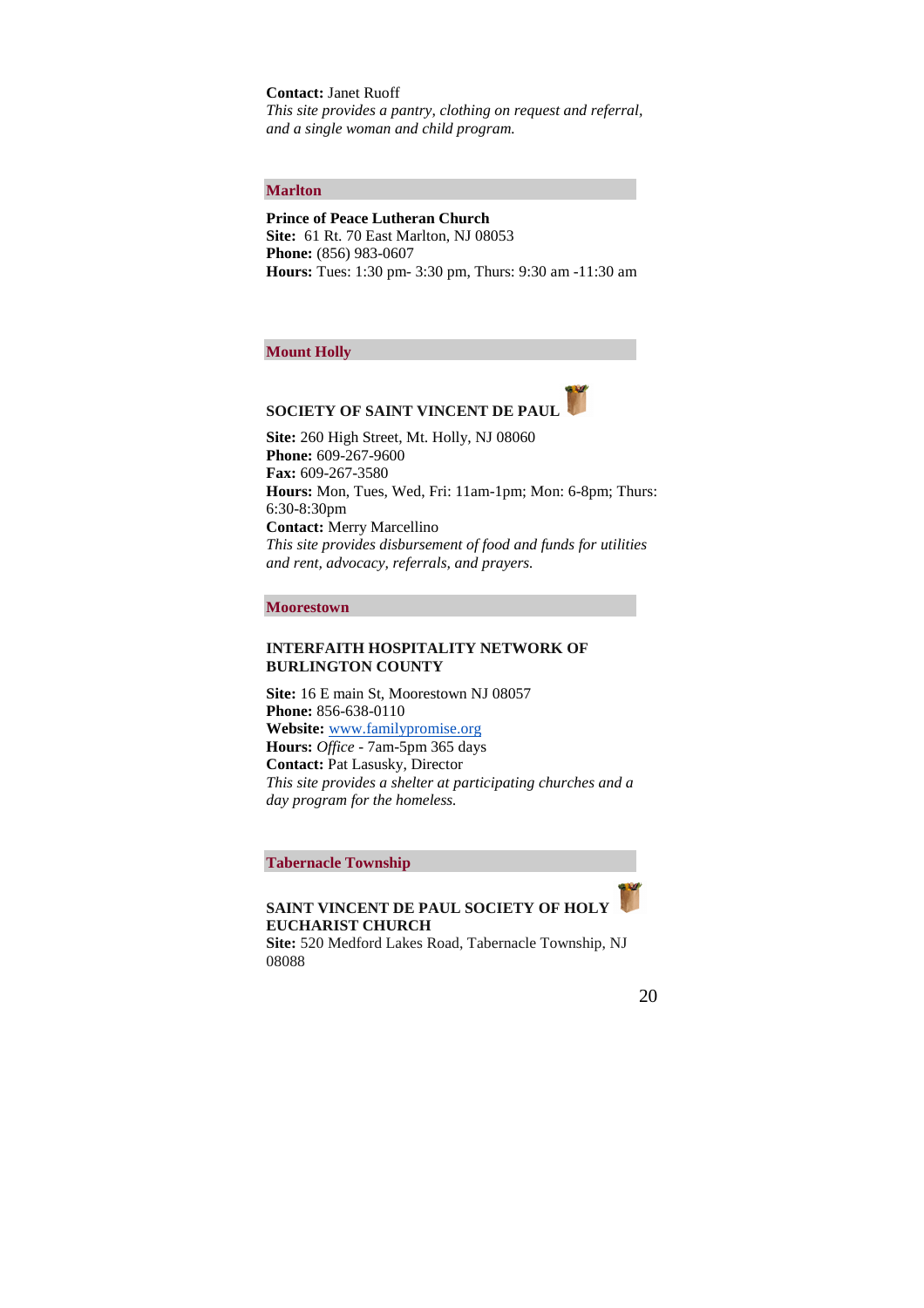**Phone:** 609-268-0005 **Website:** www.holyeucharist.org **Hours:** 24 hour phone hotline, home visits by appt **Contact:** Ranee Padano *This site provides a pantry.*

#### **D: Transportation**



There is no general program that will provide assistance paying for transportation. NJ Transit will no longer accept release papers in substitution for bus tickets. However, you may purchase transit tickets from NJDOC for \$2.50 prior to release, which will assist you with reaching your destination.

Some of the programs listed in this book will provide bus passes to help you participate in a particular program. If you are assigned to a community/social service or reporting program, you may want to ask if the program offers transportation assistance.

For specific bus, rail or train schedules and fares, you may call NJ Transit: (973) 275-5555, NJ Text Telephone: 800-772- 2287 or visit the NJ Transit Website: http://www.njtransit.com For specific route information on the web site, click on the "trip planner". For your Burlington County travel convenience, may want to purchase weekly, monthly or discounted transit passes (when applicable).

Burlington County provides free county bus transportation to senior citizens (60 and older) and adult disabled residents (21-59 years of age) through the Burlington County Transportation System (BCTS) Paratransit Service, which operates Monday through Friday 8am - 5pm and BurLink services.

BurLink is a deviated fixed route system available to the general public. Some routes begin as early at 6 a.m. and run as late as 7:50 p.m.

Riders may use the BCTS Paratransit Service for:

- their medical appointments at doctors' offices, medical centers or hospitals
- grocery shopping of for personal business appointments
- competitive and non-competitive employment and post-secondary education sites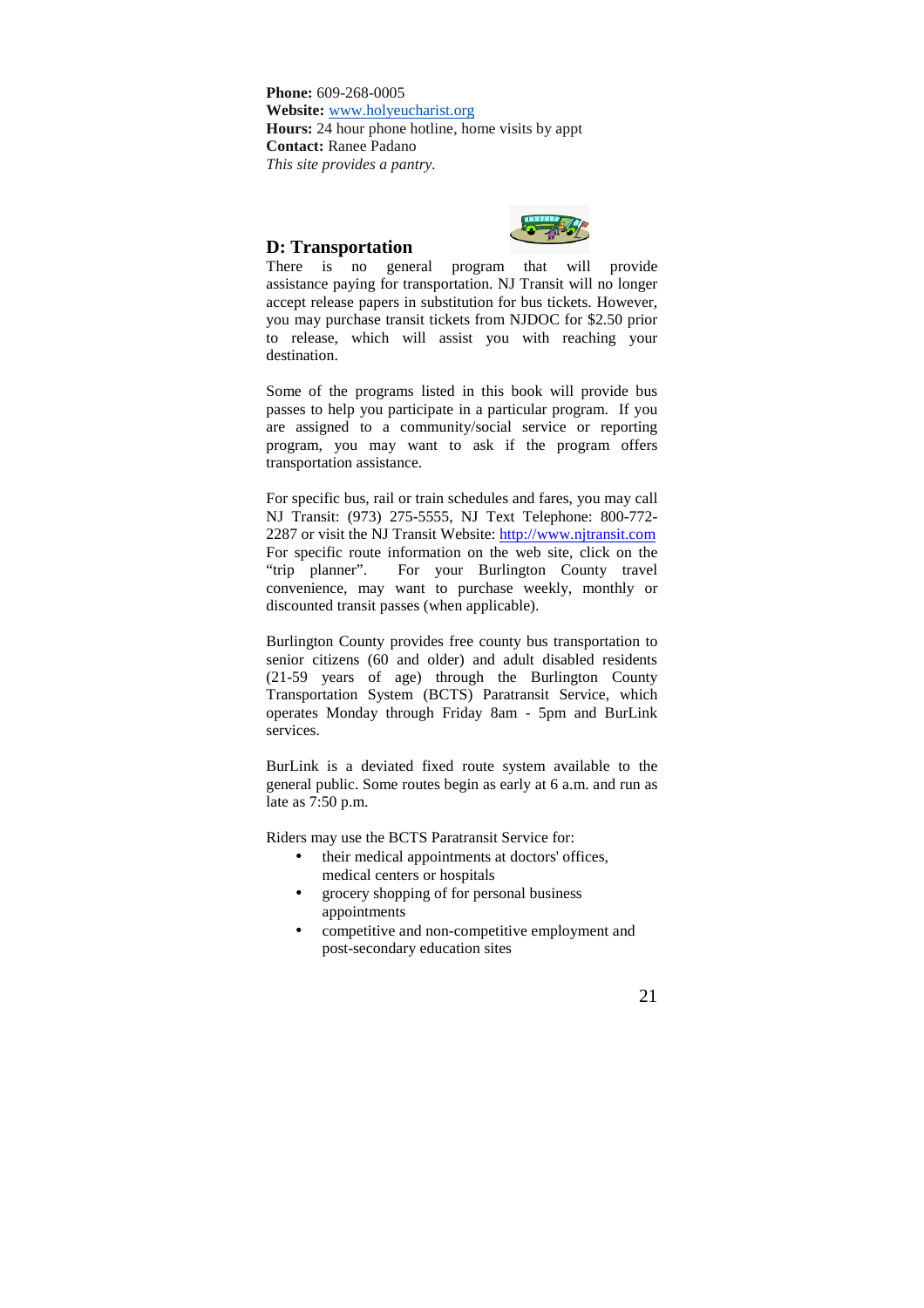- attend one of the County's Office on Aging nutrition sites
- get to appointments at the VA clinic in Philadelphia if they are a qualified veteran .

All residents must be registered with the Burlington County Transportation Office **609-265-5109** before reserving a ride with the Paratransit Service.

Nutrition clients must register with the Office on Aging **609-265-5069.**

Veterans must register with the Department of Military and Veterans Services **609-265-5008.** 

All other reservations for transportation can be made by calling **1-800-836-0580.**



#### **E. Money**

Once you are released from custody, you will need a source of income until you can find a job. (see section on "Finding a Job" for job seeking information).

**The DOC does not provide any "gate money," except for the money you may have in your inmate account. If it is possible to save any money before you are released, you should try to do so.** 

Based on need, Parole can give up to \$300.00 in emergency funds, but it is at their discretion. Ask your parole officer about this.

You may be eligible to get some sort of public assistance (welfare), not everyone qualifies for this. Listed below are some basics on seeking and applying for benefits.

**GENERAL ASSISTANCE (WFNJ-GA) AND TEMPORARY ASSISTANCE FOR NEEDY FAMILIES (WFNJ-TANF)** provide cash benefits, GA for single people and TANF for people who have custody of their children. Both programs will require you to work or actively look for work and both have a five-year lifetime limit. Work First New Jersey also has an Emergency Assistance program that you may qualify for if you are homeless or at risk of becoming homeless: it can pay for things like food, clothing and transportation costs to look for housing, but also utility payments and temporary rental or mortgage payment assistance.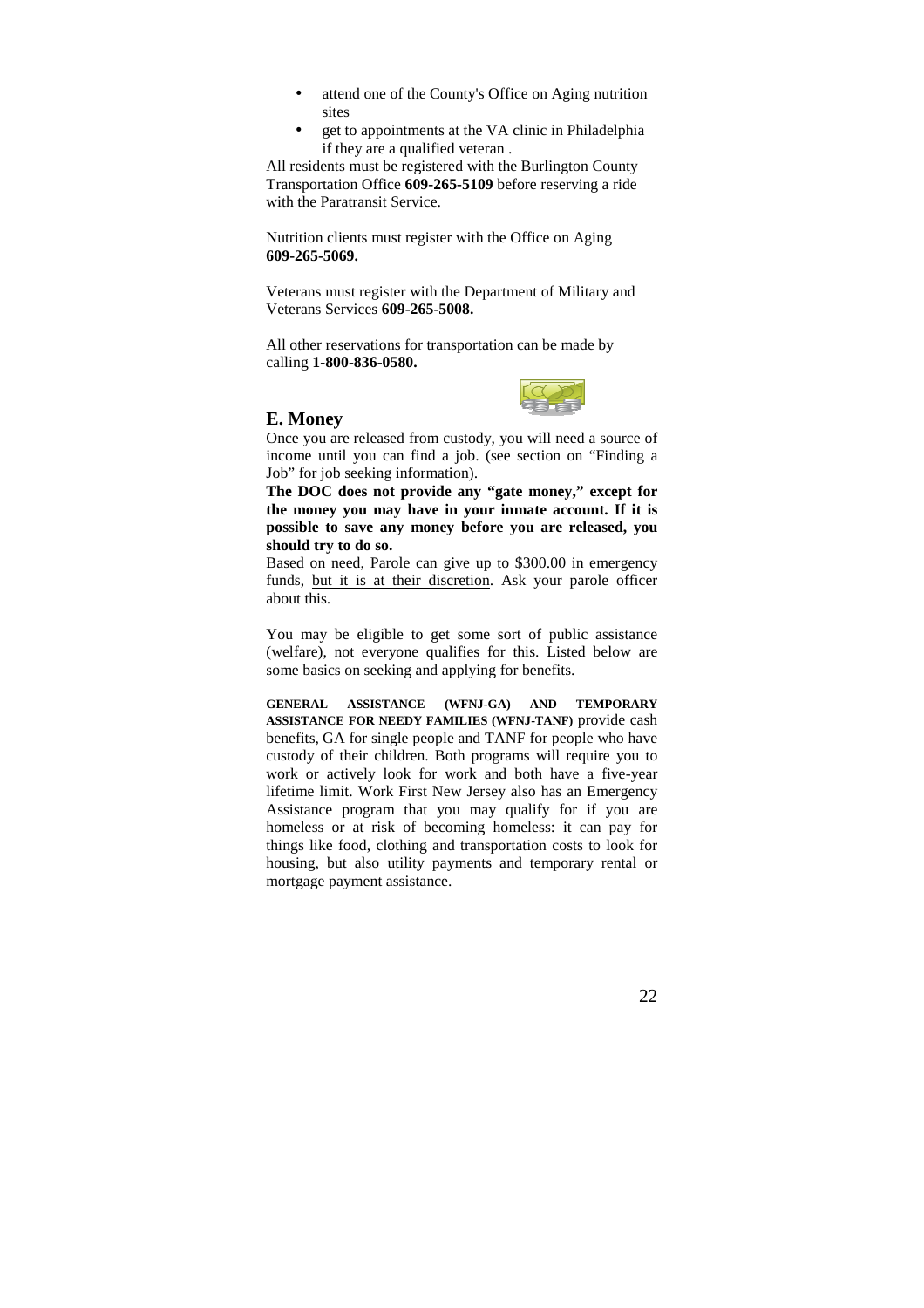

## **WFNJ-GA AND WFNJ-TANF Application sites in Burlington County:**

#### **Burlington County Board of Social Services**

795 Woodlane Road NJ 08060-3335 (609) 261-1000 Hours: Weekdays 8:00 – 5:00 pm www.bcbss.org

**FYI:** Please call your local office to verify what the eligibility requirements are for obtaining General Assistance

#### **FOOD STAMPS**

You may apply for food stamp while applying for GA/TANF. If you were convicted after August 22, 1996, of a drug distribution or sales offense, you may still be able to get Food Stamps if you have completed or are enrolled in a licensed drug treatment program, or completed a program in prison and are drug free (you will be tested). Same goes for possession offenses. Please contact the welfare office in Burlington County to inquire.



#### **F: Veterans Benefits**

If you were receiving veteran's benefits, either for disability or a pension, and you were incarcerated for more than 60 days, you will have to get reinstated after you are released. If you were not receiving benefits and you are a veteran, you may be eligible for benefits or for other programs and services, including health care. You can contact the P.R.E.P.A.R.E social worker in your institution located in the social services department for assistance. You can also contact the Veterans Administration for questions about benefits at 800-827-1000. The 24-hour veterans mental health hotline is **1-866-VETS-NJ4U**.

#### **The closest VA Benefit Administration is located at:**

110A Meadowlands Parkway, Suite 102 Secaucus NJ 07094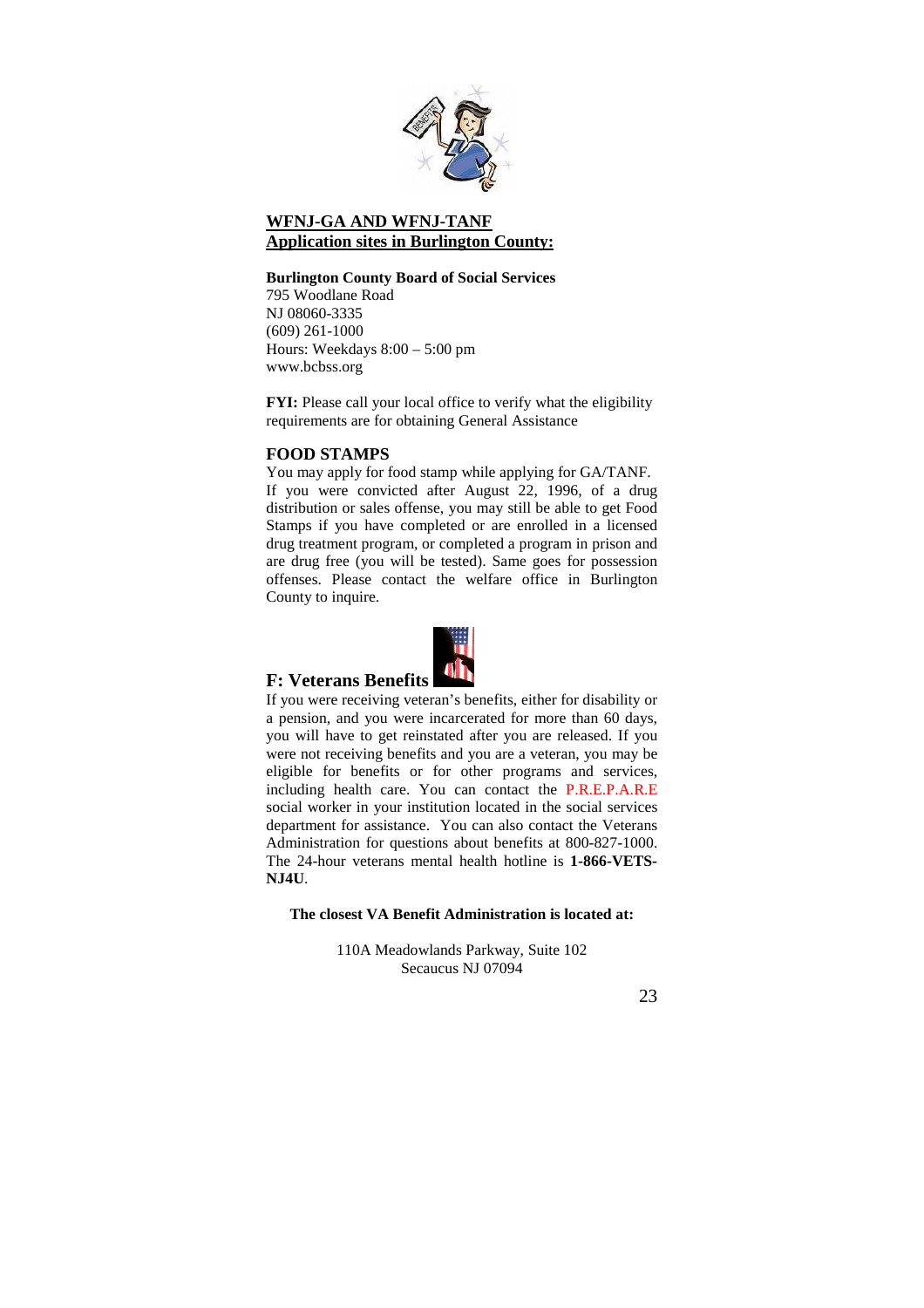201-223-7787

#### **Regional Office**

20 Washington Pl., 3rd Floor Newark NJ 973-645-1441 Monday-Friday 8 a.m. - 4 p.m.

#### The Veterans Services Officer for Burlington County is **Walt Tafe** located at:

#### **Human Services Facility 795 Woodlane Road Westampton, NJ 08060 Phone: 609-265-5546 Ext. 1**

The New Jersey Department of Military and Veterans Affairs Officer for this area is **Charles Piscopo** located at:

#### **555 High Street, Suite 6A Mount Holly, NJ 08060 Phone: 609-518-2273**

**Either office can assist you with your Veterans service needs, reinstate benefits or apply for new programs and services.**

Websites for additional resources:

Federal Veterans Information: www.va.gov

> Info for NJ Veterans: www.vetsinfo.com

New Jersey Dept of Veterans Affairs: www.state.nj.us/military

New Jersey Veterans Guide: www.state.nj.us/military/veterans/njguide

> VA Home Loans: www.homeloans.va.gov

Veterans Counseling Service Center: www.va.gov/rcs/newjersey/html

**Be aware that the VA takes considerable time to make decisions. On average, it can take 273 days to process a new application for benefits.**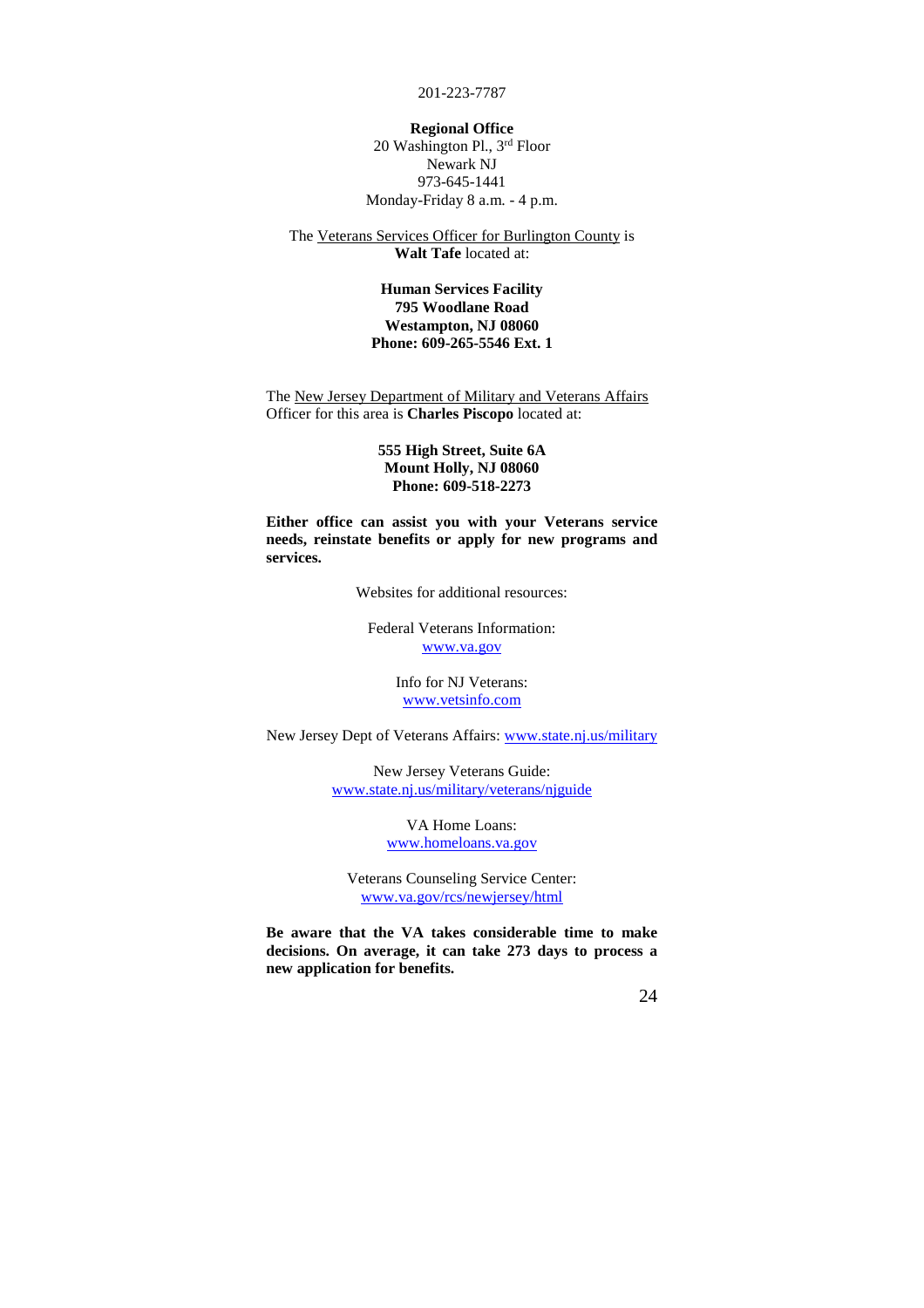**OTHER BENEFIT PROGRAMS:** You may be eligible for other cash benefits, including Supplemental Security Income (SSI) disability benefits (if you are seriously disabled and cannot work) call 1-800-772-1213 and the Women's, Infants, Children (WIC) program, which gives food vouchers to lowincome parents. You can inquire about WIC at the city and county welfare offices.

## **Taking Care of Yourself: Getting Support**

The transition from prison back to society may take some time to get adjusted and we want to provide you with options to lessen the burden. Taking care of your mind and body will be important for your success. Below are a few places to that may be of assistance.



## **Taking Care of Yourself: Health Care Resources**

It is very important that you pay close attention to your aftercare once you are released from custody. Change in your daily routine cause a certain level of stress. Stress along with any medical condition may worsen if routine monitoring and treatment are not available. Therefore the resources listed below provide information on paying for health care, clinic visits and other resources in Burlington County.

#### **A. Health Care Benefits: Am I eligible?**

In New Jersey, the **Medicaid** program provides health care benefits for some low-income people. If you gain custody of children under 18 when you are released, you may qualify if you are; *single, head of house and unemployed, or existing earnings are not enough to support the household* Other eligibility requirements include low-income status, over age 65, blindness, or inability to work due to a disability.

If you are disabled and are applying for SSI, you will also be screened for Medicaid at that time. If you qualify for General Assistance benefits, you will get some very basic health care benefits through Medicaid (Plan G). **Medicaid is a separate program from GA or TANF, so you don't have to be eligible for those benefits to qualify for Medicaid.**

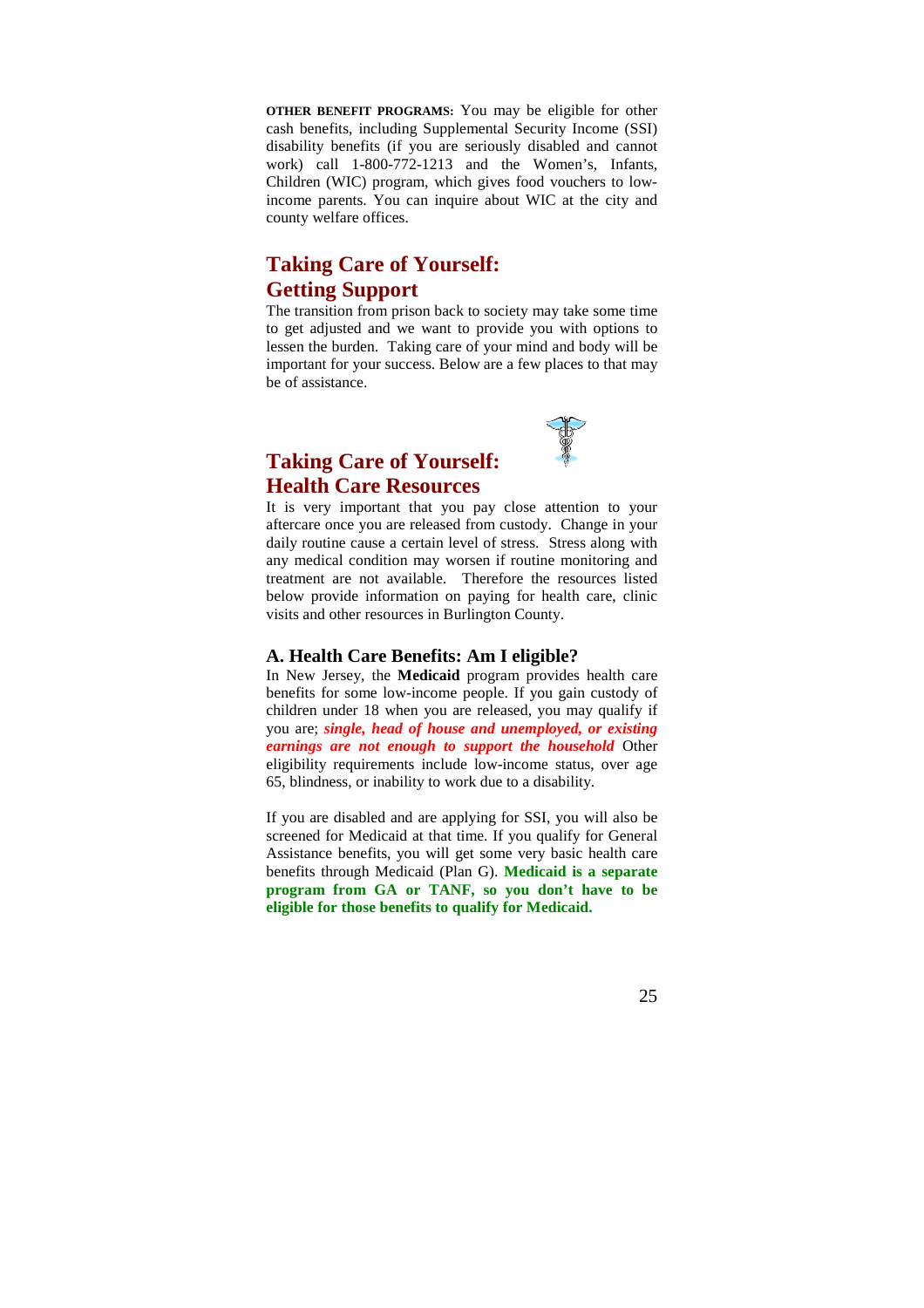For questions about Medicaid eligibility, or to apply for Medicaid in Burlington County go to: **Burlington County Board of Social Services**  795 Woodlane Road NJ 08060-3335 (609) 261-1000 Hours: Weekdays 8:00 – 5:00 pm www.bcbss.org

If you are a veteran, you may be eligible for health care benefits through the **Veterans Administration**, which provides a "Medical Benefits Package" for enrolled veterans. You may call 877-222-VETS for more information about eligibility and applying for benefits.

If you are HIV+ or have AIDS, you may also be eligible for the **AIDS Drug Distribution Program** (ADDP), which provides help paying for HIV/AIDS medication for people who do not have other ways of paying. **You can apply for this program before you are released**. Contact the **Aids Drug Distribution Program** at 609-588-7038 or toll free 877-613-4533, Mon-Fri 8am-5pm to apply.

**Easter Seals New Jersey** provides information, referrals and loans of medical equipment (including wheelchairs) to people in need. For information call 732-257-6662.



#### **B. General HealthCare Providers**

Even if you do not have Medicaid or other health insurance and benefits, here are some facilities that provide primary health care at low cost, sliding scale or free service. They are listed below. Most hospitals have charity care, for which you can inquire about during a hospital emergency room visit.

#### **Burlington County Community Health Centers**

#### **Southern Jersey Family Medical Center---**

**SJFMC** provides services for Adult and Family Medicine, Clinical Laboratory Services, Dental Care Foot Care, Nutritional Counseling, Pediatrics, and Women's Health Care.

#### **Burlington location:**

651 High Street #1 Burlington, NJ 08016 609-386-0775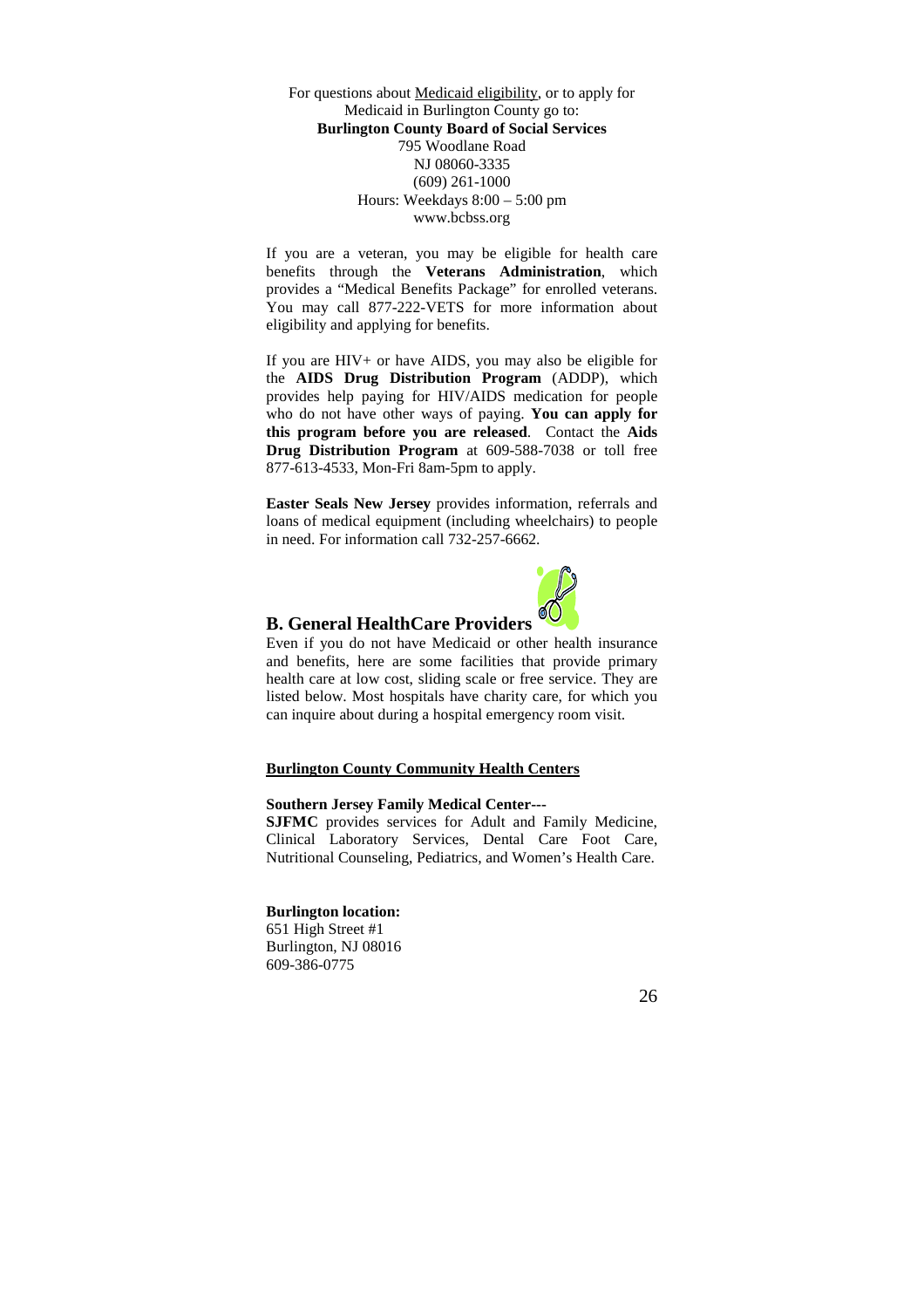#### **Pemberton location:**

Buttonwood Medical and Dental Center 600 Pemberton-Browns Mills Road Pemberton, NJ 08064 609-894-1100

**FYI:** All of these centers accept Medicaid and some insurance plans, but also provide services on a sliding scale basis, additional fees for x-rays and lab work. Primary and preventive care. Staff there may help you apply for Medicaid, charity care or other benefits if you may be eligible.

#### **Burlington County Department of Human Services**

P.O. Box 6000, 795 Woodlane Road Mt. Holly, NJ 08060 Primary telephone #: 609-265-5546 Secondary telephone #: TTY: 1-800-852-7899 Fax: 609-265-5382 Web site: http://www.co.burlington.nj.us/ departments/human\_services/index.htm

#### **Family Planning Centers in Burlington County Area: Planned Parenthood**

#### **Planned Parenthood of Southern New Jersey**

Delran Professional Center 8008 Rt. 130 North, Building B Suite 305 Delran, NJ 08010 Telephone #: (609) 871-4220 Fax #: (609) 871-7204 *Clinic Session: Monday and Thursday 8:30 am – 4:00 pm Wednesday 11:30 am – 7:00 pm No male patients accepted Sliding Scale fee – By appointment only! No HIV Counseling & Testing available* 

#### **Burlington County Health Department Family Planning Clinic**

Virtua Hospital, Outpatient Clinic Area A Trenton Road Browns Mills, NJ 08075 Telephone #: (609) 267-1950 Fax #: (609) 265-1382 *Clinic Session: Wednesday 4:30 pm By appointment only!* 

#### **Burlington County Health Department**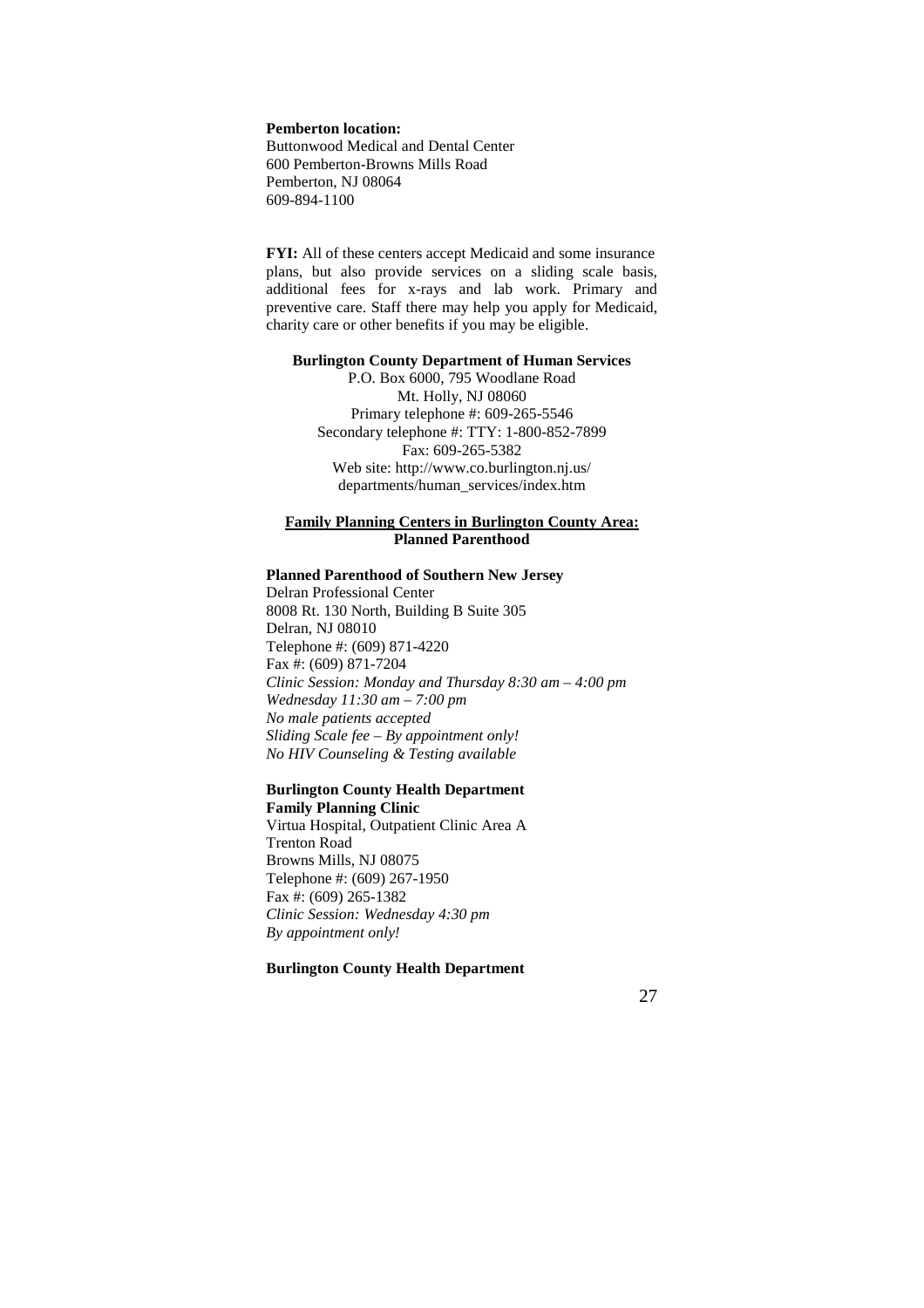#### **Family Planning Clinic**

15 Pioneer Boulevard Westhampton, NJ 08060 Telephone #: (609) 267-1950 or (609) 914-5566 Fax #: (609) 265-1382 *Clinic Session: 2nd and 4th Wednesday 12:00 pm Thursday 4:00 pm By appointment only!* 

#### **C. Services for People with HIV/AIDS**

In addition to the clinics listed above, a number of places in Burlington County offer care and support services specifically for those living with HIV and AIDS.

#### **Burlington County Health Department**

Raphael Meadow Health Center 15 Pioneer Boulevard Westhampton, NJ 08060 Telephone #: (609) 265-5583 Fax #: (609) 265-5535 *Clinic Session: Tuesday 3:00 pm – 5:00 pm Free Clinic – Walk-ins HIV Counseling & Testing available* 

#### **National AIDS Hotline**

1-800-232-4636/1-800-CDC-INFO Spanish Services 1-800-344-7432 TTY Deaf services 1-800-281-AIDS *Offers anonymous, confidential HIV/AIDS information by trained specialists who are knowledgeable and available to assist with questions regarding the disease.* 

#### **STD Screening**

Please call or visit the **Communicable Disease Program** at 15 Pioneer Blvd, Westampton, NJ 08060 609-265-5548.

## **D. Services for People With Tuberculosis and Hepatitis C**

In addition to the general medical care facilities listed above, there are a few services especially for people with tuberculosis and hepatitis C. Screening and treatment are available at no cost. Certain eligibility requirements apply.

Please call or visit the **Communicable Disease Program** at 15 Pioneer Blvd, Westampton, NJ 08060 609-265-5548.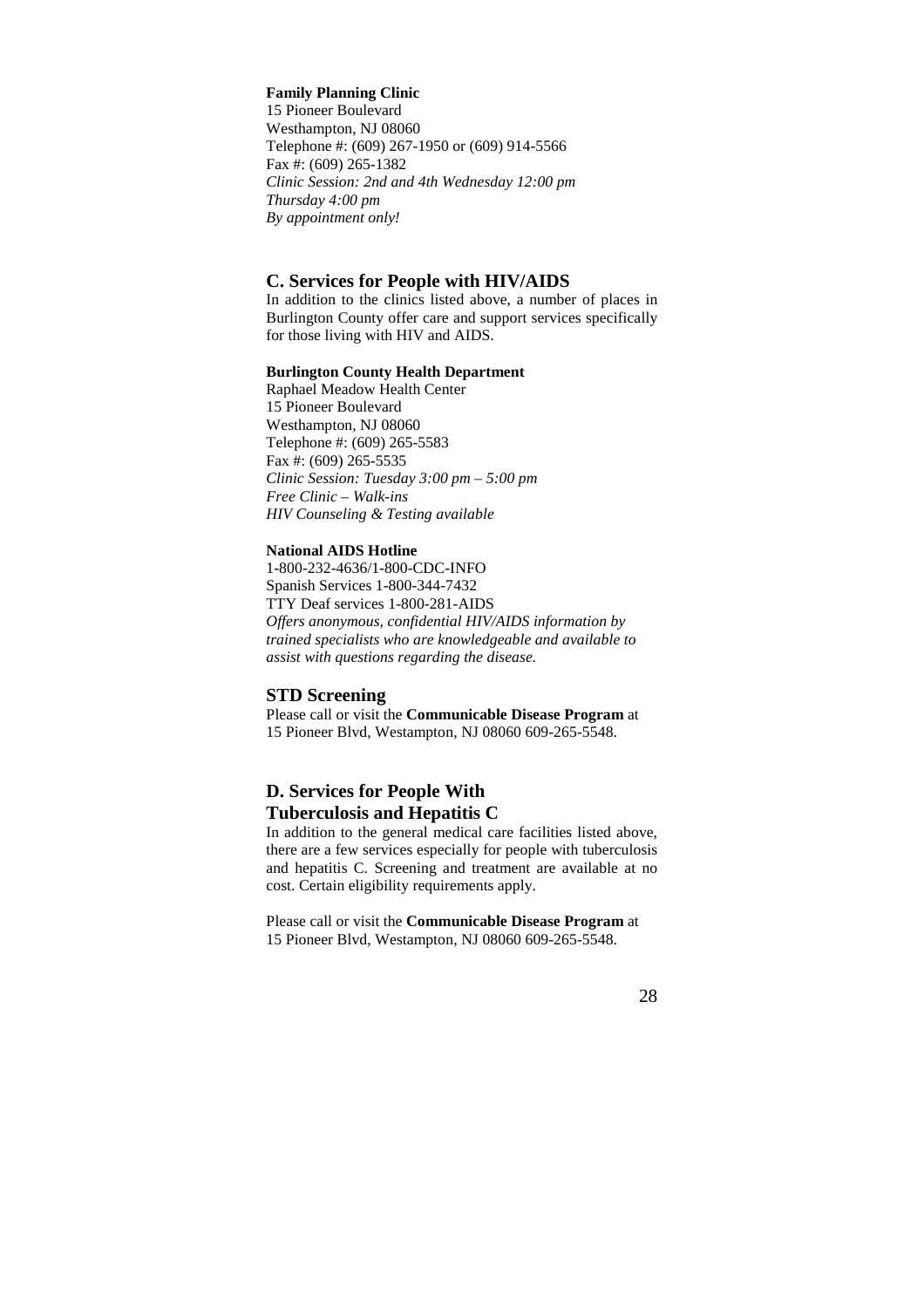## **E. Dental Care**

The locations listed below don't provide free care, but do have a sliding scale for those without insurance. Waiting lists can be long.

**NJ Family Care** is available to certain low income parents. In addition to health benefits dental and eyeglasses are offered. For children this service is free. In order to check for eligibility, please call 1-800-701-0710

#### **Buttonwood Medical and Dental Center**

600 Pemberton-Browns Mills Road Pemberton, NJ 08064 609-894-1100

#### **Burlington County College Dental Health Center (609) 894-9311 Ext. 1074**

Service: Dental health preventive services, cleanings, examinations, fluoride treatments, sealants, and X-rays to all students, faculty and community members. There is a nominal charge of \$5.00 per visit by appointment only.

## **F. Mental Health and Substance Abuse Resources**

**FYI:** Drug addiction can be fatal to your health, not to mention illegal and can result in jail time. In order to be successful in society seeking services for a drug or alcohol addiction will be necessary. Many of the health clinics, support centers and other resources listed in this guide can help refer you to treatment that most fit your needs. Listed below are some of Burlington County's treatment resources and each of these will also help with referrals if they can not help you. If you want treatment, you should also ask your parole officer for help — beds in treatment facilities are hard to come by, and they can help get you in. There are Narcotics Anonymous (NA) and Alcoholics Anonymous (AA) support group meetings all over Burlington County. To find a meeting near you, call 866-920-1212 (for AA) or 800-992-0401 (for NA). For other self-help group resources, call the New Jersey Self Help Clearinghouse at 800-367-6274. Also, you can call the Addictions Hotline of NJ at 800-238-2333.

**FYI:** Each county has a mental health administrator. When you call this person they will provide you with the names and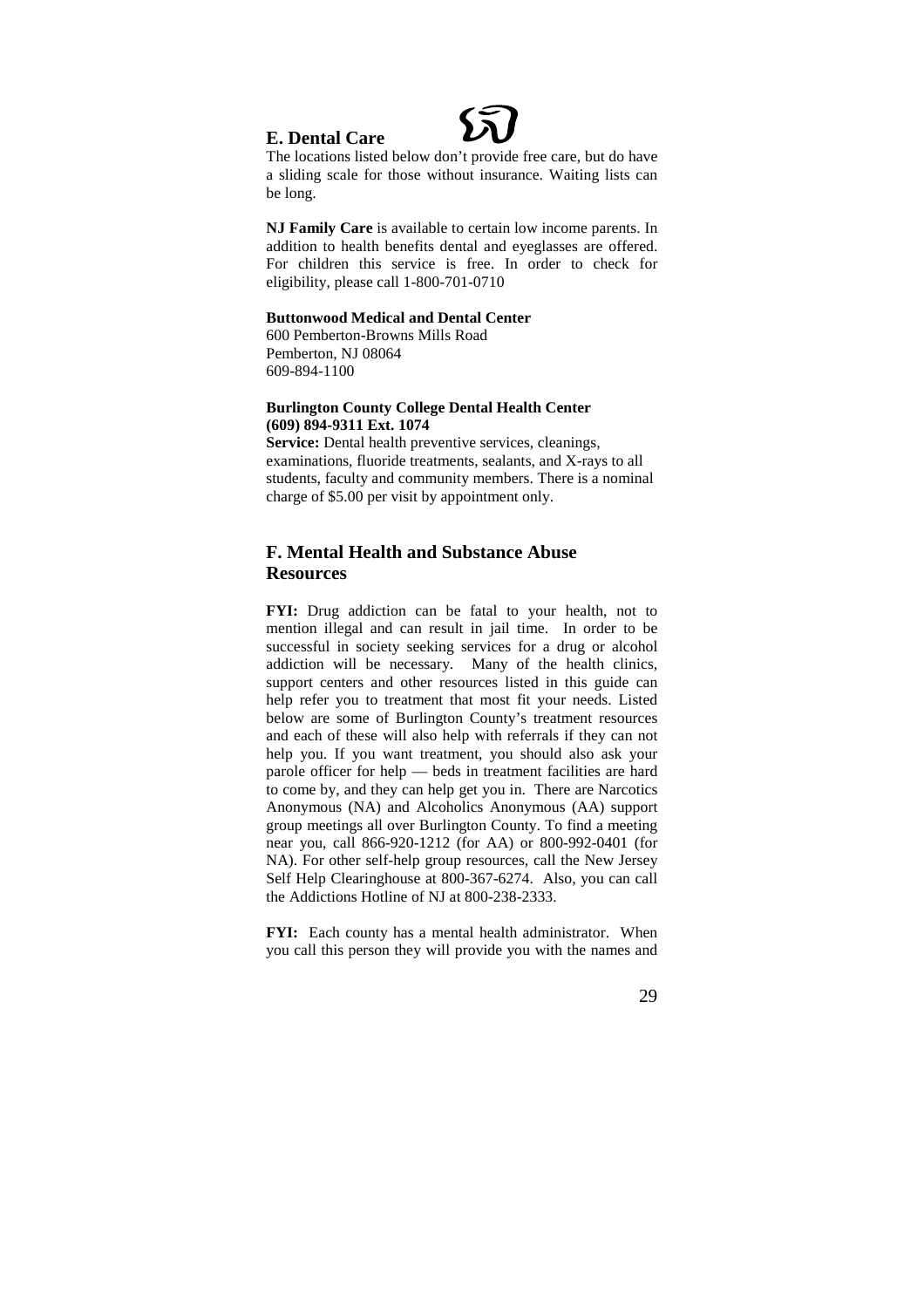phone numbers closest to your area to provide services that fit your needs.

**The mental health administrator for Burlington County is:**  Barbara Biglin, Administrator Burlington County Mental Health Board 795 Woodlane Road - PO Box 6000 Mt. Holly, NJ 08060 (609) 265-5545 e-mail: bbiglin@co.burlington.nj.us

#### **The following are the agency listings in Burlington County that provide Mental Health services:**

#### **Buttonwood Behavioral Health Center**

**(609) 726-7000** 600 Pemberton-Browns Mills Road Pemberton Township, NJ

#### **Drenk Behavioral Health Center**

**(609) 267-1377**  Out Patient: Human Services Facility, 795 Woodlane Rd. Westampton, NJ 08060 Service: Provides screening and crisis intervention program (SCIP). Psychiatric screening center.

#### **Catholic Charities Main Number**

**(609) 394-5181**  39 N. Clinton Ave. Trenton, NJ 08609. Hours: Monday 9:00am to 5:00pm Tuesday, Wednesday, Thursday 9:00am to 8:00pm Friday 9:00am to 5:00pm Service: Provides individual, group, and family counseling.

**Twin Oaks (609) 267-5928 Access Center 1-(800) 963-3377**  770 Woodlane Road Mt. Holly, NJ 08060. Hours: 24 Hours 7 days a week Service: Provides emergency services and services to older adults who suffer from mental illness and who may be at risk of psychiatric hospitalization. Fee: Medicaid, Insurance, or self-pay.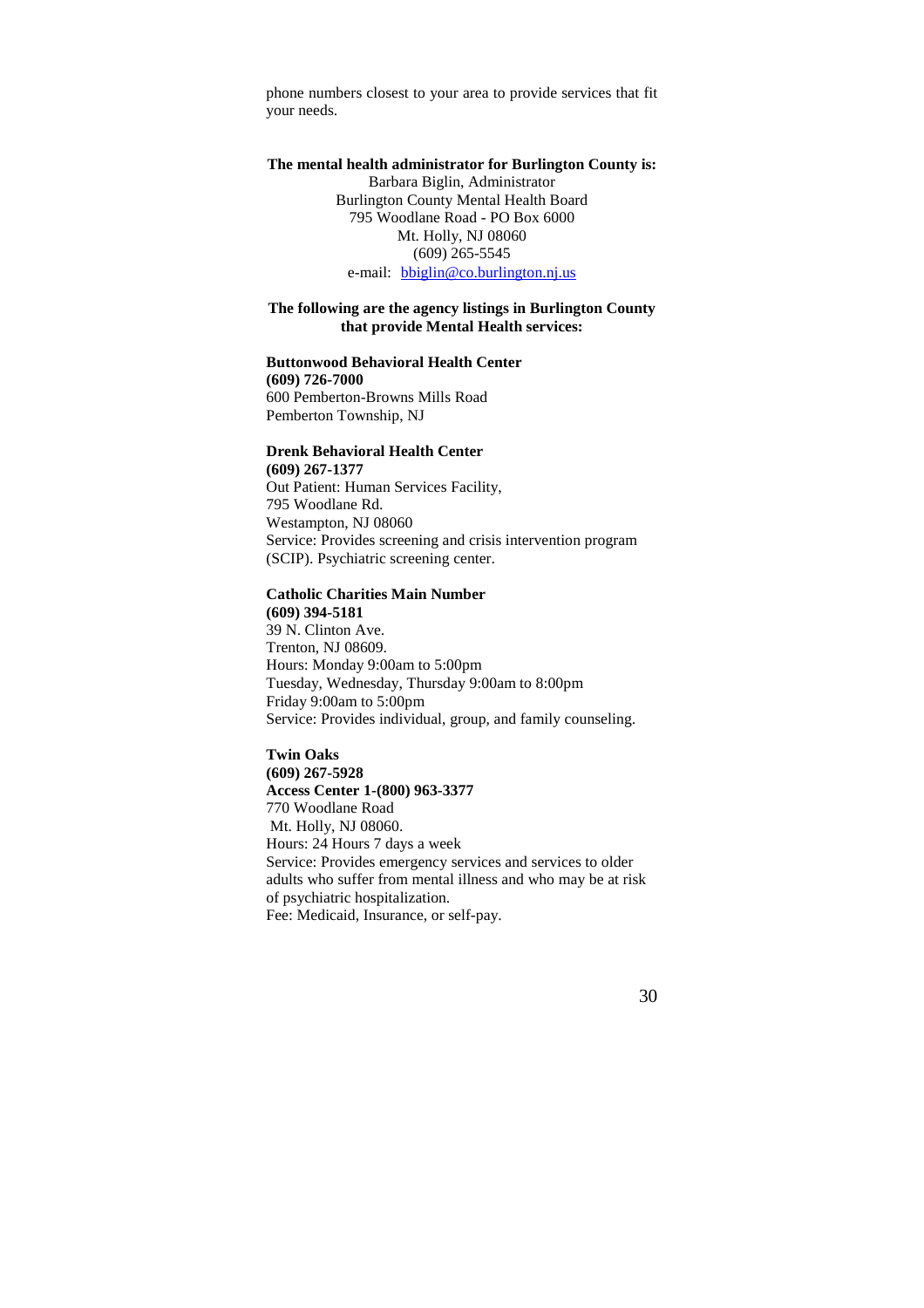#### **Lourdes Medical Center of Burlington County – S.C.I.P. (609) 835-6180**

218 A Sunset Rd. Willingboro, NJ 08046.

Service: 24 hour access line. Assessment center provides crisis intervention, emergency stabilization, individual assessments, and employee assistance programs. Treatment services include outpatient services, partial hospital intensive outpatient services, and inpatient services.

#### **Genesis Counseling Center**

2003C Lincoln West Dr. Marlton, NJ 08053 (856) 596-8007

#### **The following are a list of agencies that provide assistance with substance abuse services:**

#### **Prevention Plus of Burlington County, Inc. (609) 261-0001**

1824 Rt. 38 E. Suite B, Mt. Holly, NJ 08060 Hours: Monday-Friday 9:00am to 5:00pm Service: Provides education and training to the residents of Burlington County on wellness related issues, including the prevention of the abuse of alcohol, tobacco, and other drugs.

#### **Alcoholics Anonymous/South Jersey (856) 486-4446 Meeting Information (856) 486-4444**

PO Box 2514, Cherry Hill, NJ 08034.

www.aasj.org Hours: 24 hours a day 7 days a week Services: Provides information and literature about the treatment of alcoholism, hospitalization, and A.A. meetings.

FYI: While the medical care and drug treatment and or detoxification facilities listed above may be able to assist you with medication for mental health issues, and some counseling as well, there are also places to go to get counseling and therapy and other mental health services. Some of these services require Medicaid or other insurance, but some will also have sliding scale payments. **Although the services below provide mental health services, some may also offer substance abuse services, as well.**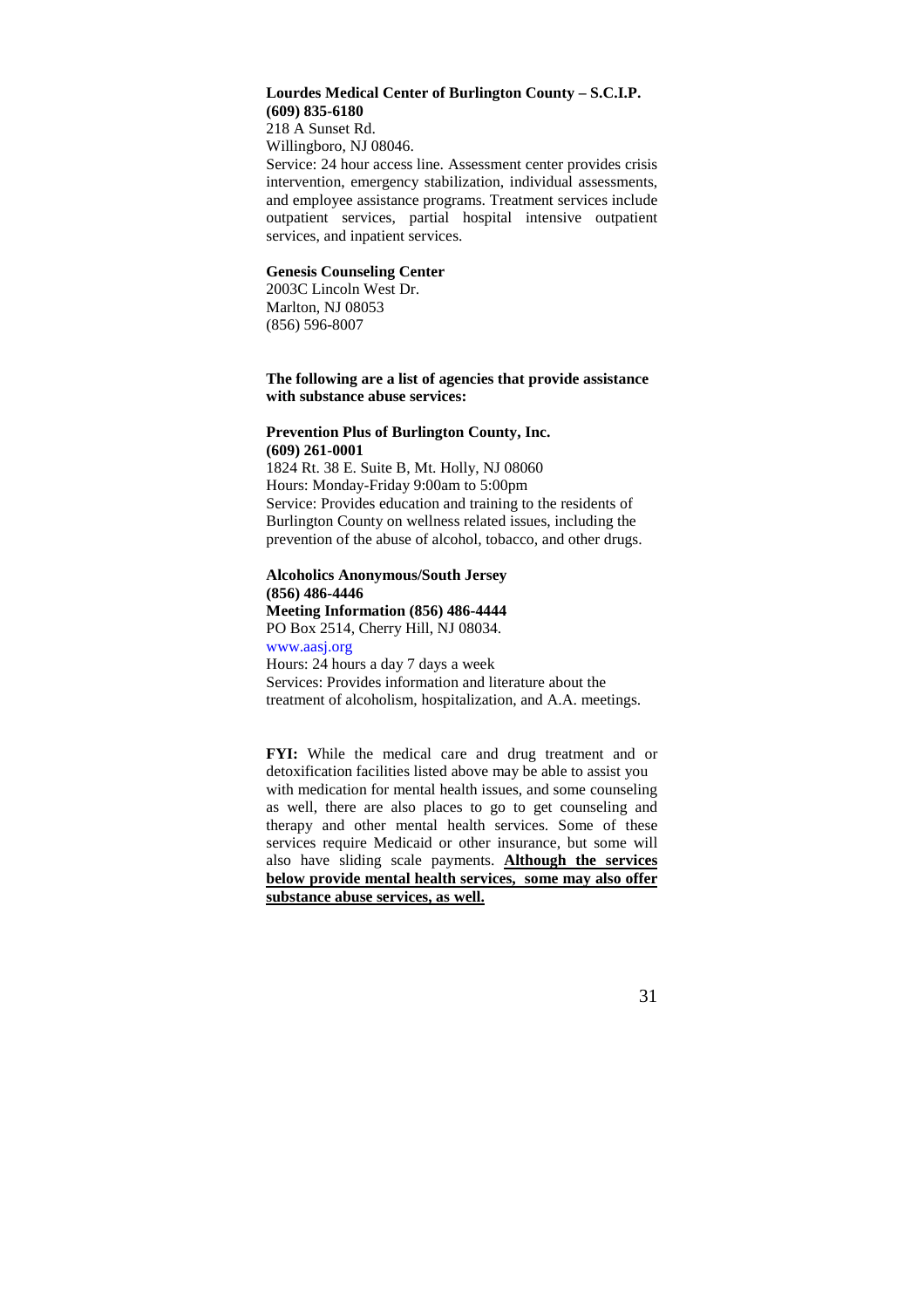#### **G. Emergency Mental Health Services**

**FYI: If at any time you may want to hurt yourself or someone else or you feel like you may be a danger to your self or others, please call 911.. It is very important that you call someone for help. Here are a few numbers of places that would be more than willing to come to your aid.**

**CONTACT of Burlington County Office Number**  (856) 234-5484 Helpline Numbers (856) 234-8888 or 1 (866) 234-5006 **CONTACT 24 Hr Crisis Number: 2-1-1** 

**Twin Oaks (609) 267-5928 Access Center 1-(800) 963-3377**  770 Woodlane Road, Westampton, NJ 08060. Hours: 24 Hours 7 days a week Service: Provides emergency services and services to older adults who suffer from mental illness and who may be at risk of psychiatric hospitalization. Fee: Medicaid, Insurance, or self-pay.

#### **Lourdes Medical Center of Burlington County – S.C.I.P. (609) 835-6180**

218 A Sunset Rd. Willingboro, NJ 08046. Service: 24 hour access line. Assessment center provides crisis intervention, emergency stabilization, individual assessments, and employee assistance programs. Treatment services include outpatient services, partial hospital intensive outpatient services, and inpatient services.

## **H. Free/Low Cost Eyeglasses and Eye care**

#### **NJ Family Care**

Assists certain low income parents with obtaining eyeglasses. Please call to check for eligibility. 1-800-701-0710

**South Jersey Eye Care**  Main office:

400 Chambers Avenue Camden, NJ 08103 856-365-1811 http://sjeyecenter.org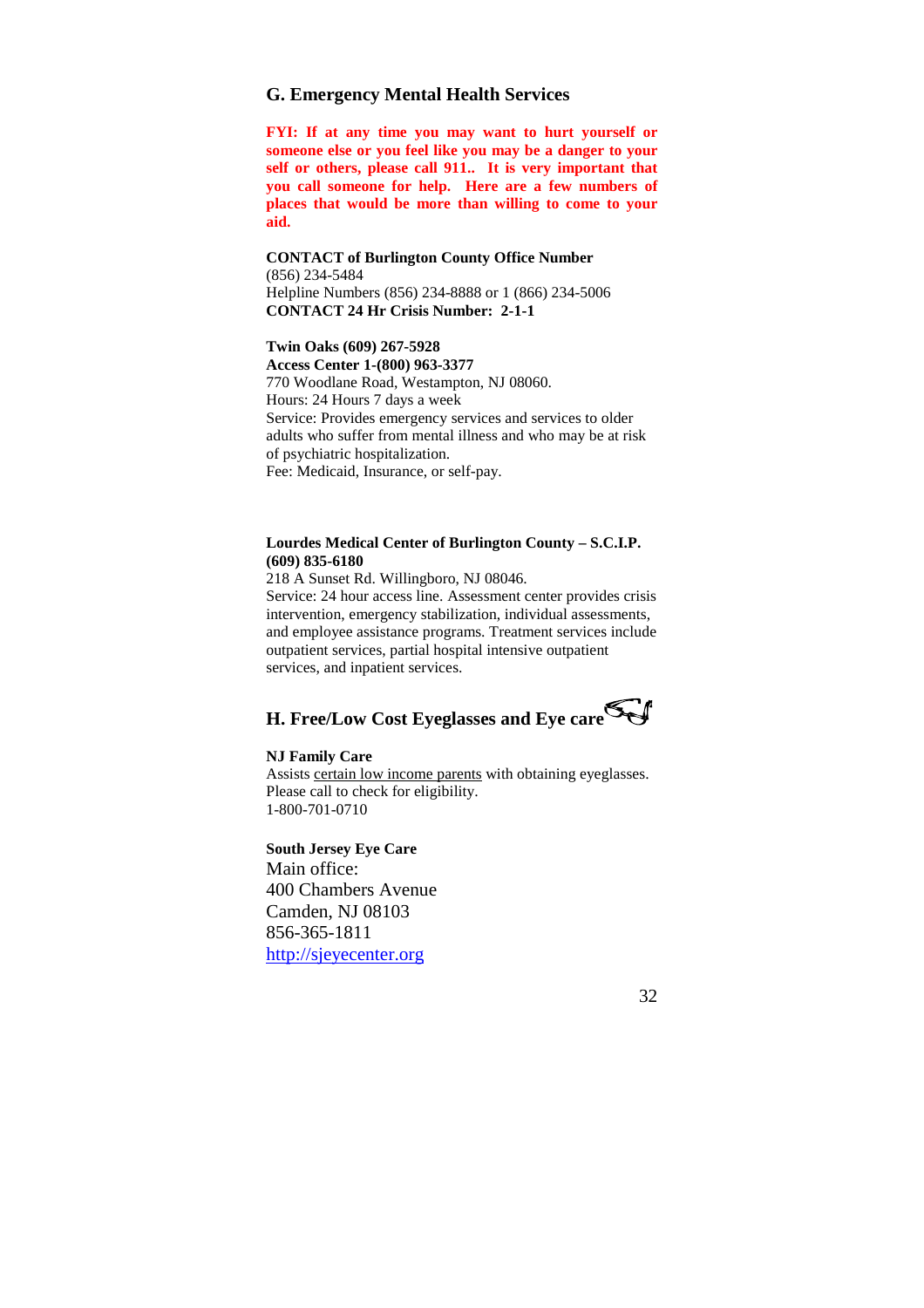512 Lakeland Road Blackwood, NJ 08102 856-374-6078

#### **Other resources:**

#### **Aging and Disability Resource center**

795 Woodland Road Westhampton, NJ 08060 Ph: 609-265-5069 Fx: 609-265-3725 Ph: 609-702-7053 Director: Linda Cushing

## **Meals on Wheels**

**Toll Free** Ph: 877-222-3737

Hours Monday - Friday 8 a.m. - 5 p.m.

#### Glasses/Vision

To find a social services agency to apply at for free prescription glasses in your area, dial New Eyes for the Needy at 973-376-4903.

To apply for a free eye exam or glasses, call VISION USA at 1-800-766-4466.



#### **Finding a Job: Employment Assistance and Training Programs**

Getting a job is usually one of the most important necessities when released from prison. Not everyone can obtain employment immediately, sometimes things like getting drug treatment, dealing with your housing, health or family situation may come first. For most people, though, finding work is the first step to getting back on your feet. It will be very challenging to get a job once you have been in prison, but it is not impossible, and you need to be persistent and patient. Below are some pointers on job searching, and information about resources that can help you find a job or get training for the job you want.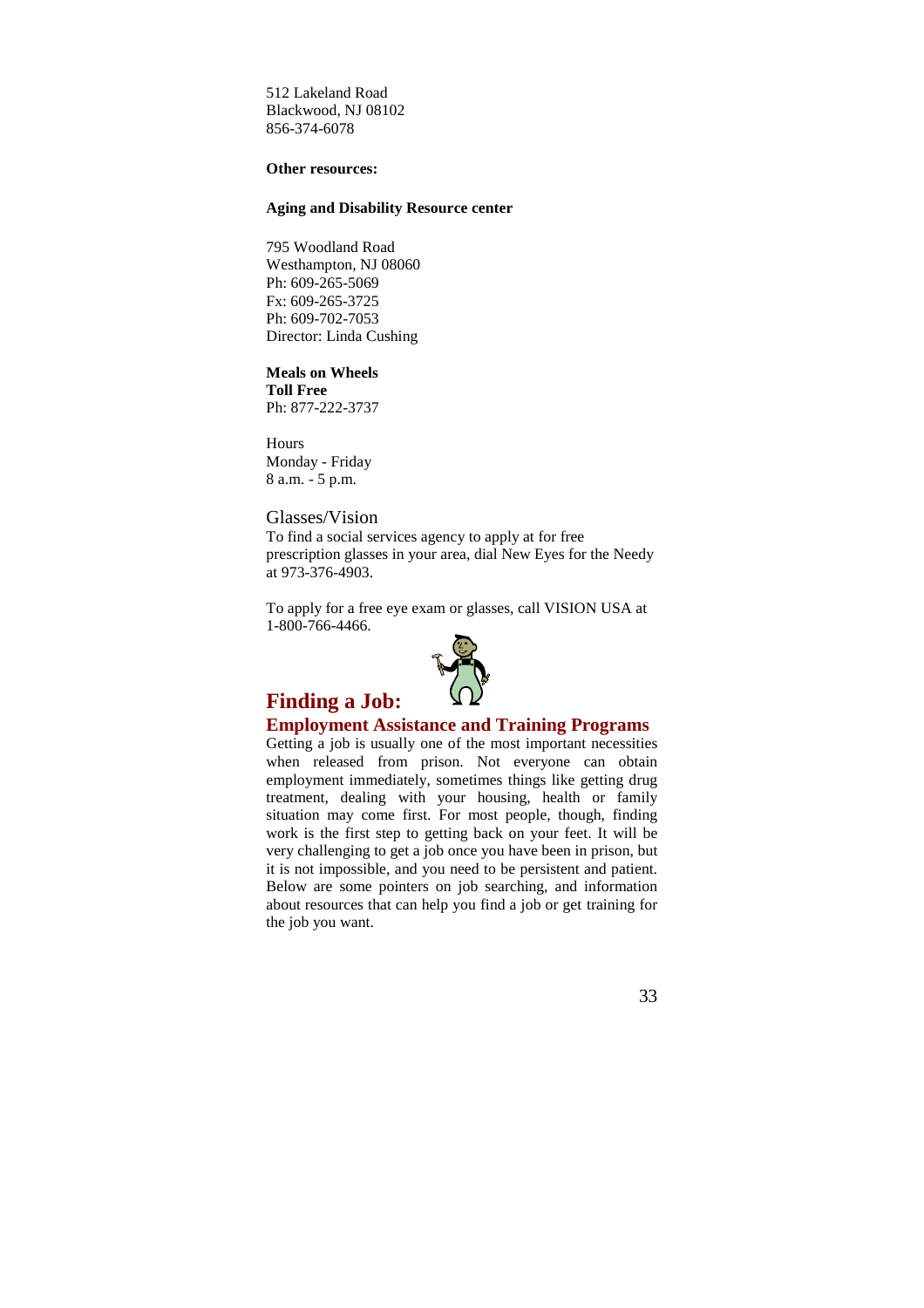## **A. Things to Know Before You Start Your Job Search**

**Be Prepared:** It is essential that you are organized, and have all records of previous employment available when beginning a job search. A resume is the smartest thing you can create. If you are unsure of how to do so, you may go to your local onestop career center and seek assistance. Not only will employers want to know your work history, they will inquire of accurate dates that you were employed with the company. Knowing this information is vital to ensuring employment. Employers will not be interested in hearing that you do not remember dates or addresses for your work history. If an employer decides to hire you, he will also need your identification, so make sure that is readily available.

Presentation: Look as neat, clean and organized as possible, no matter what the job is. Be polite and respectful, even when people are not polite and respectful to you, and many won't be. Making the person you want to help you or hire you mad won't get you the job you want.

#### **Talking About Your Criminal Record:**

Never omit or falsify a document that asks you specifically if you have a criminal record. The application may ask you to give details to the nature of your crime or it may not. Chances are a criminal background check will be administered prior to employment, and lying will cost you the job.

#### **IT'S A JOB FOR RIGHT NOW, IT'S NOT THE REST OF YOUR LIFE**

When you are first starting out, especially if you've been out of the job market for a while, or have never had a job, you need to build a work history, and, of course, you need to make some money. Take whatever job you can get for now — it doesn't have to be the exact job you want, or what you eventually want to be doing. Do this job well —even if it's not a great job — and it can help you get a better one in the future. A year of good job performance will make your criminal record matter less.

#### **B. Help with Job Search and Job Training: Resources**

**The following are good places to start in looking for a job.**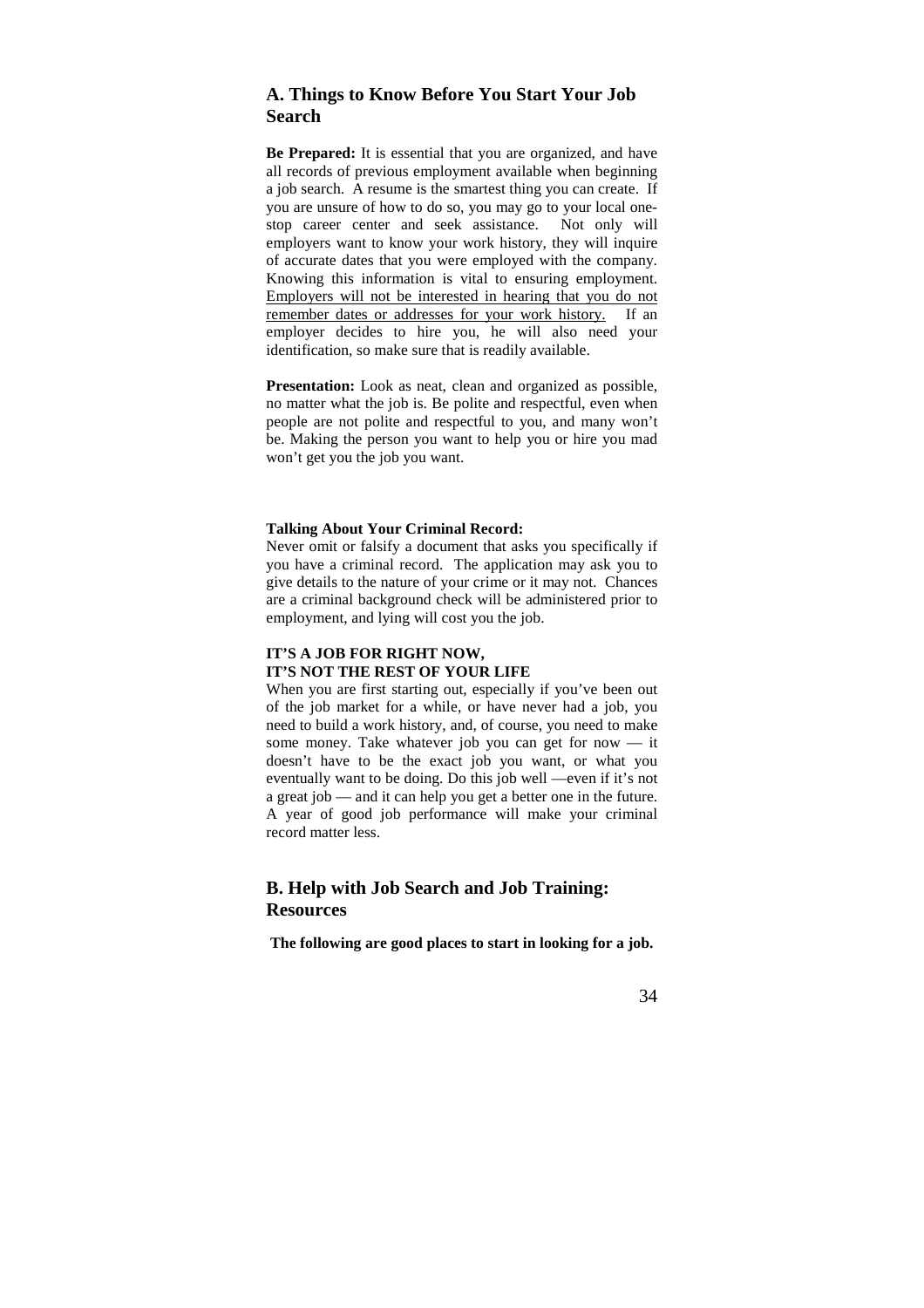### **Burlington County One Stop Career Center**

795 Woodlane Road P.O. Box 6000 Westampton, NJ 08060 609-518-3900

**The following are Vocational Rehabilitation Services for individuals who have been diagnosed with a disability.** 

> **Burlington County Department of Vocational Rehabilitation**  VOCATIONAL REHABILITATION SERVICES 795 Woodlane Rd. Westampton, NJ 08060 (609)518-3948

#### **Delaware House Mental Health Services**

25 Ikea Drive Westampton, NJ 08060 Counties Served: Burlington Phone: (609) 267-9339 Fax: (609) 386-6645 **SE** 

#### **Goodwill Industries of Southern**

**New Jersey** 2835 Route 73 South Maple Shade, NJ 08052 Counties Served: Camden, Burlington, Gloucester Phone: (609) 439-0200 Fax: (609) 866-1689 **EE, PVE, WAT** 

## **Occupational Training Center of Burlington County, Inc.**

2 Manhattan Dr. Burlington, NJ 08016 Phone: (609) 267-6677 Fax: (609) 265-8418 Contact: Gayle Dugan **EE, PVE, WAT** 

#### **VOCA Corporation**

**Greentree Executive Campus** Suite 5001D Route 73/Lincoln Drive West Marlton, NJ 08053 Counties Served: Camden, Burlington & Gloucester Phone: (856) 983-3303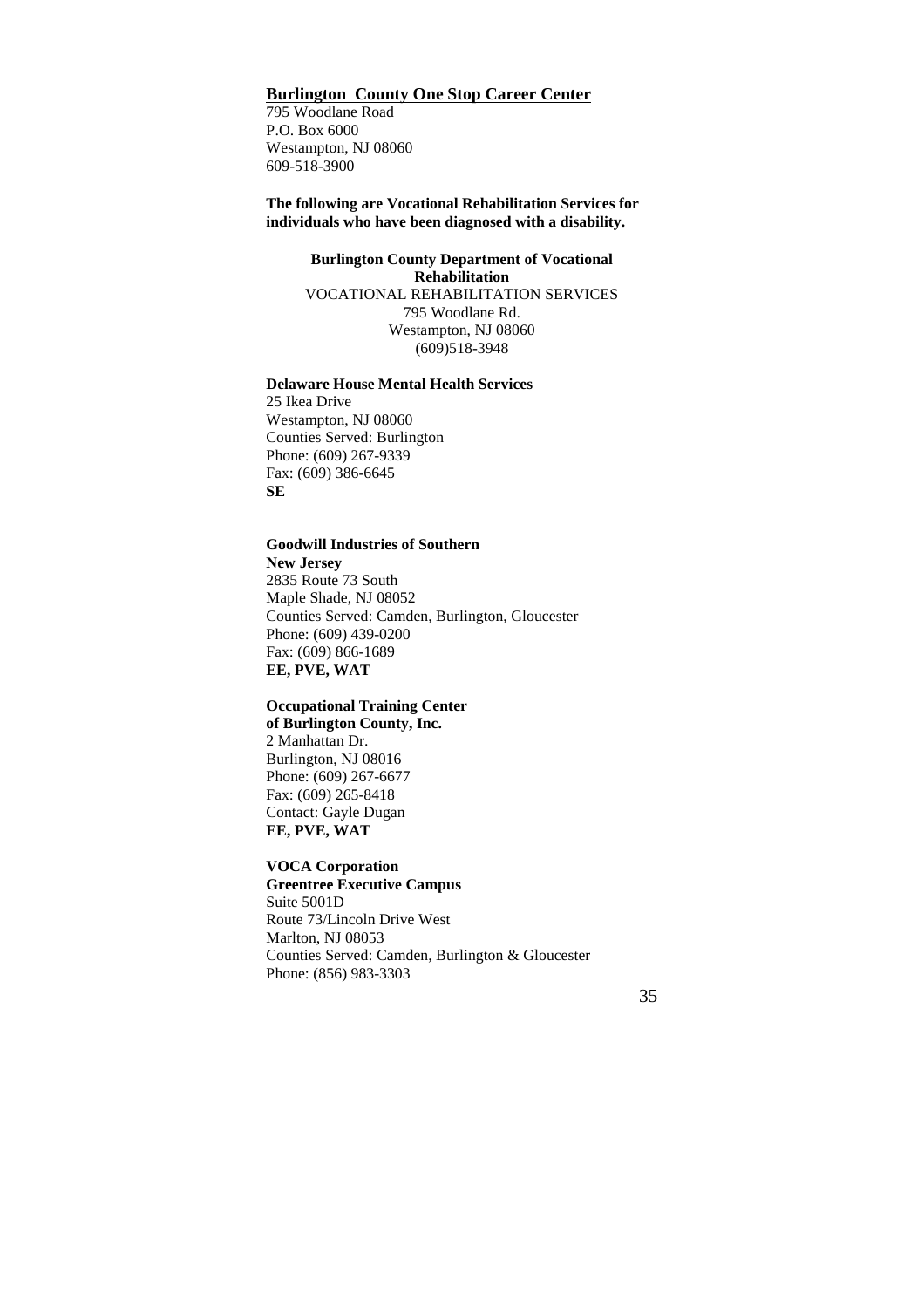Fax: (856) 983-3313 **SE** 

**Allies, Inc.** 2277 State Highway 33 Suite 415 Hamilton, NJ 08690 Phone: (609) 584-5522 www.alliesnj.org **SE** 

| $EE = Extended Employment$ | $ SE =$ Supported Employment |
|----------------------------|------------------------------|
| $PVE = Pre Vocational$     | $WAT = Work$ Adjustment      |
| Evaluation                 | Training                     |

**FYI:** These programs includes diagnostic evaluation, vocational guidance and counseling, therapies, vocational training, rehabilitation workshop and training, tools, supplies, assistive devices, vehicle modification, supported employment/job coaching and job placement assistance. Disability must be significant impediment to employment.

### **C. Legal Restrictions on Employment and Protections Against Discrimination**

If you are interested in getting a job and building a career in a particular area, you should make sure that it isn't one that is forbidden to someone with the kind of criminal conviction that you have on your record. There are about 22 categories of jobs in New Jersey that exclude people with convictions (which conviction it is varies by job). These include: aircraft/airport employees; paid public school employees, school bus drivers and school crossing guards; bank employees; bartenders and waiters in establishments where liquor is served; housing authority and municipal police and parking enforcement officers; New Jersey Turnpike Authority employees; liquor retail, wholesale, manufacturing or distributing employees; paid firefighters; child care center employees; community residences for individuals with developmental disabilities. A much larger number of jobs require that you disclose your criminal record, and those employers perform background checks; some of these, however, also require that employers consider evidence of rehabilitation. These include most jobs in the health care and counseling fields (including drug and

**FYI:** If you are going to begin training in a particular field,

alcohol counseling) and social workers.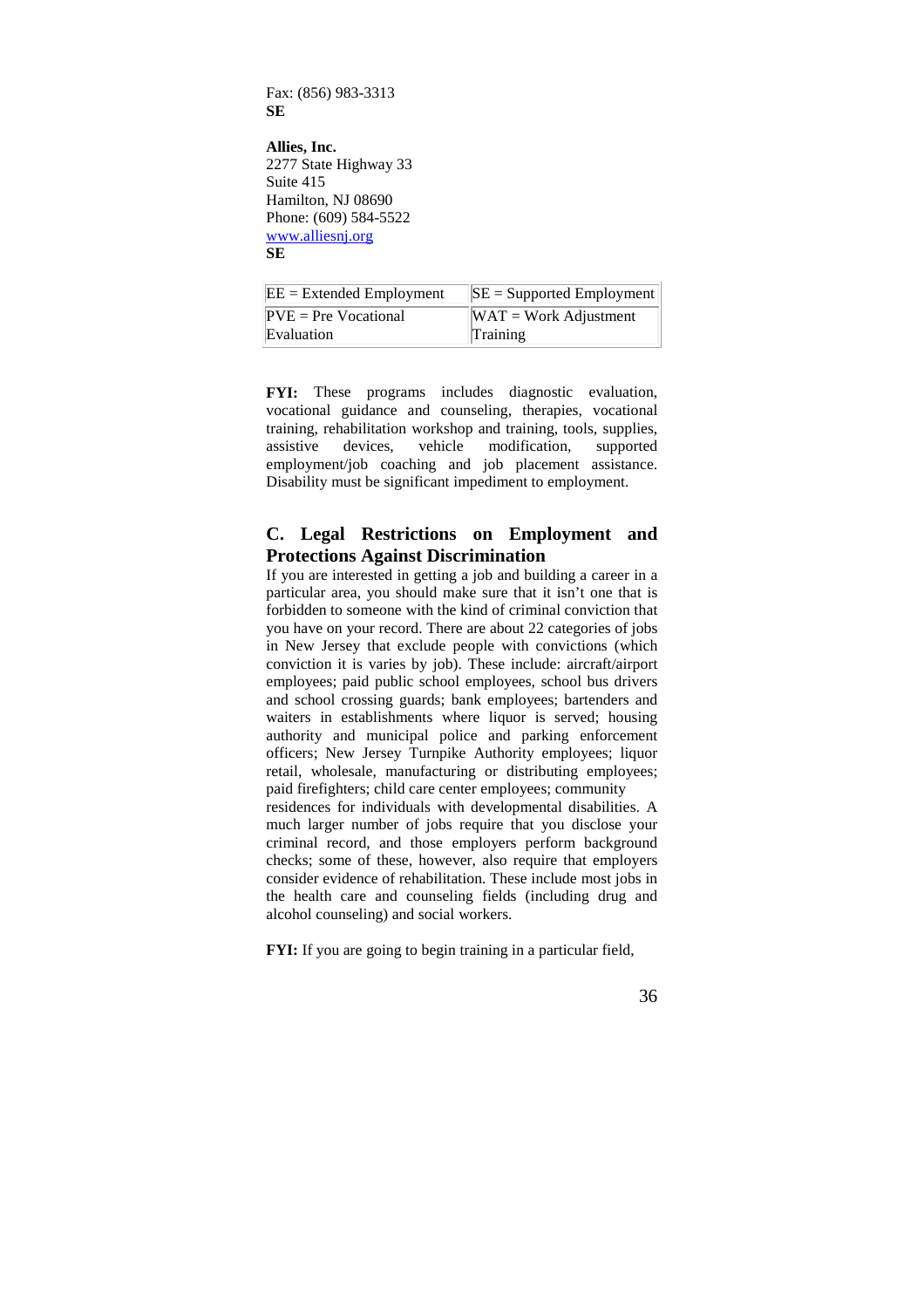make sure you find out from the training course whether there are any restrictions that will keep you from getting a job.

#### **Protections for Licensed Occupations:**

If you are not absolutely barred from a position because of your conviction, New Jersey law says that you cannot be denied a professional license simply because of your conviction unless the crime for which you were convicted relates to the occupation you want to enter. If the licensing board or agency wants to deny you a license because the crime is related to the occupation, they have to explain, in writing, that they have considered certain factors like the seriousness of the crime, the circumstances of the crime, the date and your age when convicted, whether the crime was an isolated or repeated event, social conditions, and evidence of rehabilitation. You can ask your parole officer about applying for a "certificate of rehabilitation," which can be used in your license application.

#### **D. Benefits for Employers Who Hire People With Criminal Records**

As you look for a job you can tell employers that the federal government has programs to support employers who hire people coming out of prison.

**FYI:** Work Opportunity Tax Credit (WOTC): With the Work Opportunity Tax Credit, your employer may be able to save up to \$4800 the first year you are hired. Make sure to inform your potential employer of this benefit.

**Federal Bonding Program:** Provides bonding "or insurance coverage" for employers who hire individuals with criminal histories who are otherwise qualified but cannot gain employment due to their criminal backgrounds. Please contact your local one stop for more information: **Burlington County One Stop Career Center,** 795 Woodlane Road**,** P.O. Box 6000**,** Westampton, NJ 08060 or call 609-518-3900.

# **E. Opening a Checking or Savings Account**



After you've gotten a source of income, you may want to open a checking or savings account. A checking account is a great idea because many jobs provide direct deposit, and your check

<sup>37</sup>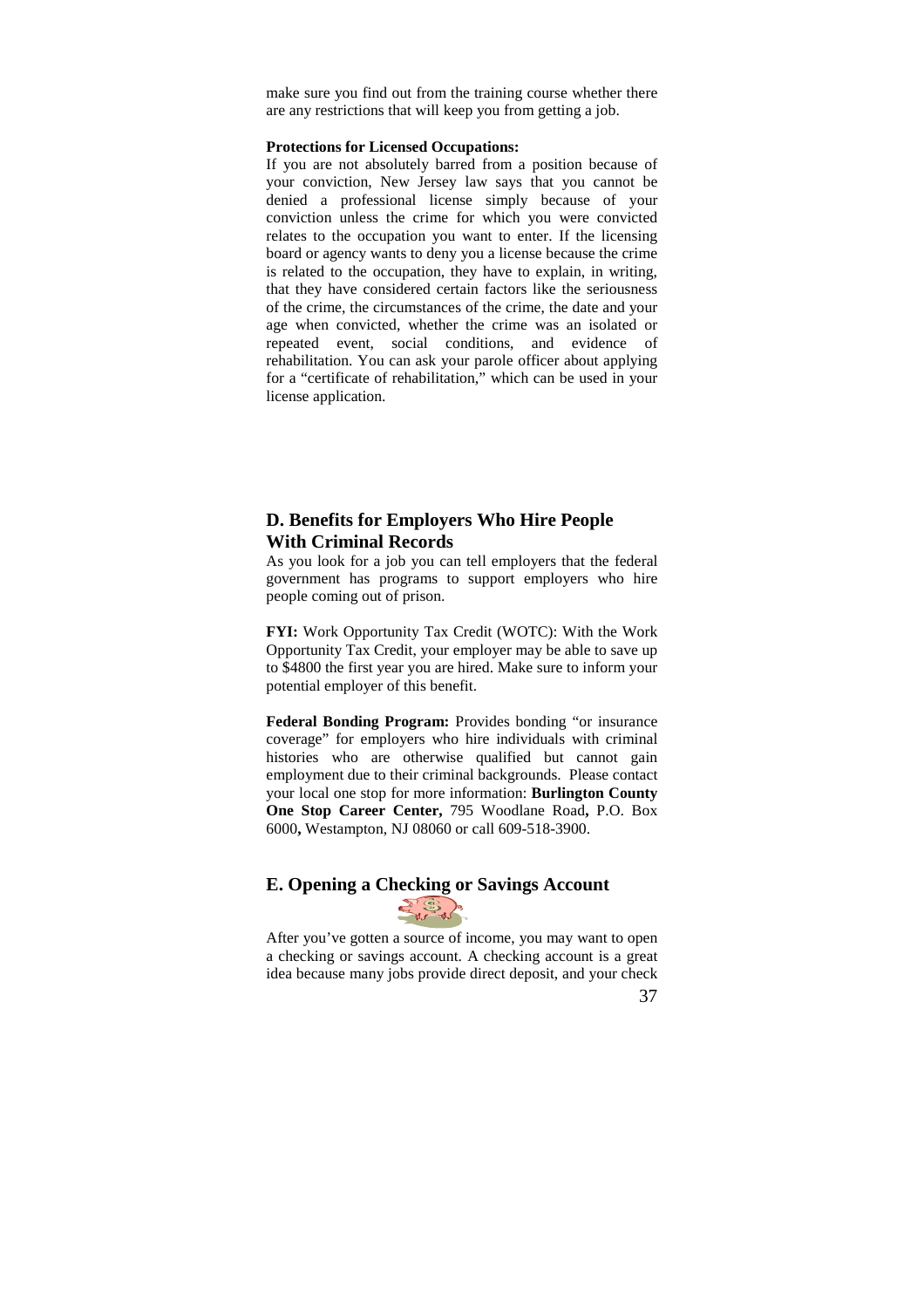is automatically deposited into your account on payday. Using checks to pay for your bills is also cheaper than using money orders. To open a checking account you usually need a picture I.D. (driver's license or non-driver state I.D.), proof of address, birth certificate, and a Social Security card. You can also request a debit card with your account, which you can use just like a credit card (as long as you have the money in your account already). You can get a debit card for either a checking account or a savings account, but with a savings account you can earn interest on the money you've saved. Fees for these accounts will vary depending on the type of account and bank. Many banks now offer free checking.



#### **F. Public Libraries**

Your local public library can be a good resource for your job search. Public computers provide internet access (and help using the computer), job and course listings, and other local directories. Libraries also often carry the government forms mentioned in this guide, and librarians can help you find other information that you need.

#### **LIBRARIES Burlington County Library Systems www.bcls.lib.nj.us**

**County Library**  5 Pioneer Boulevard Westampton, NJ 08060 609-267-9660

## **Branches**

**Bordentown Library**  18 East Union Street Bordentown, NJ 08505 609-298-0622

#### **Cinnaminson Library**

1619 Riverton Road Cinnaminson, NJ 08077 856-829-9340

#### **Evesham Library**

984 Tuckerton Road Marlton, NJ 08053 *(located in the Evesham Municipal Complex)* 856-983-1444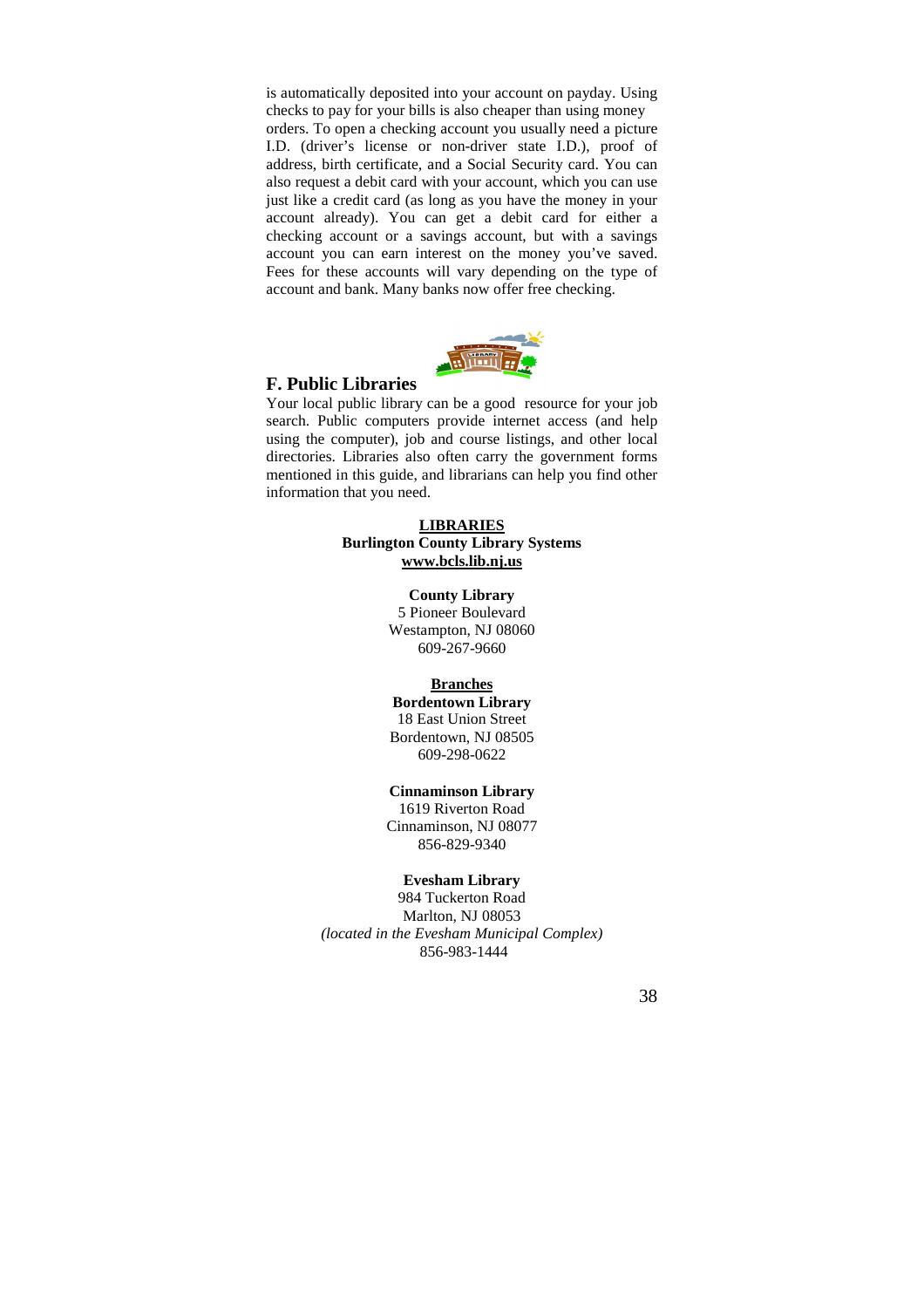#### **Maple Shade Library**

200 Stiles Avenue, Maple Shade, NJ 08052 (Located in the Maple Shade Municipal Building) 856-779-9767

#### **Pinelands/ Medford Library**

39 Allen Avenue Medford, NJ 08055 609-654-6113

#### **Pemberton Library**

16 Broadway Browns Mills NJ 08015 609- 893-8262

#### **Riverton Library**

306 Main Street Riverton, NJ 08077 856 829-2476

#### **Member Libraries**

**Beverly**  441 Cooper Street Beverly, NJ 08010 609-387-1259

#### **Burlington City Library**

23 West Union Street Burlington, NJ 08016 609-386-1273

#### **Crosswicks Library**

PO Box 147 Main Street, Crosswicks, NJ 08515 609-298-6271

#### **Delanco Public Library**

M. Joan Pearson School 1303 Burlington Ave. Delanco, NJ 08075 856-461-6850

#### **Florence Township Public Library**

1350 Hornberger Ave. Roebling, NJ 08554 609-499-0143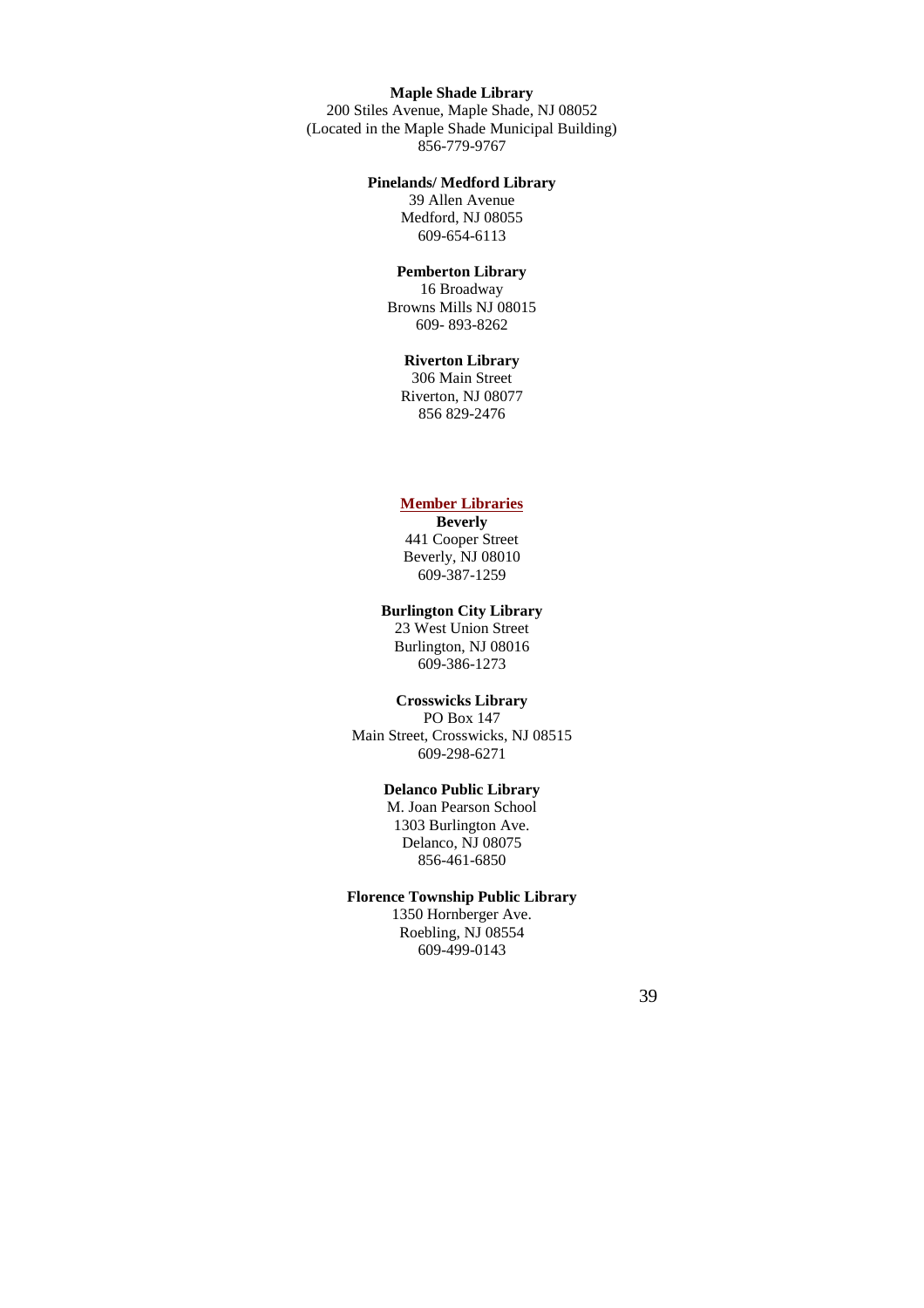#### **Mount Holly Public Library and Lyceum**

307 High Street Mt. Holly, NJ 08060 609-267-7111

#### **Bass River Community Library**

Bass River Elementary School North Maple Avenue New Gretna, NJ 08224 609-296-6942

#### **Riverside Public Library**

10 Zurbrugg Way Riverside, NJ 08075 856-461-6922

**Vincentown**  Sally Stretch Keen Memorial Library 94 Main St. Vincentown, NJ 08088 609-859-3598

**FYI:** Please note that summer and holiday hours differ from the above referenced, and you will need to call for those times.





As you prepare to come home, you may be thinking about reuniting with family members, including those you may not have seen for a long time. You may be excited to see your kids, your spouse, your parents, and others who are part of your family, and while most will be glad to see you home, others may be reluctant. All kinds of issues can come up, and you may need some help solving some of the problems that arise. This section provides some information and resources to help solve these issues.

**Hotlines For Family Services Resources** 

**NJ Child Abuse/ Neglect Hotline:**  1(877)NJABUSE (652-2873)

**Child Care Hotline:**  1(800) 332-9227

**NJ Child Support Hotline:**  1 (877) NJKIDS- 1 (655-4371)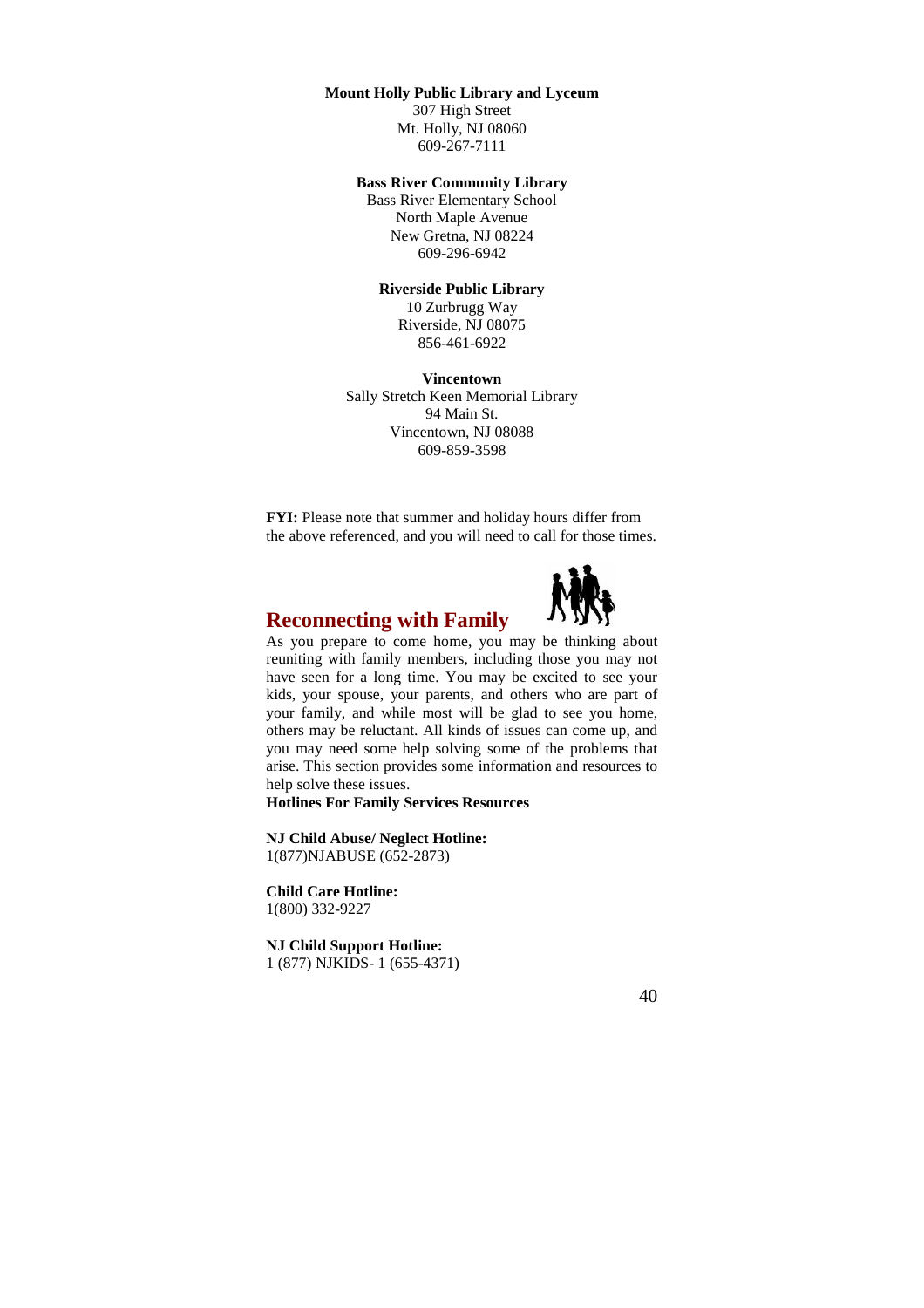## **Division of Family Development:**

1(800) 792-9773

#### **NJ Department of Children Permanency and Protection Advocacy Line:**

1 (800) 331-3937

#### **Family Health Line:**

1 (800) 328-3838

#### **National Domestic Violence Hotline:**  1(800) 799-7233

#### **Parents Anonymous:**  1(800) 843-5437

## **A. Family Counseling Resources**

The following places can provide support, marital and family counseling and parenting classes to help you reunite with your family.

#### **Family and Community Services (609) 386-7331**

206 High Street, Burlington, NJ 08016. Hours: Mon, Tue, & Thu- 9:00am to 9:00pm Wed-9:00am-4:00pm Friday 9:00am to 5:00pm Saturday 9:00am to 2:00pm *Provides professional counseling for individuals, marriage, family, group, and information and referral.* 

#### **Family Success Center of Burlington**

**(609) 267-4001**  45 High Street Mount Holly, New Jersey Hours: Monday through Friday, 9:00 a.m. to 5:00 p.m. *Limited evening and weekend hours are also available as determined by the Family Success Center. The center offers services and referrals to help parents flourish as responsible, contributing members of the community and to foster stronger relationships with their children.* 

#### **Family Service of Burlington County**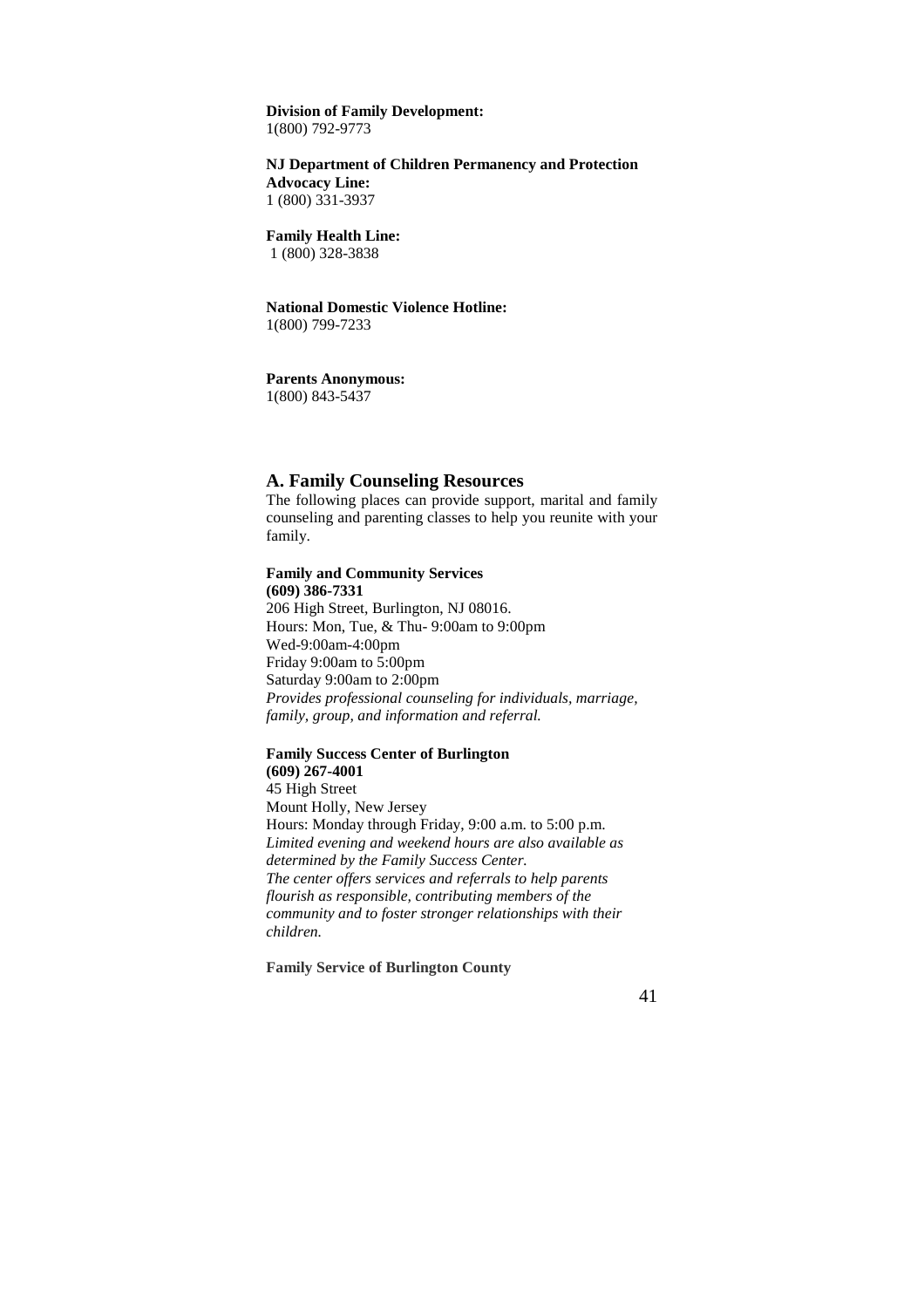**(609) 267-5928** 770 Woodlane Road Westampton, NJ *Provides preventive and therapeutic mental health services to individuals, families and groups primarily in Burlington County and South Jersey.* 

**Genesis Counseling Center** 

2003C Lincoln West Dr. Marlton, NJ 08053 (856) 596-8007



#### **Parents Anonymous of New Jersey, Inc.**

1-800-843-5437 (24 hour hotline) Hours: Call to confirm group times at different locations Self-help for parents who are under stress and who want to improve their relationship with their children. Groups meet weekly and are facilitated by a volunteer professional; many groups provide child care. Groups meet in most counties throughout the state with some bilingual groups available. Parents Anonymous also offers an on-line support group as well.

#### **B. Child Custody and Visitation**

Establishing visitation and gaining custody of your children once you are released is not an overnight procedure. If you had custody of your kids at the time you were incarcerated, and no family was able to take care of them, they may have been placed in foster care. If this is the case, and you do not know your child's case manager's name or number, contact the Division of Child Protection and Permanency at 800-531- 1091. You will have to make an appointment with the case manager for an interview. They may not be willing to give you information over the phone. You'll be asked a series of questions in order to assess when and if you will be given visitation rights, so that you may reestablish your relationship with the child and hopefully gain custody again. This is just a quick overview of what to do and what you can expect.

**FYI:** *If you were convicted of any violent or sexual offenses against children, you may be unable to live with or regain custody of your children***.**

**Listed below are the different offices for DCP&P in your area. Please contact the office that applies to your location.**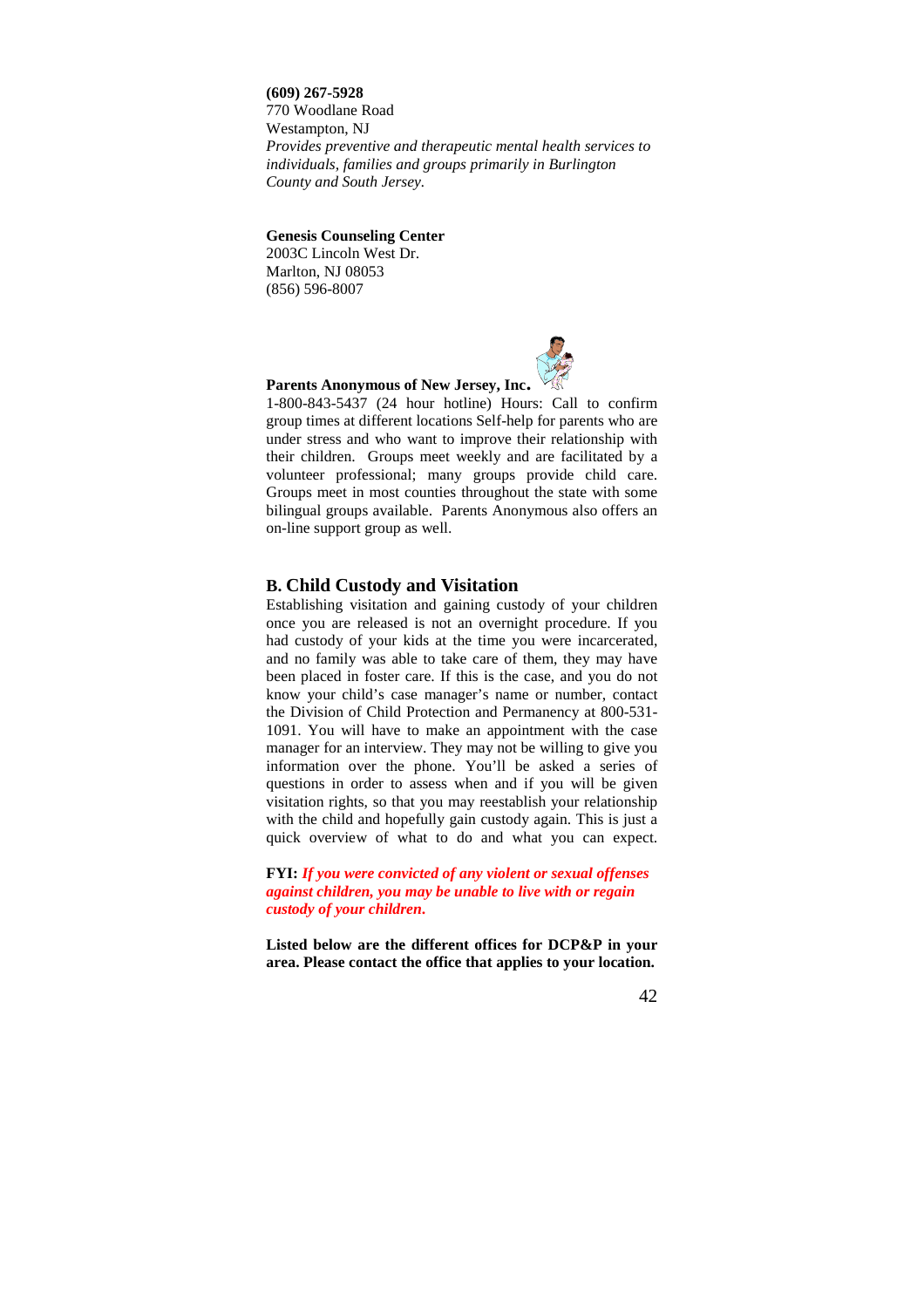#### **Burlington East LO - #767** 100 Lucas Drive Lumberton, NJ 08048 **609-265-6900 or 866-663-1331** Fax: 609-261-5757 **Manager – Maryann Furphy**

#### **Burlington West LO - #768**

200 Campbell Drive Suite 100 Willingboro, NJ 08046 **609-880-9300 or 800-847-1753** Fax: 609-880-0310 **Manager – Phyllis Palmer** 

#### **C. Getting and Paying Child Support**

Whether you have custody of your children on your own when you get out, and need help from an absent "non-custodial" parent, or you do not have custody of kids who need your support, child support payments will be an important part of your life after you are released. Some basic information is included below, as far as enforcing a child support order.

Child support, custody and visitation issues are very complicated, and if you can get a lawyer, you should. Contact the Legal Services of New Jersey hotline, from 9:00 am - 4:30 pm, at 888-576-5529, or you can also contact South Jersey Legal Services, 107 High Street, Mount Holly, NJ or call 609- 261-1088. From prison, you can also contact the Prisoner's Self Help Legal Clinic, P.O. Box 768, Newark, NJ 07101.

#### **Getting and Enforcing a Child Support Order**

If you have custody of your children and want financial support from the non-custodial parent, you can **apply** for child support at:

Burlington County Courts Facility 49 Rancocas Road, 3rd Floor Mount Holly, NJ 08060 609-518-2645

There is a possible fee. To enforce an existing order go to: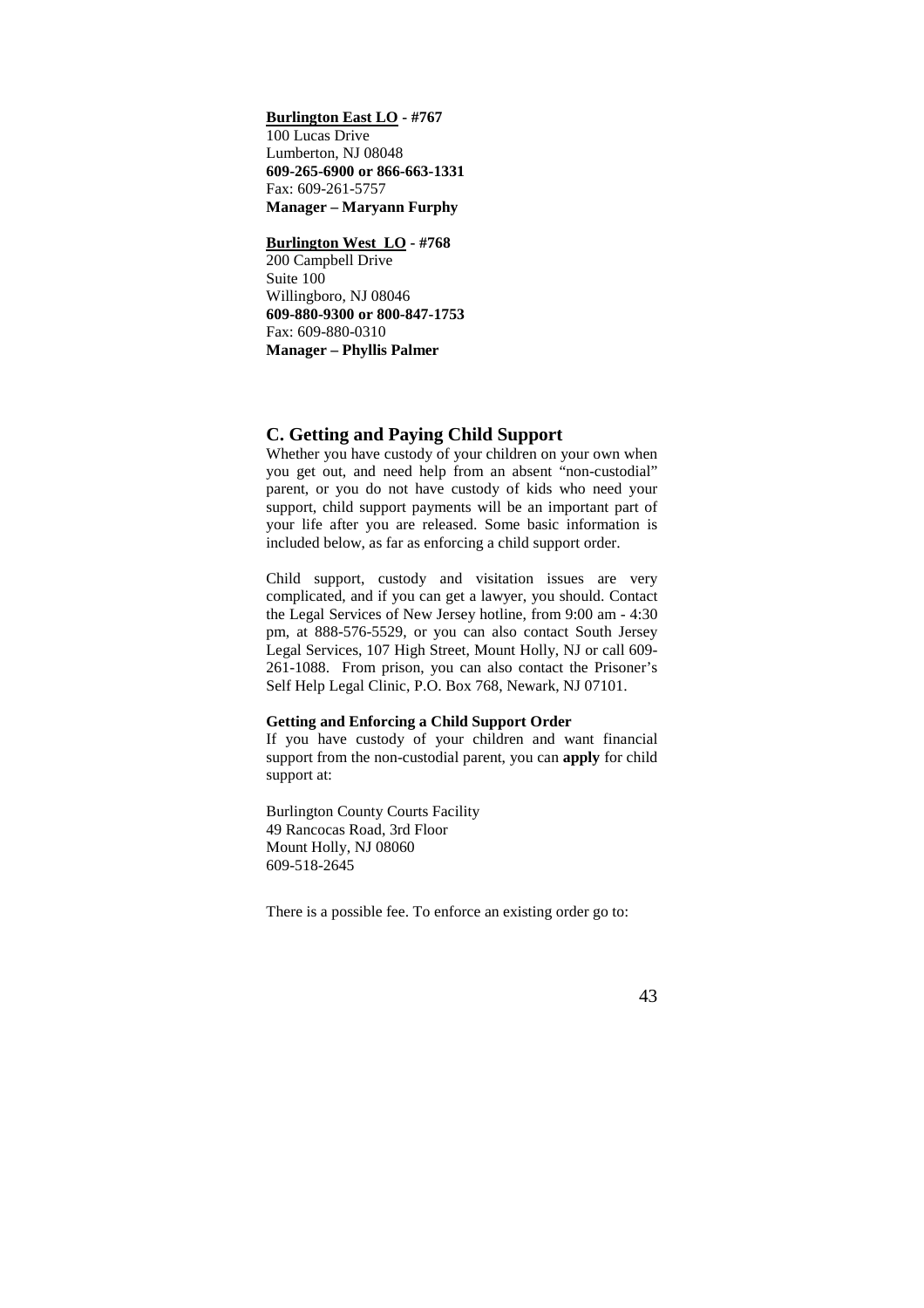#### **Burlington County Child Support Enforcement Services**

49 Rancocas Road, 3rd Floor Mount Holly, NJ 08060 609-518-2645

You can also call 1-877 NJKIDS1 for more information about this.

#### **Paying Child Support**

If you have kids that you did not have custody of before you went to prison, there may be a child support order requiring you to pay a certain amount every month for their support. Even if you did not go to court, for example, the parent with custody filed for the order while you were incarcerated, the court can still order you to pay child support. The amount you pay in child support is tied to your income, and if the court does not know your income, they will assume you are working 40 hours a week at minimum wage. Child support payments are usually taken out of your paycheck. If you have not paid at all or missed payments, you will owe "arrears." Unless you got a modification of your child support order when you went into prison (see below), the amount of arrears that you owe will have continued to grow while you were inside. When you come out, and get a job, they can begin to take out not just the monthly amount you owe for child support, but more money to pay back the arrears (up to 65% of your pay in total). They may also suspend your driver's license. Here are some things you can do:

#### **D. Domestic Violence/Sexual Assault Resources**

The following places provide counseling, support and shelter or referrals to shelter in domestic violence situations. You can also call these 24-hour hotlines:

> **New Jersey Coalition for Battered Women: (800)-572-SAFE.**

#### **Domestic Abuse Hotline for Men and Women: (888) 7HELPLINE (1-888-743-5754)**

**Burlington Superior Court Domestic Violence Unit 609-518-2642** 

> **National Domestic Violence Hotline 1-800-799-SAFE**

**Providence House Catholic Charities Domestic Violence Hotline 609-871-7551**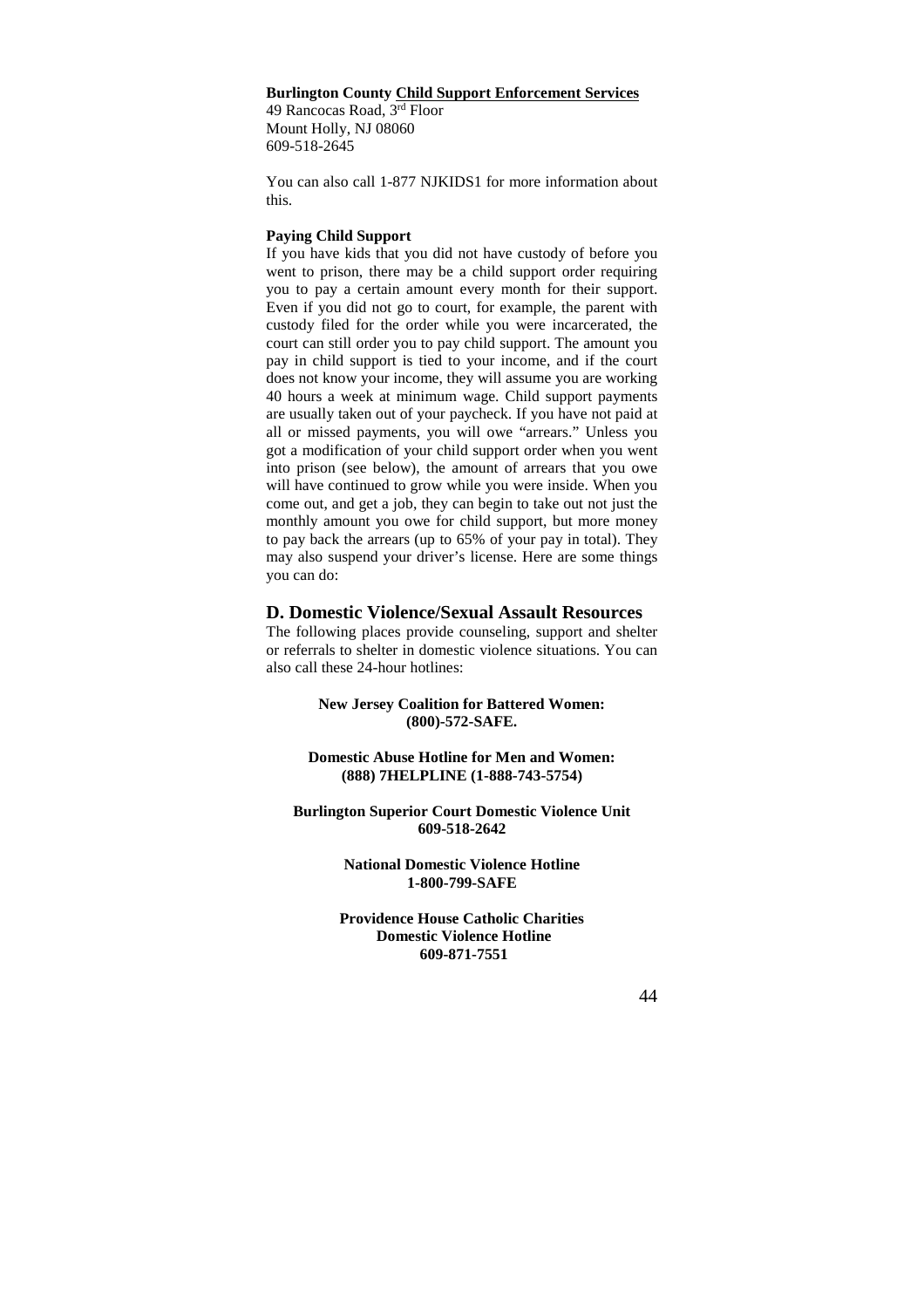**Domestic Violence Advocacy Center of Tree House Haven 609-265-9000** 

**Tree House Haven 24 Hour/Resource Line 856-630-8642** 

## **Getting More Education**

Although getting more education may not be part of your short term plans, it certainly should be something to think about for the future, especially if you do not have a high school diploma or a GED.



## **A. High School Diploma/GED Certificate/High School Equivalency Degree (HSED)/Vocational School Certificates**

It is very important to keep records of any degrees and certificates of completion and work-related licenses that have earned. Before you are released, you can write to the school or agency where you earned your degree or certificate to obtain a copy. Once you have a copy in your possession, this should be kept in your strong box.

**FYI:** If you earned your GED while incarcerated, please call the Education Department of the institution you were in to obtain a copy.

You can also request your GED transcript or diploma verification from the New Jersey Department of Education providing you completed your diploma in a traditional setting. You will have to fill out a GED Information Request Form.

Please call 609-777-1050 for further assistance.

You may ask that it be sent to you; or you may pick up the form at a local testing center (which you can do after you are released); by downloading the form from the website http://www.state.nj.us/njded/students/ged/ged7.htm; or by writing to: GED Testing Program, Bureau of Adult Education and Family Literacy, New Jersey Department of Education, PO Box 500, Trenton, NJ 08625.

45 Your chances of getting a job that pays a living wage and of moving forward in a career will improve with more education,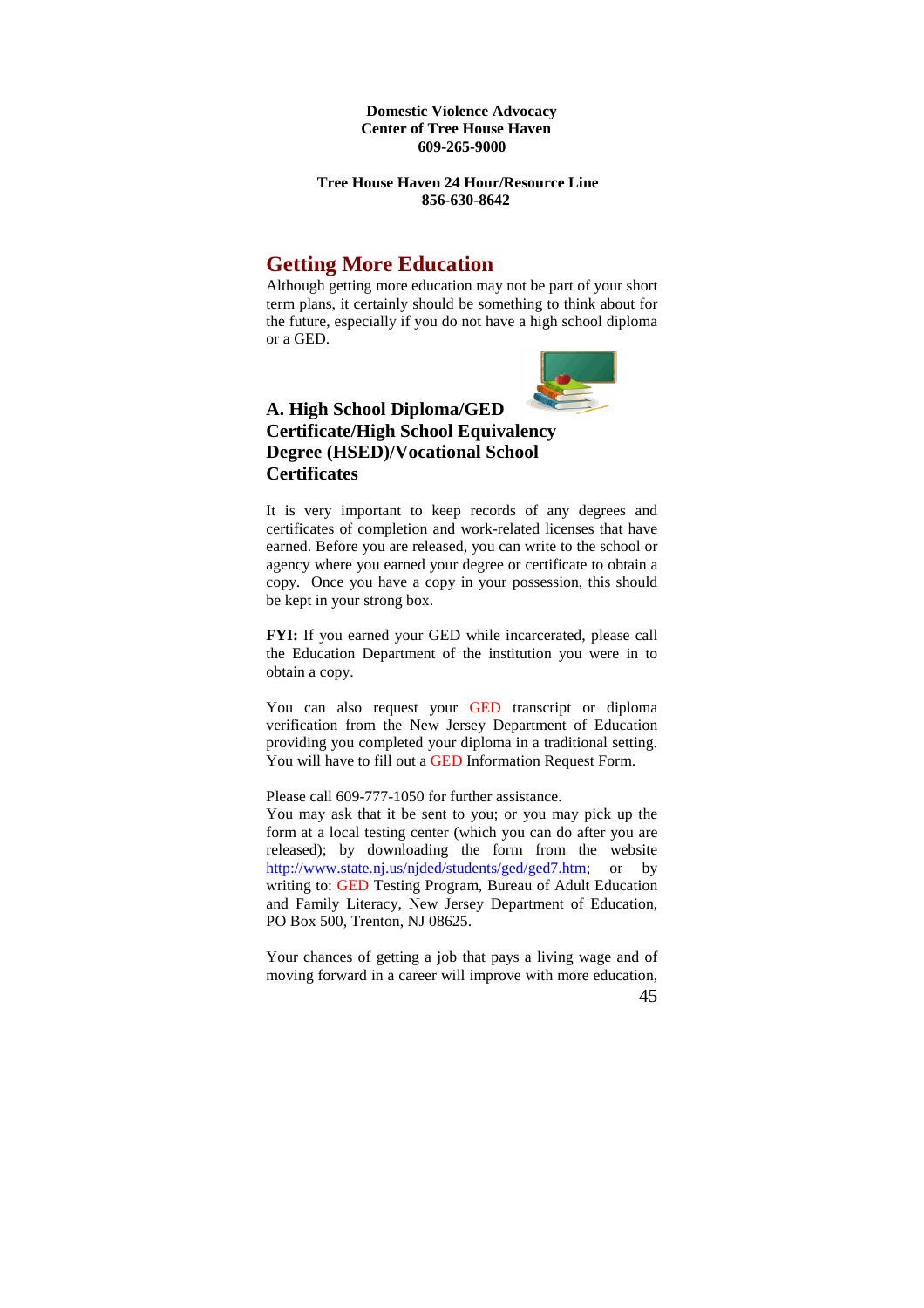and not having the high school diploma or GED will simply lock you out from a lot of opportunities.

#### **B. HSE/GED Classes**



The places in Burlington County below offer classes to help you prepare for the HSE exam. Call for exact times and procedures. Many locations offer classes at low cost or no cost. Call individual programs for information on classes offered, fees and/or time schedules.

#### **HSE/GED Testing Centers**

Burlington County College HSE/TASC Test Center 200 Campbell Dr., Suite 201 Willingboro, NJ 08046 (609) 894-9311 ext. 3079 Coordinator: Melody Brantley.

#### **NJ Youth Challenge - Fort Dix**

Samuel Hayes Chief Examiner Building #5910 W. 16th Street Fort Dix , NJ - 08640 609-562-0572



If you already have a high school diploma or a GED certificate, you may want to move forward and get your associate's degree, bachelor's degree or graduate degree.

#### **Local Area Colleges**

#### **Burlington County College**

Pemberton Campus 601 Pemberton Browns Mills Road Pemberton, NJ 08068 609-893-6311

Mt. Laurel 500 College Circle Mt. Laurel, NJ 08054 856-222-9311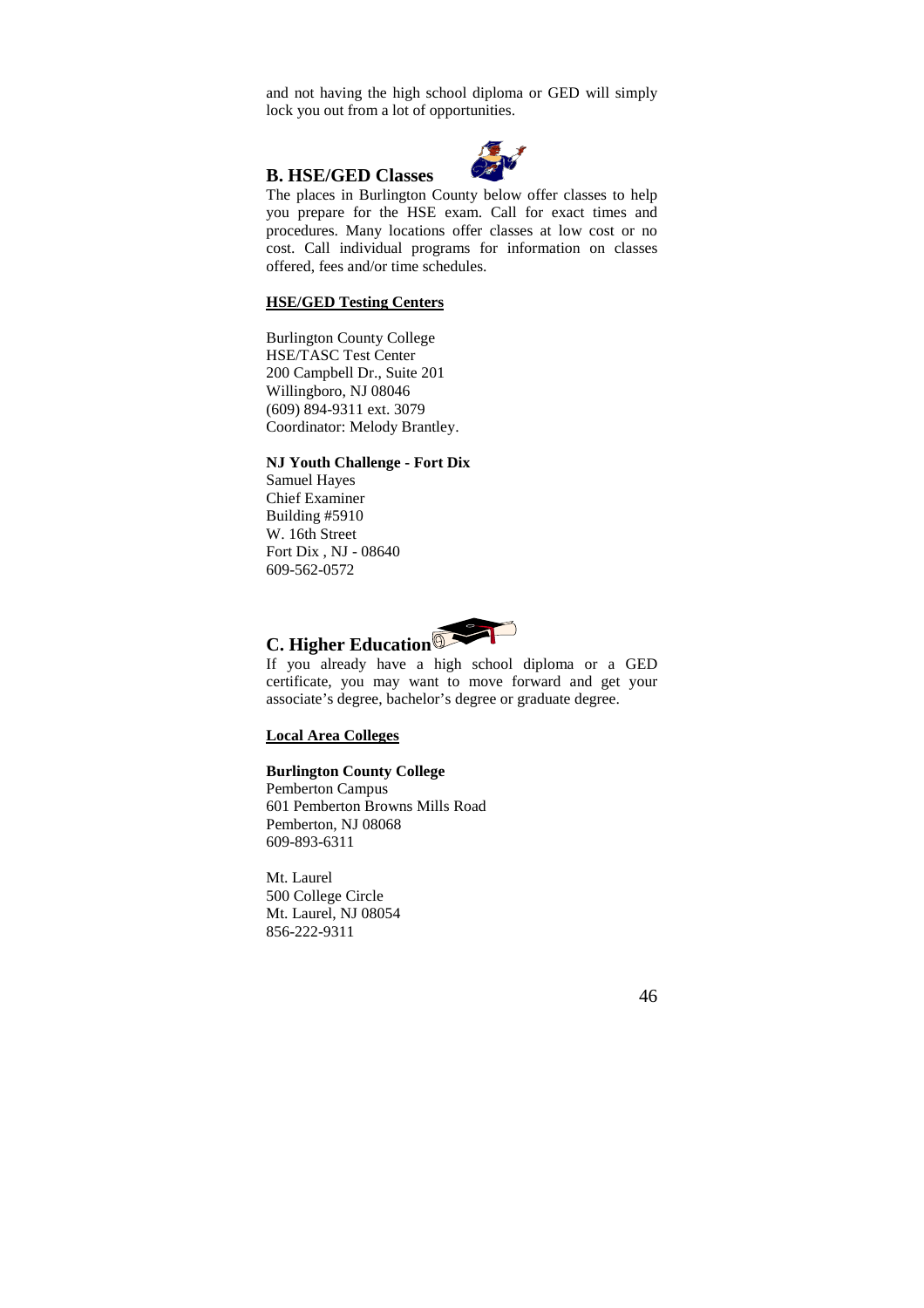#### **Strayer University**

Willingboro Campus Located Onsite at Burlington County College 300 Willingboro Parkway Willingboro Town Center, Suite 125 Willingboro, NJ 08046 Phone 609-835-6000 Fax 609-835-6030

#### **Can I Get Financial Aid?**

To pay for this, you will probably try to get some financial aid. If you are applying for any federal financial aid programs after release (such as Pell Grants, Perkins Loans, Federal Family Education Loans, etc.), you are not restricted unless you have a drug-related offense. For possession offenses, a first offense means one year of ineligibility (after your conviction), a second offense, two years, and third offense means you are "indefinitely" ineligible, which to the government means permanently ineligible. For a sales or distribution crime, a first offense has two years of ineligibility, a second offense makes it permanent. Private financial aid or loan programs may not have any restrictions.

## **Other Things You Need to Know**

#### **A. Getting Legal Assistance**

To get assistance with civil (not criminal) cases, you can contact the toll free hotline for **Legal Services of New Jersey (LSNJ)**, which provides information and referrals, **888-576- 5529**. For local Burlington County legal services please contact the office located nearest to you:

> **South Jersey Legal Services 107 High Street Mount Holly, NJ 609-261-1088 http://www.lsnj.org/**

## **B. Checking and Correcting Your Criminal Record ("rap sheet")**

Since employers, landlords and others will be performing criminal background checks and getting copies of your criminal record, it is important that you know what is on it, and that it is accurate. You should also be prepared to answer any questions about your background.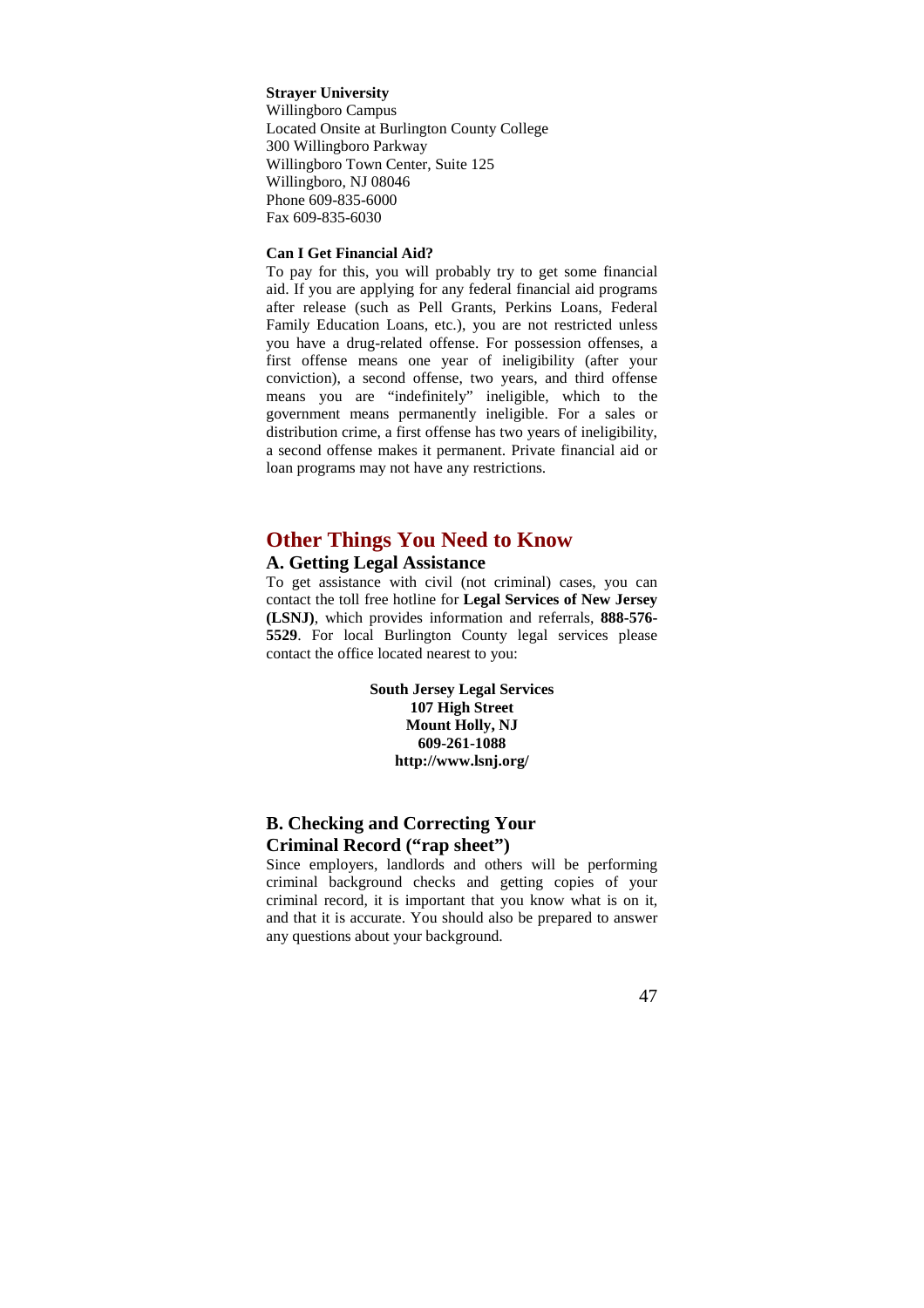**FYI:** Background checks are now only done electronically. You may contact State Police Headquarters to inquire how to correct your criminal record. The address is listed below.

> State Section of Identification Records and Identification Bureau New Jersey State Police P.O. Box 7068 West Trenton, NJ 08628 1-609-882-2000 ext 6425 1-609-530-4856 fax

#### **C. Expungement: Cleaning Up Your Criminal Record**

You may have heard about expungement as one way to clean up your criminal record as you get some distance from your old arrests and convictions. Unfortunately, expungement is fairly limited in New Jersey. You can expunge any arrest that did not lead to a conviction at any point. You can expunge "disorderly person's offenses," which are low level offenses in New Jersey, after 5 years, and most municipal ordinance offenses after 2 years. Convictions for "indictable offenses" (felonies), can be expunged 10 years from the date of conviction, payment of any fine, satisfactory completion of probation or parole or release from incarceration, but whichever is latest. The most serious of these offenses, such as murder, kidnapping, aggravated sexual assault, robbery, arson, perjury and distribution, sale or possession with intent to distribute of controlled dangerous substances (drugs), **can never be expunged**. Expungement is a broader remedy for offenses committed as a juvenile. Legal Services of New Jersey has published a guide to cleaning up your record through expungement.

To obtain a copy of the book, call 888-576-5529, or go to the LSNJ web site, where you can download it for free: http://www.lsnj.org/english/crime/municipalcourt/clearingyou rrecord.cfm.

## **D. Checking and Correcting Your Credit Record**



While New Jersey allows employers to look at your criminal record, many employers — and others like landlords and mortgage companies — will use a credit report instead of or in addition to the state's records. Credit records are maintained by private companies and generally have information about your debts, your history of paying bills and other financial matters, but may also have information about your criminal

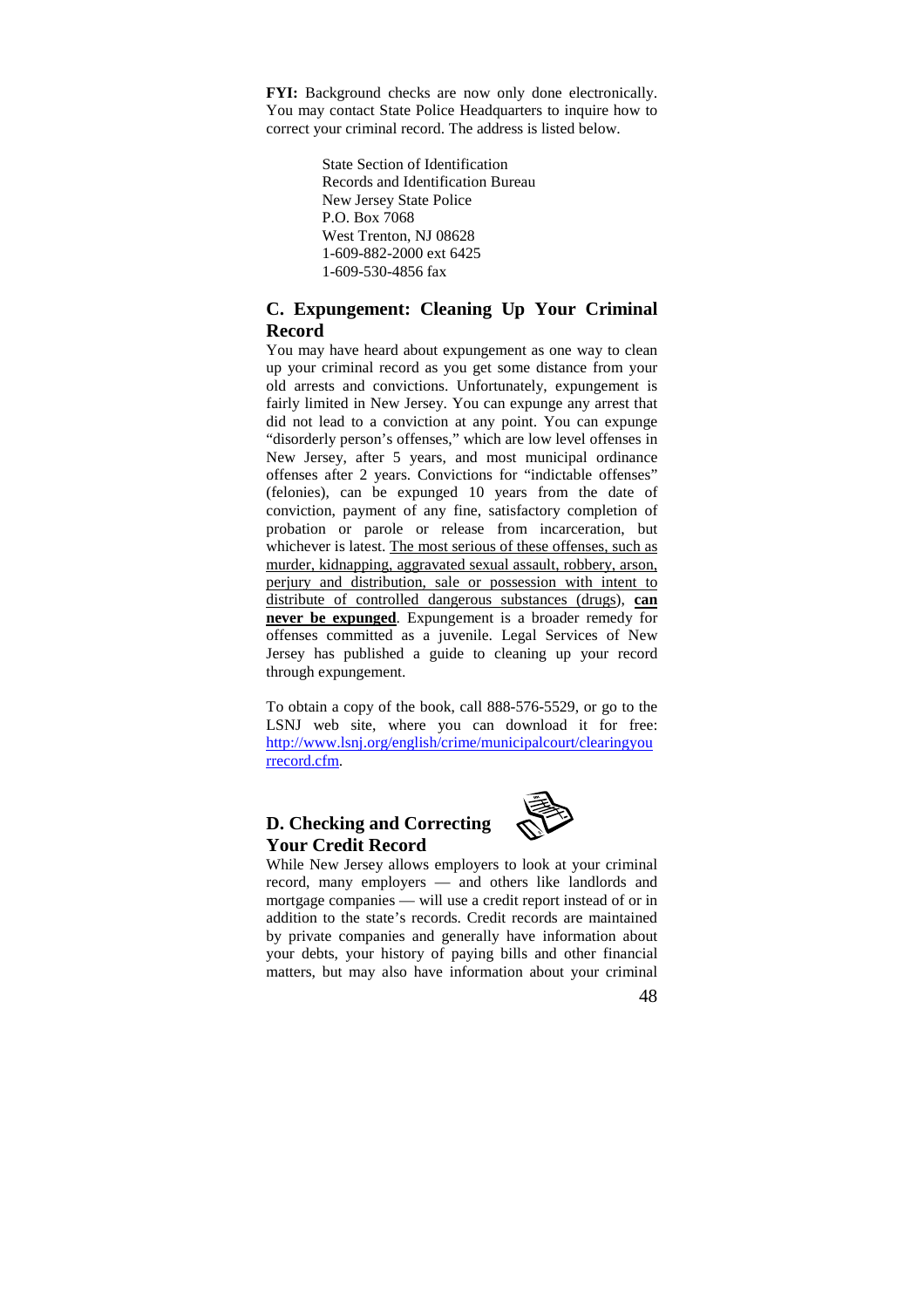record. The information may not be correct, and the law does offer you some protections. For example, if an employer uses a credit record to deny you a job, they have to tell you this, and give you the name, address and phone number of the agency that provided the report, and the agency must give you a copy of that information on your request. They cannot charge you money for that request if the employer used the report to deny you a job. If the records of the credit agency contain incorrect information, they must investigate and correct inaccurate information.

You can get ahead of the curve by getting a copy of your credit record and making sure there isn't any incorrect information on it. New Jersey residents are allowed one free credit report each year. Three companies that provide this service are:

#### **Equifax Information Systems, LLC.:**

 P.O. Box 740241, Atlanta, GA 30374 800-685-1111.

#### **Transunion Personal Credit Report:** PO Box 1000, Chester PA 19022

800-888-4213.

#### **Experian:**

PO Box 2002, Allen, TX 75013 800-397-3742.

FYI: By mail, be sure to include your full name, current address, Social Security number, and most recent former address for file-matching purposes.

#### **E. Voting Rights**

New Jersey law does not allow you to vote while you are in prison, or while you are on probation or parole for an indictable offense (disorderly person's offenses don't disqualify you). **Once you have completed your parole or probation term, you may register to vote**. Make sure that you are registered in the county in which you reside. **Applications for registration can be obtained from Social Services prior to release**. Also you may apply with the Division of Elections, the Commissioners of Registration office in the County where you live or from your Municipal Clerk once you are released. Registration forms are also available in various State agencies and at Division of Motor Vehicle offices and can be obtained while transacting agency business. If you are not sure, you can visit http://www.state.nj.us/lps/elections/vote\_doe.html. You will be able to download a voter's registration form and mail it in.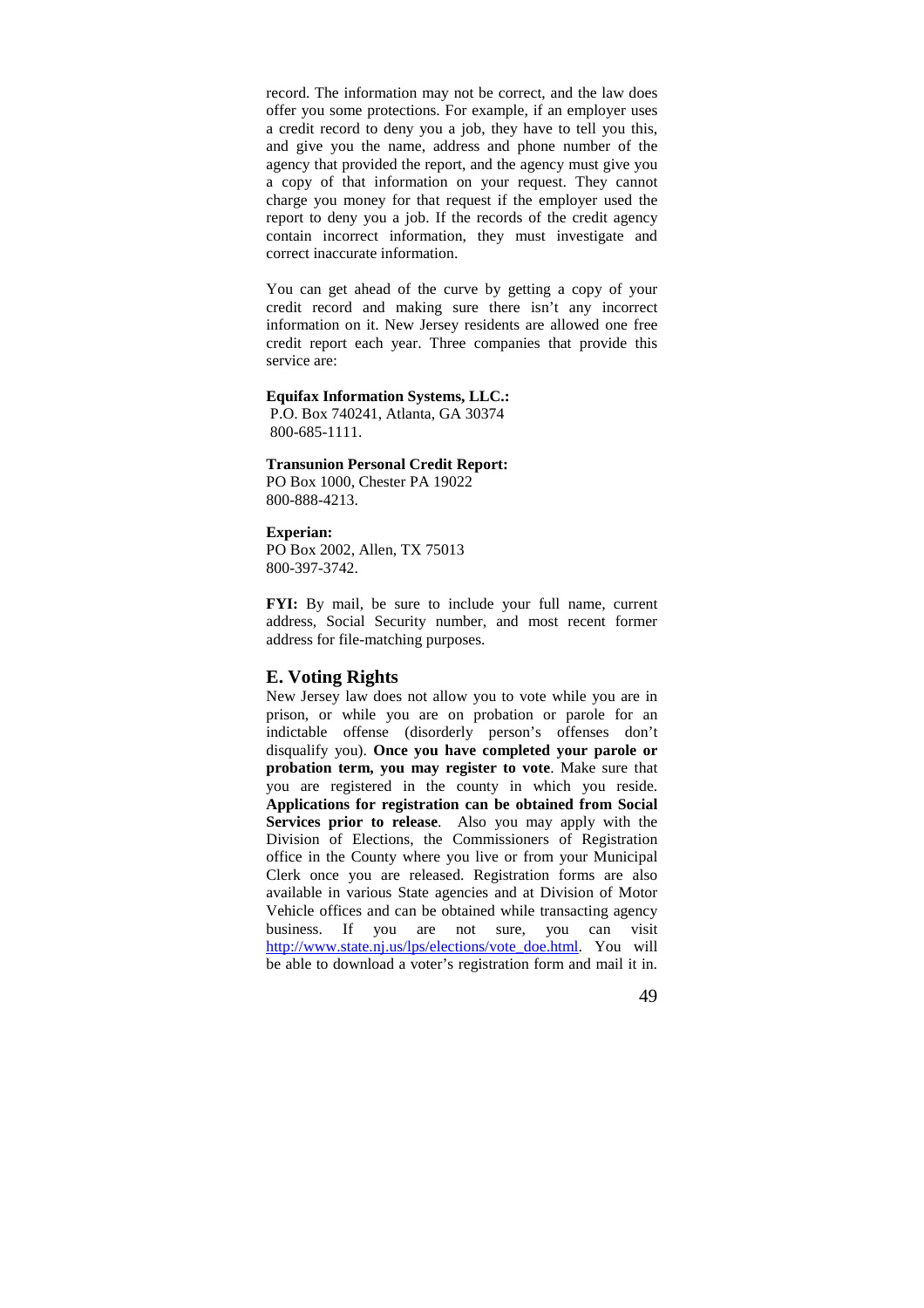This site also explains who can register to vote and where you can register.

## **F. Registration of Sexual Offenders (Megan's Law)**

Sex offenders are required to register with the police under Megan's Law. Offenses include: aggravated sexual assault; sexual assault; aggravated criminal sexual contact; endangering the welfare of a child by engaging in sexual conduct which would impair or debauch the morals of the child; luring or enticing and, if the victim were a minor and the offender not a parent, kidnapping; criminal restraint and false imprisonment and promoting prostitution of a child under 18. **You will be registered prior to release, but must re-register your home address at least 10 days prior to any move with the law enforcement agency** w**ith which you were registered when released.** You will also need to verify your address annually or every 90 days if you are a repetitive and compulsive offender.

## **The Game Plan**

Your first weeks out after leaving prison can be overwhelming. This section is set up to help you get organized and keep yourself on track towards your goals. First, think about what those goals are —what do you want or need to get done in your first week out? In your first month out? Where do you want to be in six months? There are lots of things that other people need you to do — your parole officer, for example, and your family — but you also need to think about what you expect from yourself.

Here are a few pages to use to plan your first days out of prison. There are some questions to ask yourself about what you 0plan to do. It's best to write things down and plan ahead. \*\*\*You should also refer to your discharge plan created by your social worker that outlines your needs. Have a wonderful and successful reentry!

#### **DO I have my Basic Needs?**

Shelter:

Food: \_\_\_\_\_\_\_\_\_\_\_\_\_\_\_\_\_\_\_\_\_\_\_\_\_\_\_\_\_\_\_\_\_\_\_\_\_\_\_

Health Care: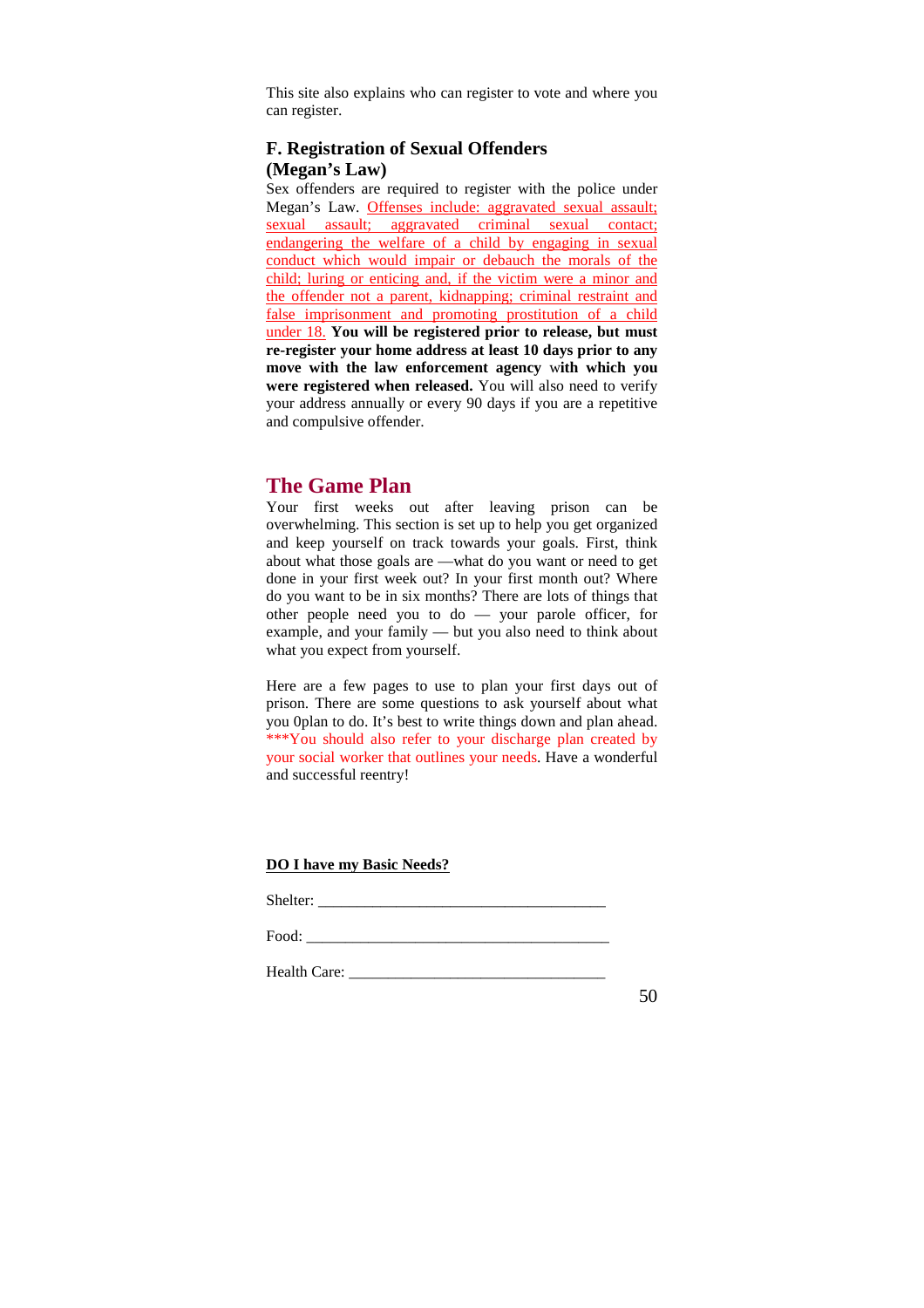| <b>DO I have support?</b> |
|---------------------------|
|                           |
|                           |
|                           |
|                           |

#### **DO I have Identification?**

| <b>I.D. Checklist</b>         |       |       |
|-------------------------------|-------|-------|
| <b>Documents</b>              | Have? | Need? |
| <b>Strong Box</b>             |       |       |
| Social Security Card          |       |       |
| <b>Birth Certificate</b>      |       |       |
| County I.D.                   |       |       |
| Driver's License              |       |       |
| Non-driver's $LD$ .           |       |       |
| Certificate of Naturalization |       |       |
| Green Card                    |       |       |
| Military Discharge Papers     |       |       |
| Passport                      |       |       |
| High School Diploma           |       |       |
| Or GED Certificate            |       |       |
| <b>Prison Release Papers</b>  |       |       |
|                               |       |       |

**Other things I need to do (get I.D., get prescriptions, go to a support group, etc.):** 

**\_\_\_\_\_\_\_\_\_\_\_\_\_\_\_\_\_\_\_\_\_\_\_\_\_\_\_\_\_\_\_\_\_\_\_\_\_\_\_\_\_\_\_\_\_** 

**Notes:\_\_\_\_\_\_\_\_\_\_\_\_\_\_\_\_\_\_\_\_\_\_\_\_\_\_\_\_\_\_\_\_\_\_\_\_\_\_\_\_**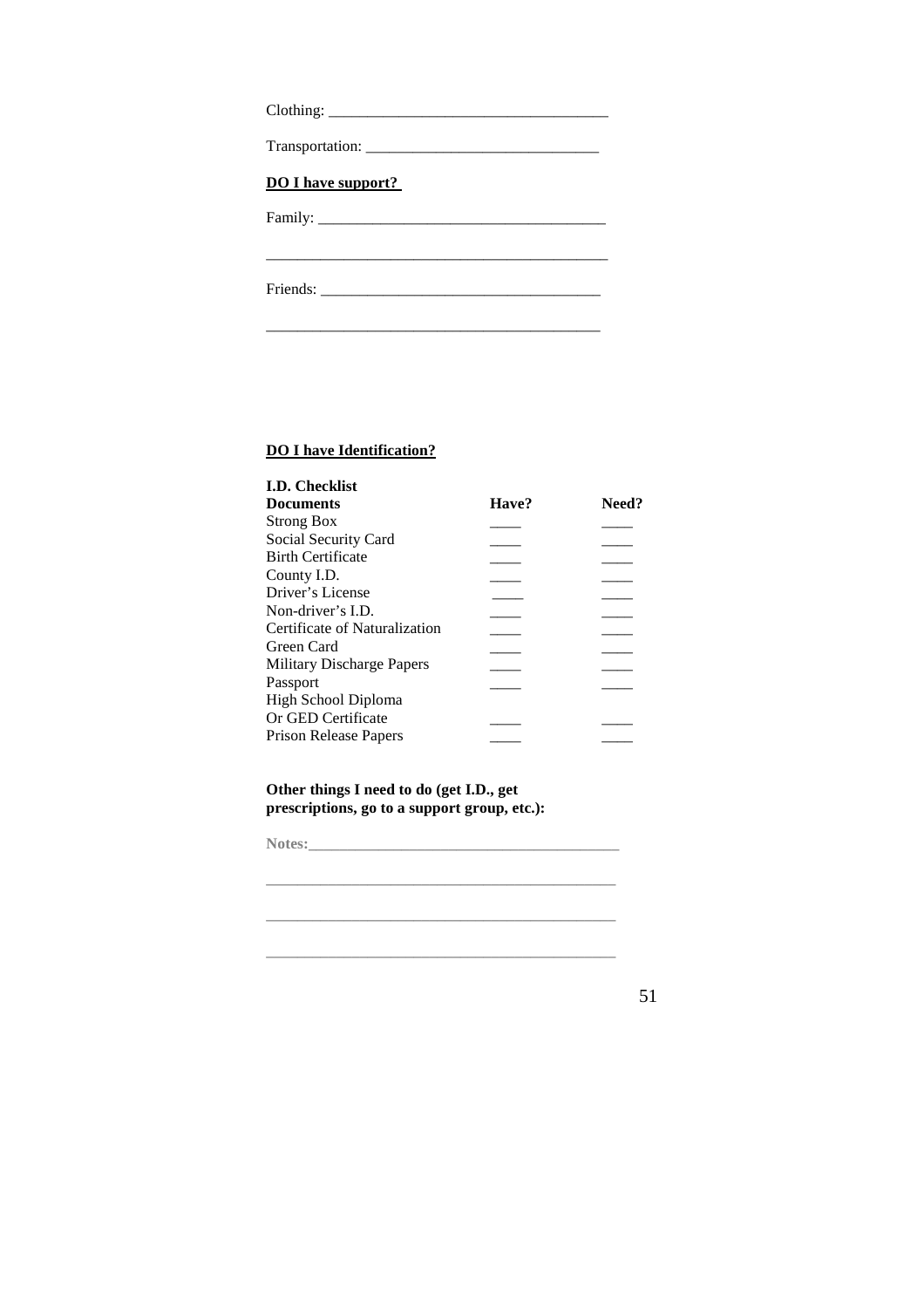### **Important Names and Phone Numbers** (Parole, Mentor, Emergency Contact)

| Phone Number: |
|---------------|
|               |
|               |
|               |
|               |
|               |
|               |
|               |
|               |